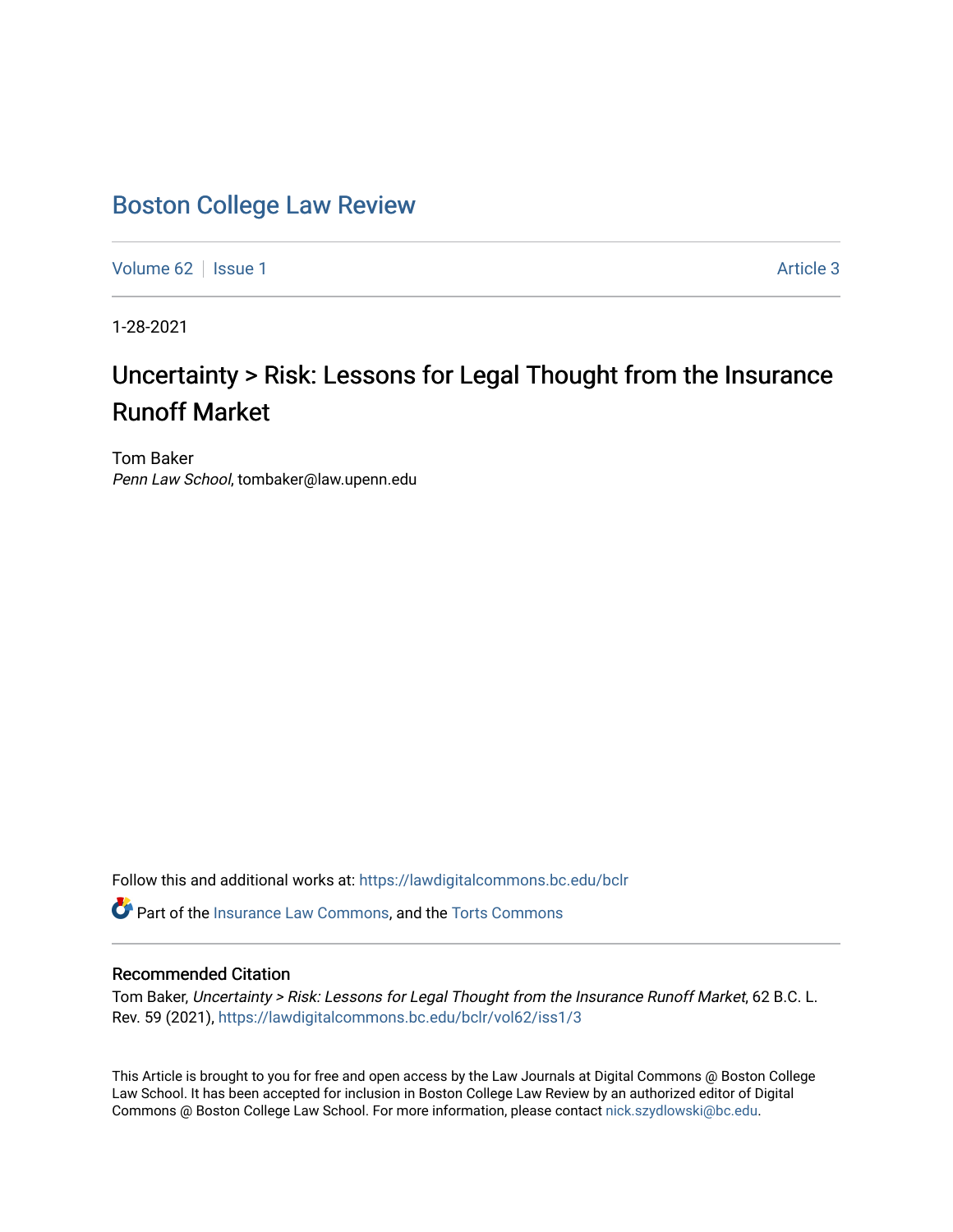## **UNCERTAINTY > RISK: LESSONS FOR LEGAL THOUGHT FROM THE INSURANCE RUNOFF MARKET**

### TOM BAKER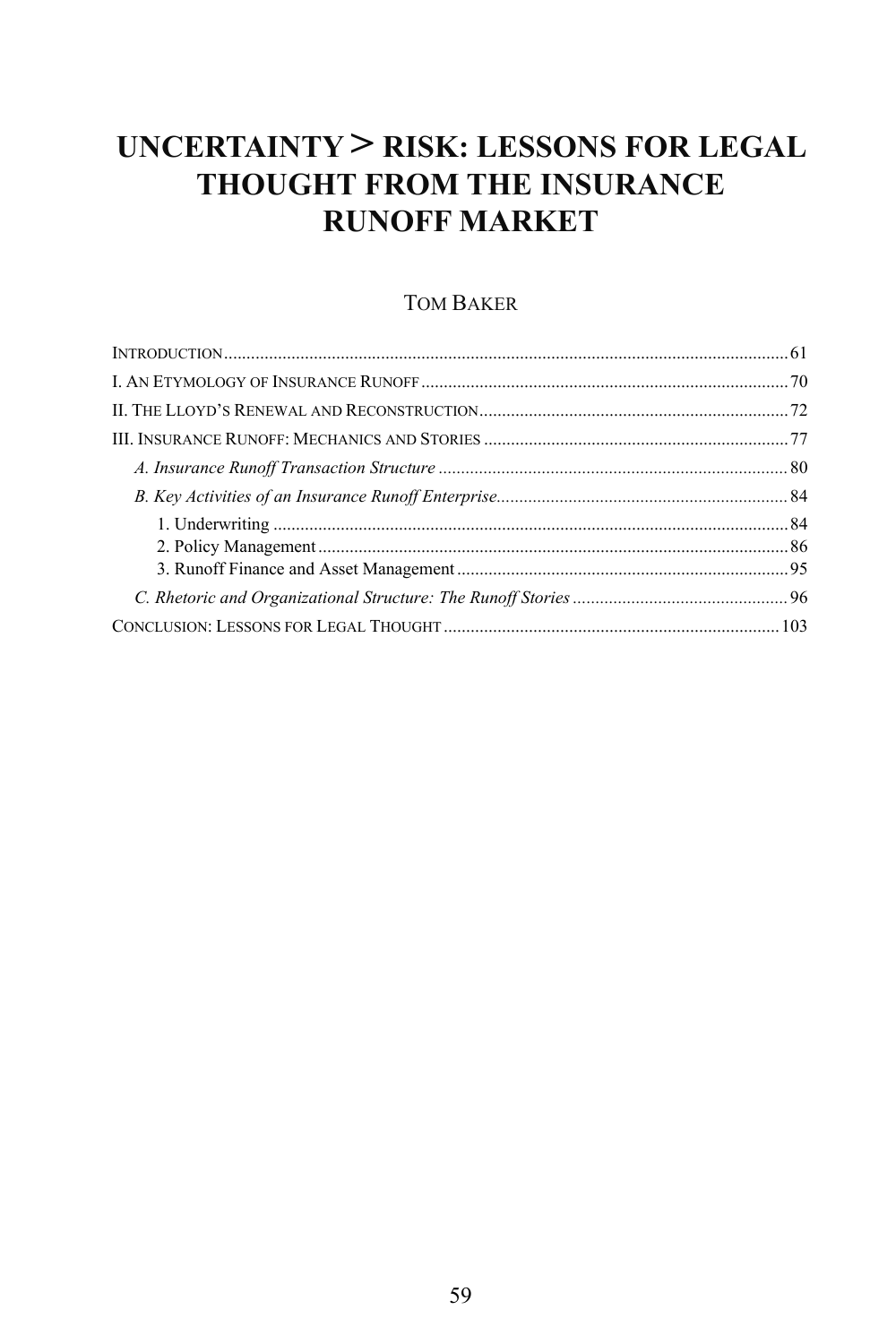### **UNCERTAINTY > RISK: LESSONS FOR LEGAL THOUGHT FROM THE INSURANCE RUNOFF MARKET**

#### TOM BAKER[\\*](#page-2-0)

**Abstract:** Insurance ideas inform legal thought: from tort law, to health law, to theories of distributive justice. Within legal thought, insurance is often conceived as an ideal type in which insurers distribute determinable risks through contracts that fix the parties' obligations in advance. This ideal type has normative appeal because, among other reasons, it explains how tort law might achieve in practice the objectives of tort theory, such as deterrence and loss-spreading. Significantly for tort theory, this ideal type supports a restrictive vision of liability-based regulation because uncertainty poses an existential threat to insurance markets that are understood to require insurance to meet this ideal type. Prior work has criticized this restrictive vision on normative grounds. This Article criticizes that vision on empirical grounds. The Article describes an emerging secondary insurance market—the insurance runoff market—that transfers liabilities under insurance policies issued many years in the past. Having started with old asbestos and hazardous waste liabilities, the market now extends to other liabilities that have not worked out well for the companies that insured them, including workers compensation, savings-linked life insurance, pension and annuity guarantees, and long-term-care insurance.Runoff specialists reprice these legacy insurance liabilities with hindsight, consolidate them, and take calculated risks that encourage capital to enter the runoff market. That market transforms the uncertainties of yesterday into today's tradable risks, bringing into the open a dynamic that pervades insurance markets: namely, the promises that are made in all insurance policies get bundled and reconceptualized into sets of liabilities that are valued and revalued, further combined, and redefined over time. Through the lens of the runoff market, we can see many ways that insurance organizations manage uncertainty, revealing the resilience in insurance markets and the flexibility and innovation that produce that resilience. The runoff market counsels us to give much less weight to arguments that expanding liability will undermine insurance markets. Insurance already involves so much uncertainty, and insurers have so many ways to manage it, that the most likely result will always be that they will continue to muddle through.

 <sup>© 2021,</sup> Tom Baker. All rights reserved.

<span id="page-2-0"></span><sup>\*</sup> William Maul Measey Professor, Penn Law School. Thank you to the runoff market participants who have generously spoken to me, not all of whom agree with my analysis or conclusions. For helpful comments on earlier drafts, thank you to Kenneth Abraham, Sean Fitzpatrick, Kyle Logue, Peter Molk, Victor Nelligan, Travis Pantin, Natasha Sarin, Tony Sebok, Peter Siegelman, Shauhin Talesh, and Ben Zipursky. Thank you to Alexis Caris, George Eichelberger, Taylor Hertzler, Kayla Katz, and Sam Tang for research assistance. Thank you for feedback from participants at workshops at Villanova, Hebrew University, IDC, and Penn Law Schools.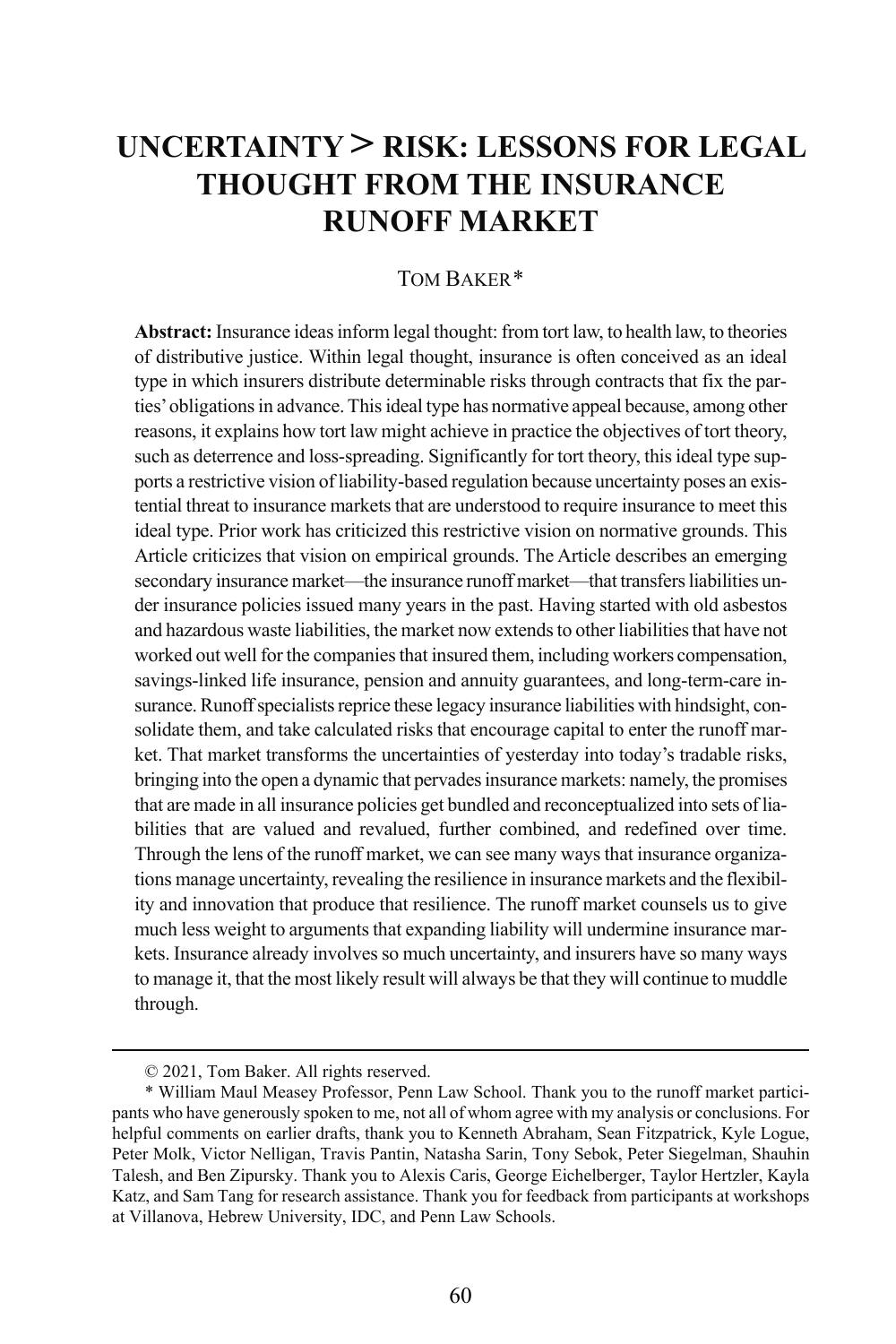#### <span id="page-3-4"></span>INTRODUCTION

<span id="page-3-3"></span>Insurance ideas, practices, and metaphors inform legal thought. From the loss spreading that powered the expansion of tort liability, to the moral hazard that haunts financial services regulation, to the adverse selection that lies behind the design of the Affordable Care Act, and even to theories of distributive justice, an insurance idea or metaphor often lies at the core of the legal analy-sis.<sup>[1](#page-3-0)</sup> Scholars in diverse fields, such as civil procedure, torts, corporations, contracts, and employment law, use insurance practices as a window through which to see the law in action.<sup>[2](#page-3-1)</sup> Legal historians study private insurance to learn about the origins of the welfare state.<sup>[3](#page-3-2)</sup> And recent legal scholarship re-

<span id="page-3-0"></span> 1 On loss spreading and torts, see, for example, Guido Calabresi, *Some Thoughts on Risk Distribution and the Law of Torts*, 70 YALE L.J. 499, 543–44 (1961) (arguing that one justification of enterprise liability is that the employer is best situated to obtain insurance); George L. Priest, *The Current Insurance Crisis and Modern Tort Law*, 96 YALE L.J. 1521, 1525 (1987) ("This insurance rationale suffuses our modern civil law . . . ."). On moral hazard and financial services regulation, see, for example, Kathryn Judge, *The First Year: The Role of a Modern Lender of Last Resort*, 116 COLUM. L. REV. 843, 905 (2016) (discussing the relation between insurance policies and credit default swaps); see also Tom Baker, *On the Genealogy of Moral Hazard*, 75 TEX. L. REV. 237, 244–67 (1996) (explaining the origins of the term "moral hazard" in the insurance trade). On legal rules designed to address adverse selection, see Peter Siegelman, *Adverse Selection in Insurance Markets: An Exaggerated Threat*, 113 YALE L.J. 1223, 1235–40 (2004) (explaining how adverse selection could affect behavior in the insurance market); compare Tom Baker, *Containing the Promise of Insurance: Adverse Selection and Risk Classification*, *in* RISK AND MORALITY 258, 261–64 (Richard V. Ericson & Aaron Doyle eds., 2003) (explaining origins of the term "adverse selection" in the insurance trade). On insurance metaphors in distributive justice, see, for example, RONALD DWORKIN, SOVEREIGN VIRTUE:THE THEORY AND PRACTICE OF EQUALITY 73–83 (2000) (developing a distributional theory using a hypothetical insurance market); Daniel Markovits, *How Much Redistribution Should There Be?*, 112 YALE L.J. 2291, 2304–05 (2003) (using Dworkin's model to reveal limits to redistribution).

<span id="page-3-1"></span><sup>2</sup> *See, e.g.*, Bernard Black et al., *Stability, Not Crisis: Medical Malpractice Claim Outcomes in Texas, 1988–2002*, 2 J.EMPIRICAL LEGAL STUD. 207, 252 (2005) (finding that data from Texas medical malpractice claims suggested that the tort system in Texas processed these claims in a uniform way); Bernard Black, et al., *The Effects of "Early Offers" in Medical Malpractice Cases*: *Evidence from Texas*, 6 J. EMPIRICAL LEGAL STUD. 723, 723 (2009) (using a study of hypothetical insurance payouts on medical malpractice claims to evaluate early offer rules that would encourage defendants to settle early in medical malpractice cases); Nora Freeman Engstrom, *Sunlight and Settlement Mills*, 86 N.Y.U. L. REV. 805, 839–40 (2011) (noting how insurance practices combined with attributes of settlement mills serve to depress tort claim value); Sean J. Griffith, *Deal Insurance: Representation and Warranty Insurance in Mergers and Acquisitions*, 104 MINN. L. REV. 1839, 1875–86 (2020) (discussing how representation and warranty insurance affects contract drafting); Joanna C. Schwartz, *Police Indemnification*, 89 N.Y.U.L.REV. 885, 902–52 (2014) (studying the prevalence of indemnification in police misconduct cases and discussing its implications on deterrence and compensation); Steven C. Yeazell, *Re-financing Civil Litigation*, 51 DEPAUL L.REV. 183, 186–98 (2001) (discussing how the large expansion of consumer insurance in the United States over several decades created more opportunities for profitable litigation and thus led to changes in tort law that have substantially improved plaintiff recovery).

<span id="page-3-2"></span>3  *See* JOHN FABIAN WITT, THE ACCIDENTAL REPUBLIC 71–103 (2006) (tracing the history of early industrial era industrial accident insurance and discussing how it created the patterns of thinking of later era social policy makers).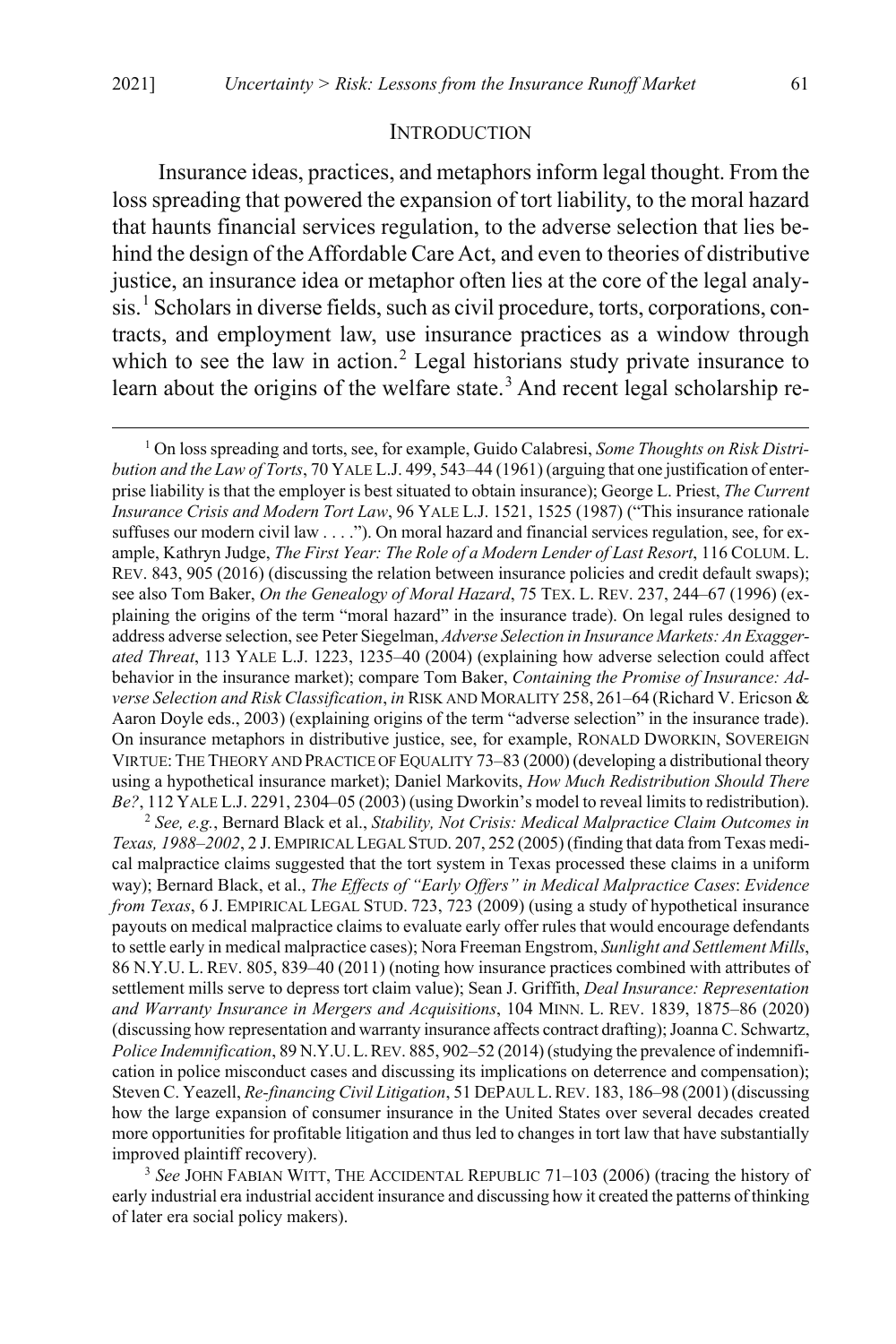<span id="page-4-3"></span>veals insurers to be, among other things, soft-law makers extraordinaire, pri-vate regulators of public police, and enablers of securities fraud.<sup>[4](#page-4-0)</sup>

Despite this widespread use of insurance ideas, metaphors, and practices in legal thought, the dominant image of insurance that appears in legal writing is a caricature. Almost without exception, the insurance that appears in legal scholarship is an ideal type that involves the fixed-in-advance distribution of determinable risks—in which insurance companies sell protection against defined categories of losses whose total cost can be accurately predicted and, therefore, priced with confidence when insurance is sold.<sup>[5](#page-4-1)</sup>

<span id="page-4-2"></span>As any tort scholar can attest, this ideal type has great normative appeal. If insurers can accurately assess risk and price insurance on that basis, then liability insurance allows tort law to achieve in practice the deterrence and compensation objectives of tort theory. Risk-based pricing serves as the costinternalization mechanism that provided the classic deterrence justification for strict products liability. Meanwhile the liability insurance claims process serves the compensation function, assessing and paying for tort losses and then

<span id="page-4-1"></span><sup>5</sup> *See, e.g.*, DWORKIN, *supra* not[e 1,](#page-3-3) at 78–79 (discussing the "value of insurance" in ways that imply a fixed-in-advance distribution of determinable risks); Kenneth S. Abraham, *Environmental Liability and the Limits of Insurance*, 88 COLUM. L. REV. 942, 946–47 (1988) ("Insurance operates most comfortably with stochastic events, in which the probability of the frequency and magnitude of insured losses that will be suffered by a group of policyholders is highly predictable."); Calabresi, *supra* note [1,](#page-3-3) at 529–30 (explaining how strict liability would shift unforeseeable risks in a way that could not be priced in market insurance and would become among the "uninsurable risks" that entrepreneurs would assume under a strict liability regime); Priest, *supra* not[e 1,](#page-3-3) at 1539–40 ("Insurance . . . requires that the loss be probabilistic, either as to whether or not it occurs at all (for example, whether one's house burns down) or as to when the loss occurs (for example, whether one dies before or after full life expectancy)."); John W. Wade, *On the Effect in Product Liability of Knowledge Unavailable Prior to Marketing*, 58 N.Y.U. L. REV. 734, 755 (1983) ("How does one spread the potential loss of an unknowable hazard? How can insurance premiums be figured for this purpose? Indeed, will insurance be available at all?"); *cf.* Henry Hansmann, *The Organization of Insurance Companies: Mutual Versus Stock*, 1 J.L.ECON.&ORG. 125, 148–49 (1985) (treating the fixed-in-advance distribution of determinable risks as the ideal type for commercial insurance and explaining that the inability to satisfy this ideal type for certain risks helps to explain the strong presence of the mutual form of insurance organization in the mid-nineteenth century).

<span id="page-4-0"></span> $\overline{4}$  *See generally* TOM BAKER &SEAN J. GRIFFITH, ENSURING CORPORATE MISCONDUCT (2010) (discussing how directors' and officers' liability insurance undermines shareholder litigation); Omri Ben-Shahar & Kyle D. Logue, *Outsourcing Regulation: How Insurance Reduces Moral Hazard*, 111 MICH. L. REV. 197 (2012) (exploring the potential value of insurance as a substitute for government regulation in consumer protection, food safety, and financial statements); John Rappaport, *How Private Insurers Regulate Public Police*, 130 HARV.L.REV. 1539 (2017) (describing how liability insurers can create meaningful change within the law enforcement agencies they insure); Shauhin A. Talesh, *Data Breach, Privacy, and Cyber Insurance: How Insurance Companies Act as "Compliance Managers" for Businesses*, 43 LAW & SOC. INQUIRY 417 (2018) (highlighting how insurance companies that offer cyber insurance influence how their policyholders comply with privacy law); Shauhin Talesh, *Legal Intermediaries: How Insurance Companies Construct the Meaning of Compliance with Antidiscrimination Laws*, 37 LAW &POL'Y 209 (2015) (suggesting that insurance companies, through regulation of policy holders, influence the meaning of antidiscrimination laws).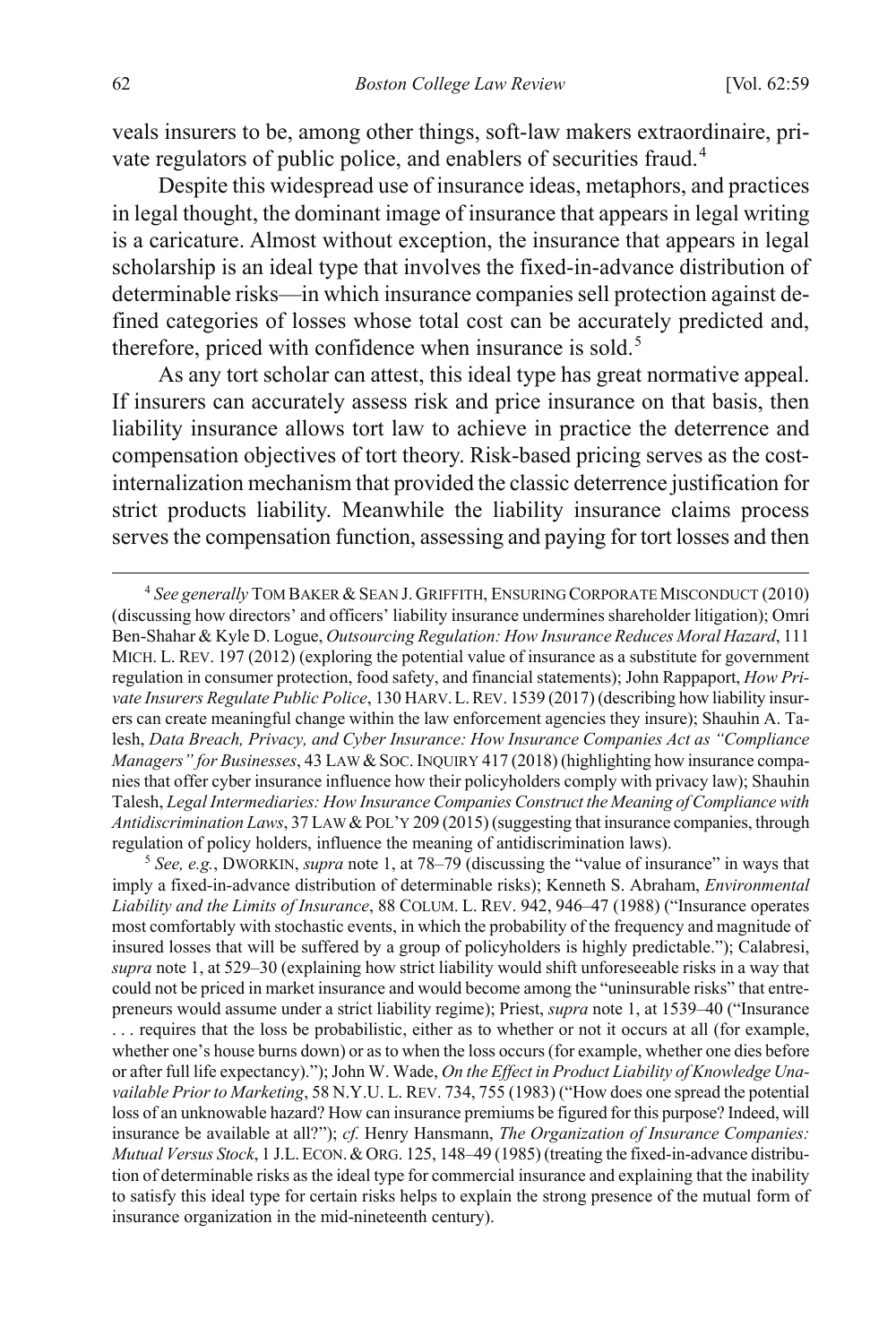feeding those payments back into the risk assessment and pricing process. The appeal of this ideal type extends beyond tort law, however. If insurance companies sell protection against defined categories of loss whose cost can be accurately predicted and, therefore, priced with confidence when insurance is sold, then risk-based pricing is not only efficient, it is, at least in most circumstances, fair. Those prices accurately represent the expected value of the insurance to the people who buy it, such that private insurance arrangements satisfy in practice the principles of what Travis Pantin refers to as "preservative redistribution."[6](#page-5-0)

<span id="page-5-3"></span>Legal scholars recognize that the classic information problems of adverse selection and moral hazard complicate insurers' ability to achieve that ideal type, but those problems are typically understood as (manageable) constraints on insurers' ability to price and select risks with precision, not as a challenge to this fundamental conception of insurance.<sup>[7](#page-5-1)</sup> Indeed, so well established is the fixed-in-advance, determinable-risk conception of insurance as, not only a normative ideal, but also an accurate description of how insurance actually works, that George Priest's *Yale Law Journal* article about the 1980's liability insurance crisis could call for the restoration of pre-1960 product liability law on the grounds that strict liability had destabilized insurance markets by un-dermining insurers' ability to predict their risks.<sup>[8](#page-5-2)</sup> His recent challenge to the

<span id="page-5-0"></span> <sup>6</sup>  *See* Travis Luis Pantin, A Theory of Insurance Law as Preservative Redistribution 2–3, 29 (Oct. 1, 2020) (unpublished manuscript) (on file with author) (explaining the scheme and mechanics of "preservative redistribution," which is similar in some ways to ideas connected with "actuarial fairness," but more carefully drawn from moral and political theory); *see also* Deborah A. Stone, *The Struggle for the Soul of Health Insurance*, 18 J. HEALTH POL. POL'Y &L. 287, 290 (1993) (criticizing the "actuarial fairness" vision of insurance that is similar to, but less developed than, Pantin's preservative redistribution); *cf.* KENNETH S. ABRAHAM, DISTRIBUTING RISK 64-101 (1986) (discussing fairness and efficiency in insurance pricing). 7 *See, e.g.*, Baker, *Containing the Promise of Insurance*, *supra* not[e 1,](#page-3-3) at 263–66 (describing tools

<span id="page-5-1"></span>that insurers have used to manage moral hazard); Siegelman, *supra* not[e 1,](#page-3-3) at 1223, 1274–77 (explaining that adverse selection is "an exaggerated threat"); Rick Swedloff, *The New Regulatory Imperative for Insurance*, 61 B.C. L. REV. 2031, 2041 (2020) (recognizing that the ideal market does not exist because of information asymmetry, but that the federal government has several of ways to counteract this problem). Put another way, the concern that moral hazard and adverse selection make insurance "reactive" and, thus, difficult to price typically operates under an assumption that there is some underlying determinable risk that can be fixed in advance if the problems of moral hazard and adverse selection can be addressed.

<span id="page-5-2"></span><sup>8</sup>  *See* Priest, *supra* not[e 1,](#page-3-3) at 1561–63, 1574–78 (asserting that the expansion of product liability increased the variance in liability insurance pools, relative to manufacturers' ability to predict their risk, so that manufacturers now have greater private information about their risk than before, destabilizing the insurance market in the long term through an adverse selection unscrambling of the liability insurance market); *cf.* Abraham, *supra* not[e 5,](#page-4-2) at 976–88 (suggesting changes in environmental liability law to reduce uncertainty and promote insurance markets). Following Hansmann, *supra* note [5,](#page-4-2) Priest used the mid-1980s expansion of mutual liability insurance organizations as evidence supporting his thesis. Priest, *supra* not[e 1,](#page-3-3) at 1524 (attributing the changes in insurance coverage to modern tort law).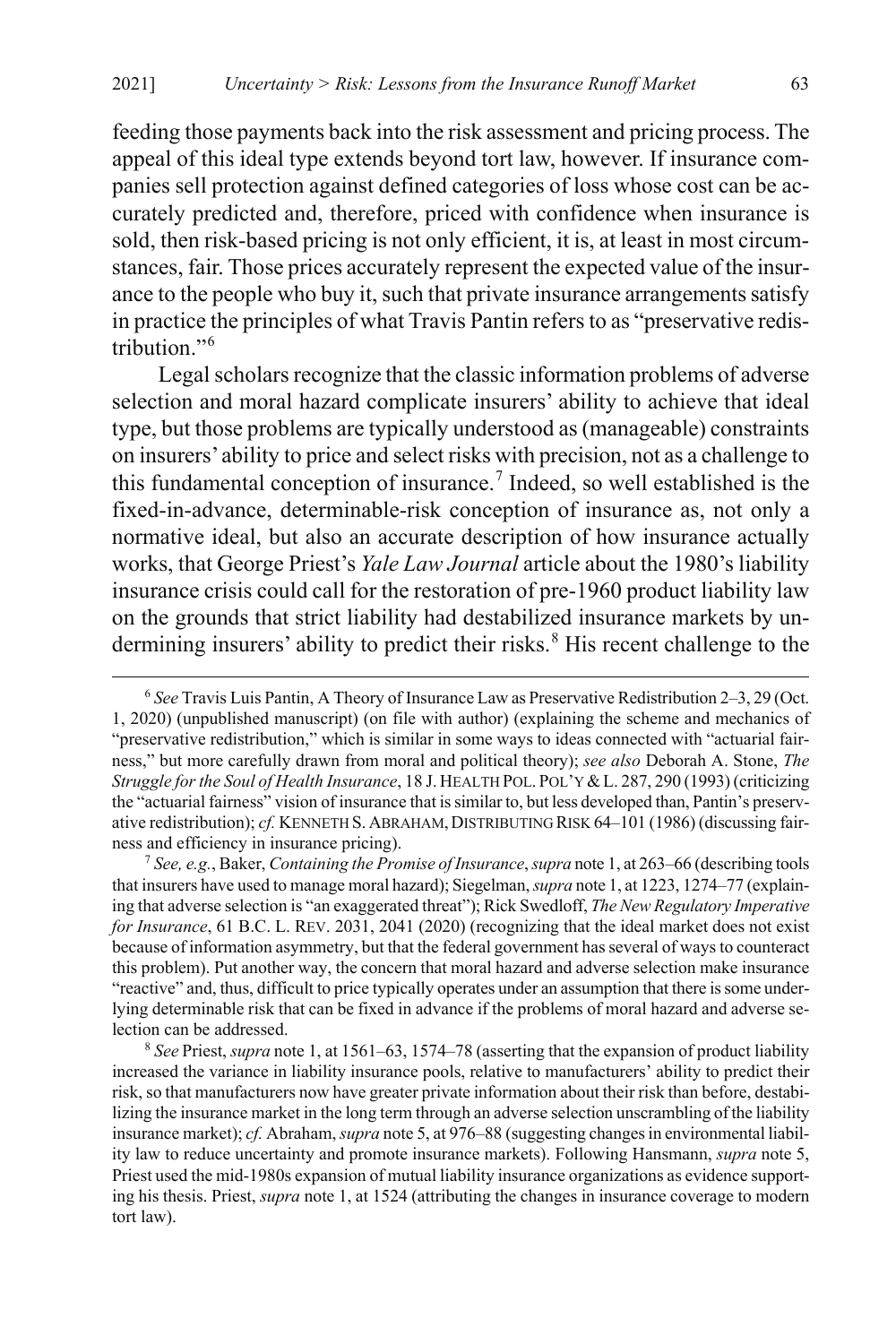*Restatement of the Law Liability Insurance* makes similar arguments about the potential impact of that project on insurance markets.<sup>[9](#page-6-1)</sup>

<span id="page-6-0"></span>Scholars have persuasively criticized Professor Priest's efforts on multiple grounds, but none of those critiques took issue with the underlying description of the insurance market, which remains the implicit consensus in legal writ-ing.<sup>[10](#page-6-2)</sup> Even scholars who would recruit insurance markets to achieve redistributive or corrective justice objectivesin ways that Priest and the other "Yale law-yers" would surely regard as misguided<sup>[11](#page-6-3)</sup> share their description of insurance as, fundamentally, a market that sets prices for, and then distributes, determinable risks.[12](#page-6-4) So, too, for example, does the Supreme Court of California.[13](#page-6-5)

<span id="page-6-8"></span>There is just one field of research that seriously questions this description of insurance. Researchers in a branch of sociology initiated in the early 1990's by students of Michel Foucault have discovered insurance practices that are more varied and multi-faceted than simple loss distribution.<sup>[14](#page-6-6)</sup> Legal scholar-

<span id="page-6-2"></span><sup>10</sup> For critiques of the insurance crisis article and the larger project to use insurance ideas to reduce tort liability, see, for example, Steven P. Croley & Jon D. Hanson, *The Nonpecuniary Costs of Accidents: Pain-and-Suffering Damages in Tort Law*, 108 HARV.L.REV. 1785, 1806–07 (1995); Jon D. Hanson & Kyle D. Logue, *The First-Party Insurance Externality: An Economic Justification for Enterprise Liability*, 76 CORNELL L.REV. 129, 133–137 (1990); Jane Stapleton, *Tort, Insurance and Ideology*, 58 MOD. L. REV. [820](#page-6-0), 833–37 (1995).<br><sup>11</sup> Stapleton, *supra* note 10, at 833 n.42 (using "Yale lawyers" as her term for George Priest, Alan

<span id="page-6-3"></span>Schwarz, and Richard Epstein, only two of whom actually taught law at Yale); *see also id.* at 837 ("The tort-as-insurance argument also generates a reform strategy which is radically redistributional whereby business is enriched and injured individuals are stripped of protection . . . .").

<span id="page-6-4"></span><sup>12</sup> *See, e.g.*, Tom Baker, *Health Insurance, Risk, and Responsibility After the Patient Protection and Affordable Care Act*, 159 U. PA. L. REV. 1577, 1597–1600 (2011); Allison K. Hoffman, *Three Models of Health Insurance: The Conceptual Pluralism of the Patient Protection and Affordable Care Act*, 159 U. PA. L. REV. 1873, 1883–84 (2011); Nan D. Hunter, *Risk Governance and Deliberative Democracy in Health Care*, 97 GEO. L.J. 1, 21–22 (2008).

<span id="page-6-5"></span><sup>13</sup> *See* Anderson v. Owens-Corning Fiberglas Corp., 810 P.2d 549, 559 n.14 (Cal. 1991) (en banc) ("How does one spread the potential loss of an unknowable hazard? How can insurance premiums be figured for this purpose?" (quoting Wade, *supra* not[e 5,](#page-4-2) at 755)) (adopting a knowability standard for liability for failure on, inter alia, insurability grounds).

<span id="page-6-6"></span> $<sup>14</sup>$  The first significant results from this research reported in English appeared in THE FOUCAULT</sup> EFFECT: STUDIES IN GOVERNMENTALITY 35–40, 44, 197–211 (Graham Burchell, Colin Gordon & Peter Miller eds., 1991). A sample of the subsequent research includes RICHARD V. ERICSON ET AL., INSURANCE AS GOVERNANCE (2003); LUIS LOBO-GUERRERO, INSURING WAR: SOVEREIGNTY, SE-CURITY AND RISK (2012); RISK AND MORALITY, *supra* note 1; PAT O'MALLEY, RISK, UNCERTAINTY AND GOVERNMENT (2004); INE VAN HOYWEGHEN, RISKS IN THE MAKING: TRAVELS IN LIFE INSUR-ANCE AND GENETICS (2007); Philip D. Bougen, *Catastrophe Risk*, 32 ECON. & SOC'Y 253 (2003); Richard V. Ericson & Aaron Doyle, *Catastrophe Risk, Insurance and Terrorism*, 33 ECON. & SOC'Y

<span id="page-6-7"></span><span id="page-6-1"></span> <sup>9</sup> <sup>9</sup> See George L. Priest, *A Principled Approach Toward Insurance Law: The Economics of Insurance and the Current Restatement Project*, 24 GEO.MASON L.REV. 635, 661–62 (2017) (arguing that the drafters did not consider insurance economics when creating their proposals); *see also* RESTATE-MENT OF LIAB.INS.(AM. L.INST. 2019). For a response, see generally Tom Baker & Kyle D. Logue, *In Defense of the* Restatement of Liability Insurance Law, 24 GEO.MASON L.REV. 767 (2017) (rebutting George L. Priest's arguments about the flaws of the *Restatement of Liability Insurance Law*).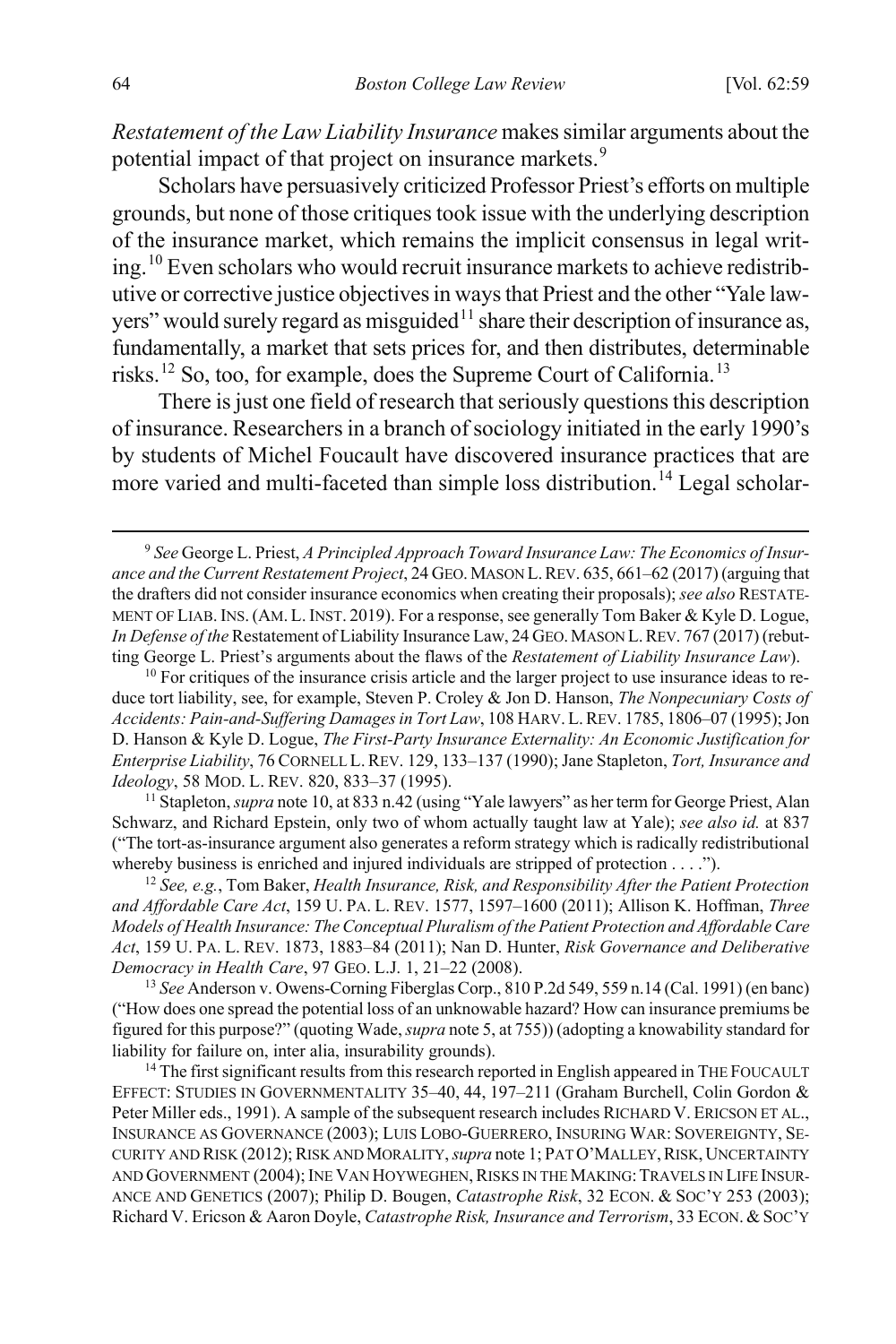ship has incorporated, and even extended, one of the central findings of this research: insurers often serve as private regulators of the people and entities that they insure, as illustrated most prominently in recent legal scholarship by John Rappaport's investigation of how private insurers regulate public police.<sup>[15](#page-7-0)</sup> This "insurance as governance" idea fits easily in legal scholarship because it gives shape to the moral hazard management function of liability insurance posited in Steven Shavell's influential early work on tort law and economics, and it helps explains how tort law's noisy deterrence signals translate into loss prevention efforts on the ground.<sup>[16](#page-7-1)</sup>

<span id="page-7-6"></span><span id="page-7-4"></span>Legal scholarship has not yet adequately acknowledged, however, let alone incorporated, a second major finding from this branch of sociological research: the ideal type of a fixed-in-advance, distribution of determinable risks does not match the reality of insurance markets. Even life insurance, which would be expected to be the paradigmatic example of this ideal type in action because of the availability of public and private mortality data going back hundreds of years, turns out to be riddled with uncertainty. [17](#page-7-2) Everywhere they looked, the sociologists found insurance practices that deviated from this ideal type: insurance that went beyond the data, potential insured losses that could easily swamp the available assets of the industry, insured losses that defied prediction, and on-the-fly, after-the-sale adjustments to unforeseen circumstance.[18](#page-7-3)

<span id="page-7-5"></span> $\overline{a}$ 

<sup>135 (2004);</sup> Turo-Kimmo Lehtonen, *Picturing How Life Insurance Matters*, 7 J. CULTURAL ECON. 308 (2014); compare Michael C. Behrent, *Accidents Happen: François Ewald, the "Antirevolutionary" Foucault, and the Intellectual Politics of the French Welfare State*, 82 J. MOD. HIST. 585, 604– 12 (2010) (discussing an "[a]ntirevolutionary" interpretation of Foucault through the work of François Ewald on the French welfare state); Jonathan Simon, *The Emergence of a Risk Society: Insurance, Law, and the State*, 17 SOCIALIST REV. 61, 61 n.\* (1987) ("My interest in the social effects of risk management techniques was inspired by the work of Michel Foucault.").

<span id="page-7-0"></span><sup>15</sup> *See* Rappaport, *supra* not[e 4,](#page-4-3) at 1542–50. *See generally* Tom Baker & Rick Swedloff, *Regulation by Liability Insurance: From Auto to Lawyers Professional Liability*, 60 UCLA L. REV. 1412 (2013) (identifying several ways insurers address adverse selection and moral hazard through their relationships with policy holders).

<span id="page-7-1"></span><sup>16</sup> *See* Tom Baker & Peter Siegelman, *The Law and Economics of Liability Insurance: A Theoretical and Empirical Review*, *in* RESEARCH HANDBOOK ON THE ECONOMICS OF TORTS 169, 169–70 (Jennifer Arlen ed., 2013) (describing that insurers use contracts with policy holders to manage moral hazard that help give effect to the deterrence function of tort law); Steven Shavell, *On Liability and Insurance*, 13 BELL J. ECON. 120, 127 (1982) (noting that liability insurers can monitor prevention action and structure terms depending on that level of activity); *cf.* Kenneth S. Abraham, *Four Conceptions of Insurance*, 161 U. PA. L. REV. 653, 683-97 (2013) (describing "insurance as governance" as one of the four conceptions of insurance).

<span id="page-7-2"></span> $^{17}$  RICHARD V. ERICSON  $\&$  Aaron Doyle, Uncertain Business: Risk, Insurance and the LIMITS OF KNOWLEDGE 46–94 (2004) (discussing the uncertainty underlying life insurance).<br><sup>18</sup> See id. (noting uncertainty in multiple areas of insurance). For an insightful, insurance-

<span id="page-7-3"></span>industry-insider account of the uncertainty that permeates the insurance business, see generally Sean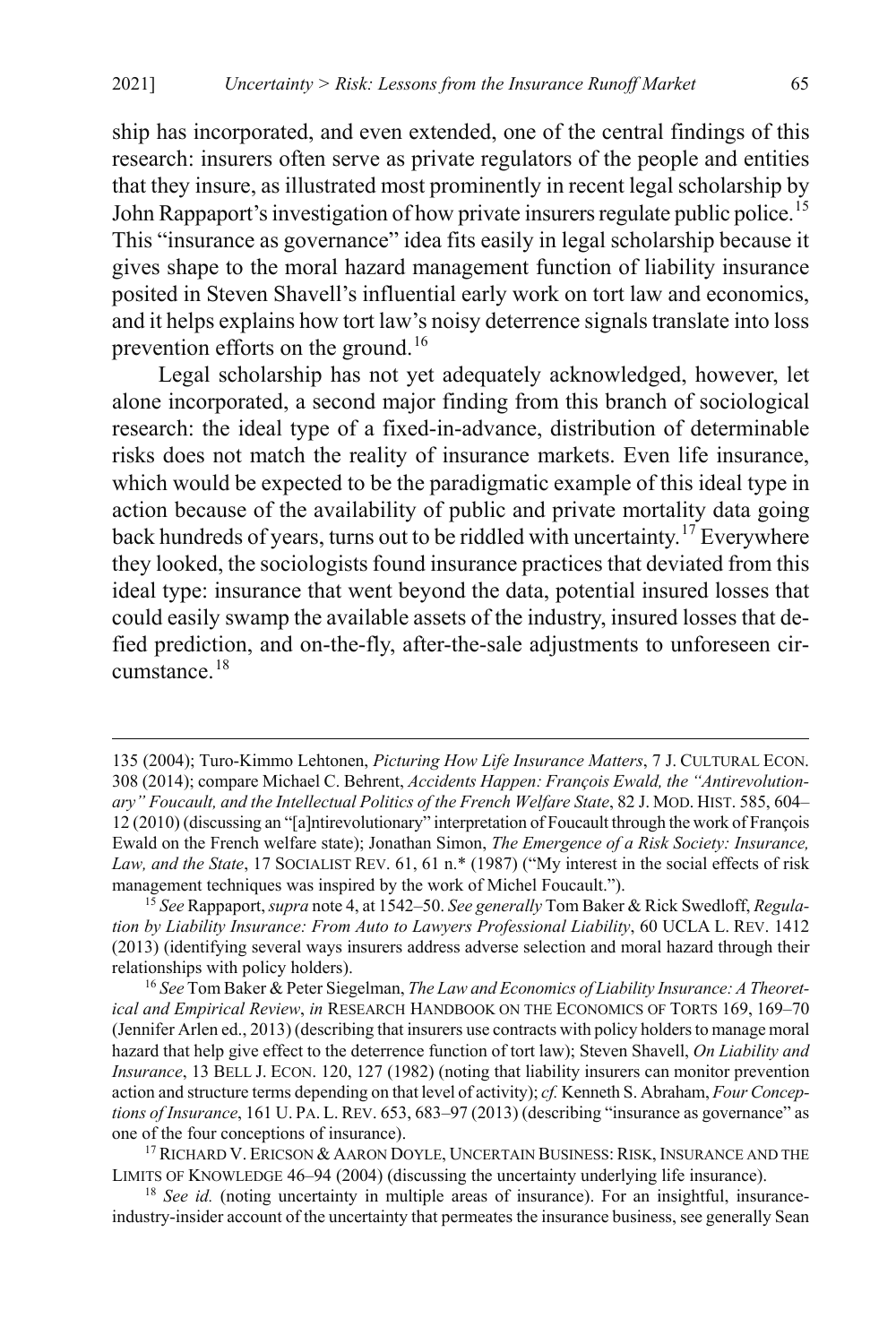<span id="page-8-5"></span>This Article brings this second finding and the challenge it poses into legal scholarship, while also extending the underlying qualitative empirical research, by investigating, for the first time in the scholarly literature in any field, the rise of insurance runoff, a thriving sector of the insurance market whose *raison d'etre* has been managing losses that proved to be indetermina-ble.<sup>[19](#page-8-0)</sup> In combination with the sociological research just described, the research reported in this Article challenges the descriptive accuracy of the prevailing insurance ideal type, as well as the legal and policy conclusions that depend on that descriptive accuracy.<sup>[20](#page-8-1)</sup> Insurers may well try to price based on their best assessment of the frequency and severity of future losses,  $^{21}$  $^{21}$  $^{21}$  but the sociological research provides so many reasons why insurers so rarely hit that pricing nail on the head that legal scholars should stop thinking and acting as if insurers regularly could do so.<sup>[22](#page-8-3)</sup> Instead, we should start learning more about how insurers manage the uncertainty that the research reveals.

<span id="page-8-0"></span><sup>19</sup> *See infra* note[s 38](#page-12-0)[–225](#page-50-0) and accompanying text. Perhaps surprisingly, this Article is also the first examination in legal scholarship of the mergers and acquisitions side of the insurance industry. Sean Griffith's recent, notable research on representations and warranties insurance examines the emerging role of insurance in facilitating mergers and acquisitions, but not the M&A side of the insurance industry itself. *See generally* Griffith, *supra* not[e 2](#page-3-4) (examining how transacting parties use representations and warranties insurance). For legal and actuarial practitioner articles about insurance runoff, see, for example, David Whear & Bob Haken, *Closing Books of Business: The Challenge of Fairness and Finality*, *in* RESEARCH HANDBOOK ON INTERNATIONAL INSURANCE LAWAND REGULATION 167 (Julian Burling & Kevin Lazarus eds., 2011); Stephen Carter et al., *Exit Strategies in the Run-off Market*, 56 FED'N DEF. & CORP.COUNS. Q. 219, 221 (2006); Jason L. Russ & Thomas A. Ryan, *The Runoff Environment—Considerations for the Reserving Actuary*, CAS. ACTUARIAL SOC'Y F., Fall 2002, at 287, http://www.casact.org/pubs/forum/02fforum/02ff287.pdf [https://web.archive.org/web/ 20201002164707/http://www.casact.org/pubs/forum/02fforum/02ff287.pdf]. 20 *See, e.g.*, Priest, *supra* not[e 1,](#page-3-3) at 1539–40 (asserting that some tort liability must be walked

<span id="page-8-1"></span>back to help stabilizing the insurance market in the long term from adverse selection); James C. Cooper & Bruce H. Kobayashi, *An Unreasonable Solution: Rethinking the FTC's Current Approach to Data Security* 28–31 (Geo. Mason Univ. L. & Econ. Rsch. Paper Series, 20-23, 2020) (calling for strict liability for data breaches so that insurers can function as private regulators of cyber security by using insurance prices to encourage people or businesses to engage in efficient loss prevention).

<span id="page-8-2"></span><sup>21</sup> *See, e.g.*, LOBO-GUERRERO, *supra* not[e 14,](#page-6-7) at 6–7 (discussing the use of a reasonable calculus); *cf*. Tom Baker & Sean J. Griffith, *Predicting Corporate Governance Risk: Evidence from the Directors' & Officers' Liability Insurance Market*, 74 U.CHI. L.REV. 487, 489–90 (2007) (describing how directors' and officers' insurers attempt to price based on risk).

<span id="page-8-3"></span><sup>22</sup> For examples of legal scholarship that treat tort law rules that make hitting that nail on the head more difficult as a problem that suggests lawmakers should do something, see, for example, Mark A. Geistfeld, *Legal Ambiguity, Liability Insurance, and Tort Reform*, 60 DEPAUL L. REV. 539, 549 (2011) (describing the insurance underwriting cycle as the product of "forecasting errors" attributable to "legal ambiguity" and arguing that "[t]he protection of individual tort rights in mass markets has led to a marked increase in legal ambiguity."); Priest, *supra* note [1,](#page-3-3) at 1561–63, 1574–78 (arguing that the rise of increased tort liability led to the 1980s liability insurance crisis); and, arguably, see also

<span id="page-8-6"></span><span id="page-8-4"></span> $\overline{a}$ 

M. Fitzpatrick, *Fear Is the Key: A Behavioral Guide to Underwriting Cycles*, 10 CONN.INS. L.J. 255 (2004) (highlighting the role that human behaviors play in underwriting cycles).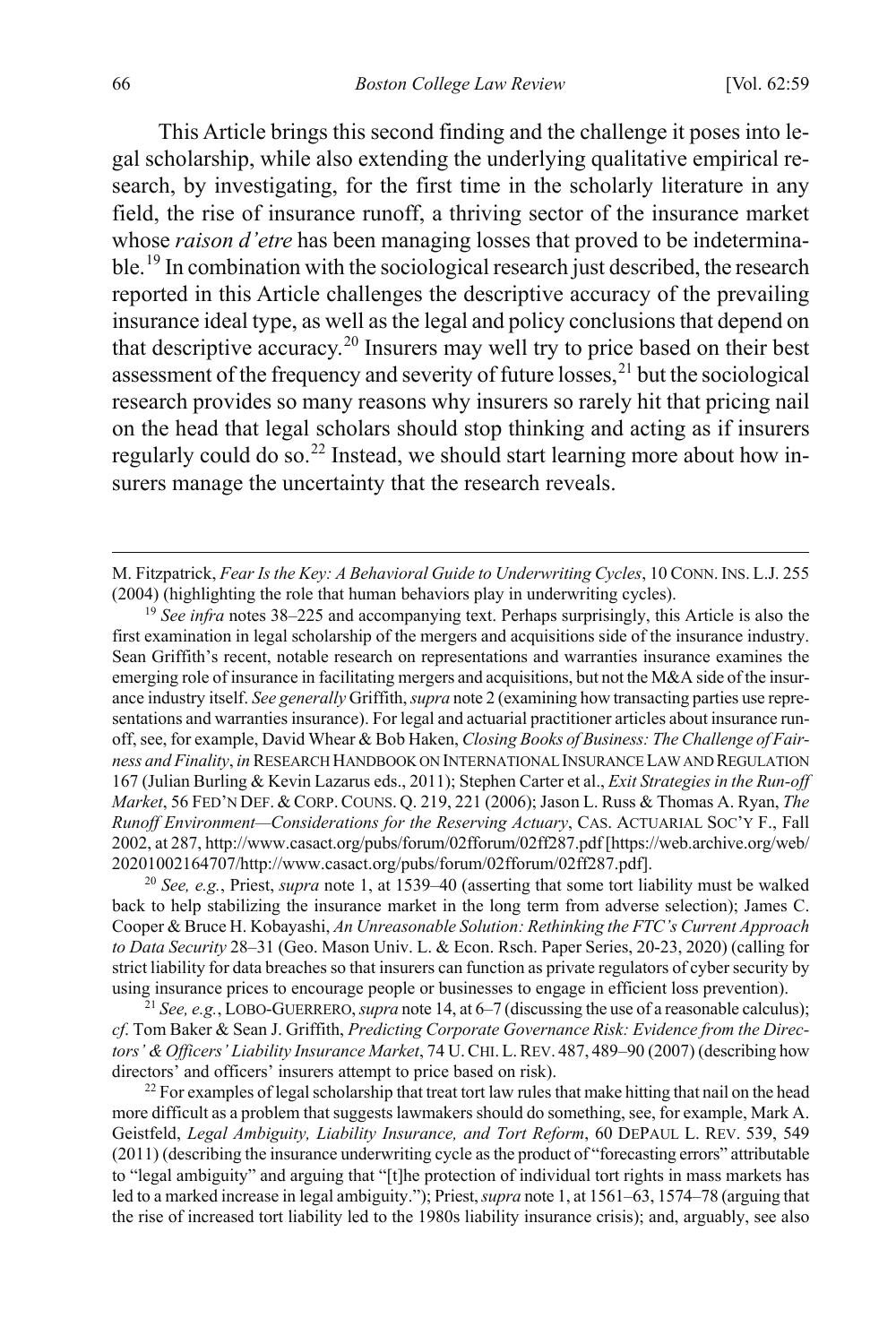<span id="page-9-4"></span>The Article begins in Part I with an etymology of the word "runoff" as used in the insurance context to refer to the practice of winding down— running off—insurers' obligations under their old insurance policies.<sup>[23](#page-9-0)</sup> Then, in Part II, the Article describes a thriving new market in those old obligations that first developed in the years following the most famous insurance runoff trans-action in modern times: Lloyd's Reconstruction and Renewal.<sup>[24](#page-9-1)</sup> Together with a set of similar transactions that took place at about the same time on this side of the Atlantic, the Reconstruction and Renewal set the stage for the consolidation of problematic, legacy insurance obligations in entities that do not sell new insurance policies.<sup>[25](#page-9-2)</sup> More recently, this insurance runoff market has expanded beyond liability insurance to include other long-duration insurance products that have not worked out well for the insurance companies that sold them. [26](#page-9-3)

<span id="page-9-6"></span><span id="page-9-5"></span> $\overline{a}$ 

<span id="page-9-1"></span><span id="page-9-0"></span><sup>24</sup> *See infra* Part II and accompanying text. This 1996 transaction reinsured all of Lloyd's obligations under non-life policies issued before 1993—most significantly asbestos, pollution, and other toxic tort liabilities—into a newly formed entity, Equitas, designed to honor those obligations as they became due over the next fifty (or more) years, allowing Lloyd's to continue as a major force in insurance markets. NAT'L ASS'N OF INS.COMM'RS EXAMINATION TEAM TO THE SURPLUS LINES (E) TASK FORCE, LLOYD'S: A REVIEW BY U.S. STATE INSURANCE REGULATORS 7, 10–11 (1998) [hereinafter NAIC LLOYD'S REPORT], http://www.uniset.ca/lloydata/Lloyds\_Report\_Final\_091498.pdf [https://perma.cc/4KCQ-NZJN].

<span id="page-9-2"></span><sup>25</sup> *See* LIAB.-BASED RESTRUCTURING WORKING GRP. OF THE NAIC FIN. CONDITION (EX4) SUBCOMM., LIABILITY-BASED RESTRUCTURING WHITE PAPER § VII (1997) [hereinafter LIAB.- BASED RESTRUCTURING WHITE PAPER] (noting the advantages of liability-based restructurings and promoting their use).<br><sup>26</sup> See, e.g., CNO Fin. Grp., Inc., Current Report (Form 8-K) (Sept. 27, 2018) (reporting a \$3.525

<span id="page-9-3"></span>billion runoff transaction between Bankers Life and Casualty Company and Wilton Reassurance Company for legacy nursing home and comprehensive long-term-care business); PRICEWATER-HOUSECOOPERS,EUROPEAN LIFE INSURANCE BACK BOOK MANAGEMENT 2017 (2018), https://www. pwc.co.uk/audit-assurance/assets/pdf/european-life-book-survey-2017.pdf [https://perma.cc/99GT-KFDA] (describing growth of life and annuity runoff transactions); Ben Gonson, *Is Long-Term Health Care the Next Run-off?* AIRROC MATTERS, Winter 2016–2017, at 19, 19–20 (noting the high uncertainty of long-term-care insurance and the high interest this has created in runoff of these policies); *see also* Affidavit of Professor Tom Baker at 64–71, ABN AMRO Bank N.V. v. Dinallo, 962 N.Y.S.2d 854 (App. Div. 2013) (No. 601846/09) (reporting that reinsurance transactions have been used by financial guaranty insurance companies and offering illustrative examples). The companies that assume and manage these legacy obligations serve as what we might call "uncertainty sinks," combining the "uncertain business" metaphor used by sociologists Richard Ericson and Aaron Doyle with the "ultimate sink" metaphor used by the historian Joel Tarr. ERICSON & DOYLE,*supra* not[e 17,](#page-7-4) at 5, 47 (identifying insurance as the titular "uncertain business" and noting that it is "the very business that is charged with transforming uncertainty into [manageable] risk"); JOEL A.TARR,THE SEARCH FOR THE ULTIMATE SINK: URBAN POLLUTION IN HISTORICAL PERSPECTIVE, at xlii (1996) (examining the economic concept that firms will seek a sink in which to protect against their externalities, and expanding it to urban and environmental issues). Using Knight's distinction between risk and uncertainty, Ericson and Doyle showed how the limits of knowledge and the competitive nature of the insur-

Tom Baker, *Insuring Liability Risks*, 29 GENEVA PAPERS ON RISK & INS. 128, 142–43 (2004) (describing how legal uncertainty poses a threat to the insurability of liability risks).

<sup>23</sup> *See infra* Part I and accompanying text.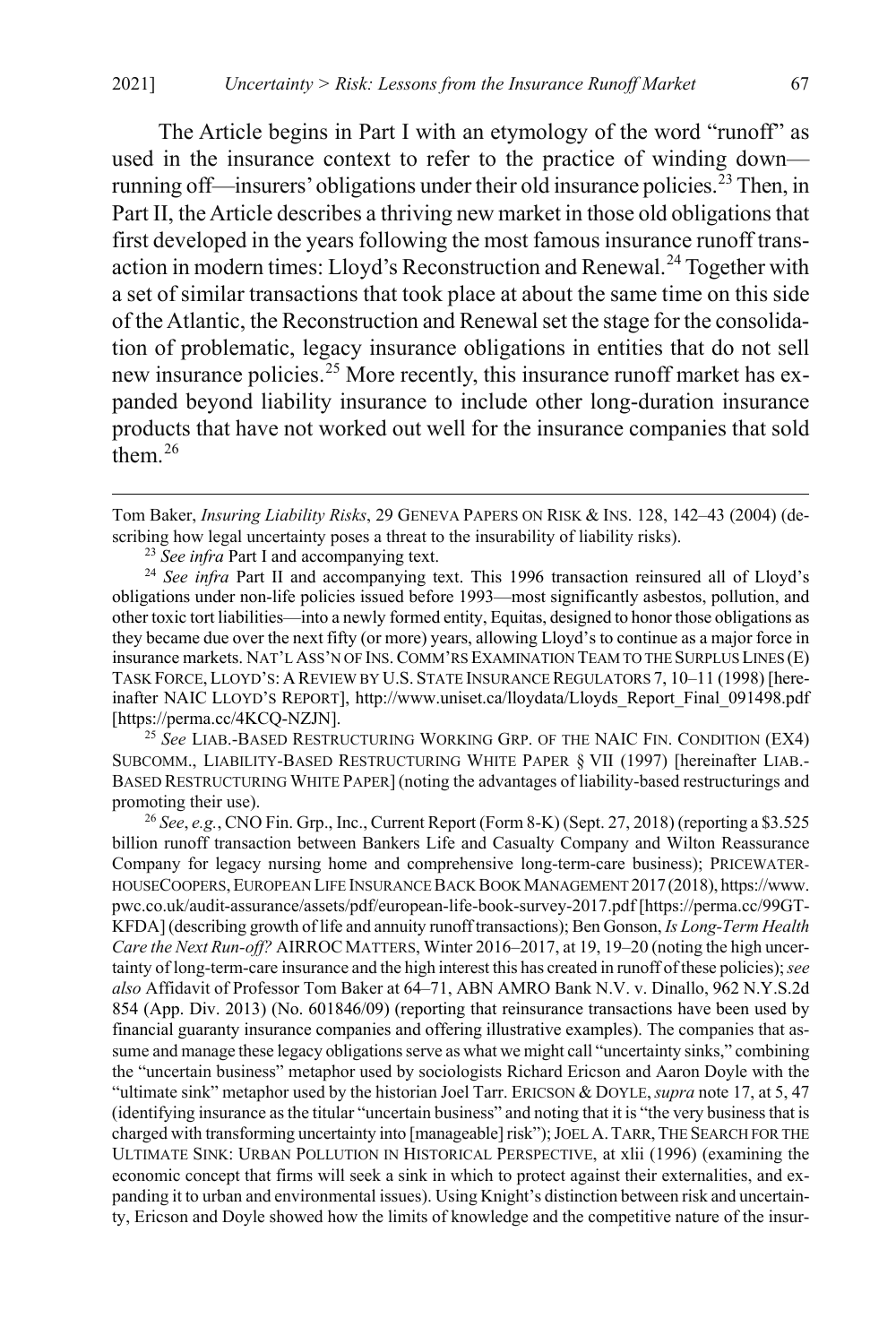Part III of this Article describes how that transformation takes place.<sup>[27](#page-10-0)</sup> This requires delving into some unavoidably technical subjects—runoff underwriting, policy management, asset management, and finance—that are the subject of the first half of Part III.<sup>[28](#page-10-1)</sup> This description represents the first serious effort to explain the insurance runoff market to a general audience. Understanding the runoff market also, and perhaps more importantly, requires developing an appreciation for the role of rhetoric and organizational structure in this process.

<span id="page-10-4"></span>Prior research has documented that "[i]nsurance companies tell two different sets of stories about insurance at two distinct points in the insurance relationship."[29A](#page-10-2)s the second half of Part III describes for the first time, the runoff market features another set of stories, told by people in another organiza-tional location.<sup>[30](#page-10-3)</sup> The runoff stories valorize finality, compromise, and innovation over the protection, dependence, and contract of the sales and claims stories, and they help insurers avoid the obvious criticism that they simply made a bad bet. If the sales stories help sell an important product that not enough people otherwise would buy, and the claims stories help people accept that insurance protection must have limits, then these runoff stories may help people understand that insurance markets need room for after-the-fact accommodation and adjustment, and that there can be circumstances in which the insurance

ance business push insurers beyond the domain of risk (where uncertain individual losses become predictable in the aggregate) into the domain of uncertainty (where losses are not predictable even in the aggregate). ERICSON & DOYLE, *supra* not[e 17,](#page-7-4) at 46–93 (explaining how uncertainty pervades even the life insurance market and identifying methods by which insurance companies have managed this uncertainty while continuing to provide coverage); FRANK H. KNIGHT, RISK, UNCERTAINTY AND PROFIT 22–51 (1921) (delineating between risk, which can be measured by profitability, and uncertainty, which cannot be measured); *see also* Geistfeld, *supra* not[e 22,](#page-8-4) at 540–41 (explaining that legal ambiguity contributes to uncertainty in this sense). Insurance runoff transactions typically involve losses that, we now know, were uncertain in this larger, aggregate sense at the time the original insurance policies were sold. The insurance runoff market transforms those past uncertainties into today's tradable risks and transfers them to specialists—the uncertainty sinks—to manage.

- <sup>27</sup> *See infra* Part III and accompanying text.
- <sup>28</sup> *See infra* note[s 98–](#page-22-0)[168](#page-38-0) and accompanying text.

<span id="page-10-2"></span><span id="page-10-1"></span><span id="page-10-0"></span><sup>29</sup> Tom Baker, *Constructing the Insurance Relationship: Sales Stories, Claims Stories, and Insurance Contract Damages*, 72 TEX. L. REV. 1395, 1397 (1994). Insurance companies minimize the potential for these "sales" and "claims" stories to come into direct conflict by separating the organizational arm tasked with explaining each of them. *Id.* at 1415–17. The sales stories stress the dependence of policyholders and the protection that insurance provides; the claims stories stress the contractual nature of the relationship and the limits of that insurance protection. *Compare id.* at 1403–07 (describing themes of dependency and trust), *with id.* at 1408–11 (describing themes of insurance as contract and the need to protect the insurance fund for the future and from fraudulent claims). Note that there is another reason for separating the claims and underwriting departments that cuts in the other direction: underwriting could pressure the claims department to delay or deny certain claims to improve the underwriting ratio on a book of business. Thank you to Sean Fitzpatrick for this observation.<br><sup>30</sup> *See infra* note[s 169](#page-38-1)[–202](#page-45-0) and accompanying text.

<span id="page-10-3"></span>

 $\overline{a}$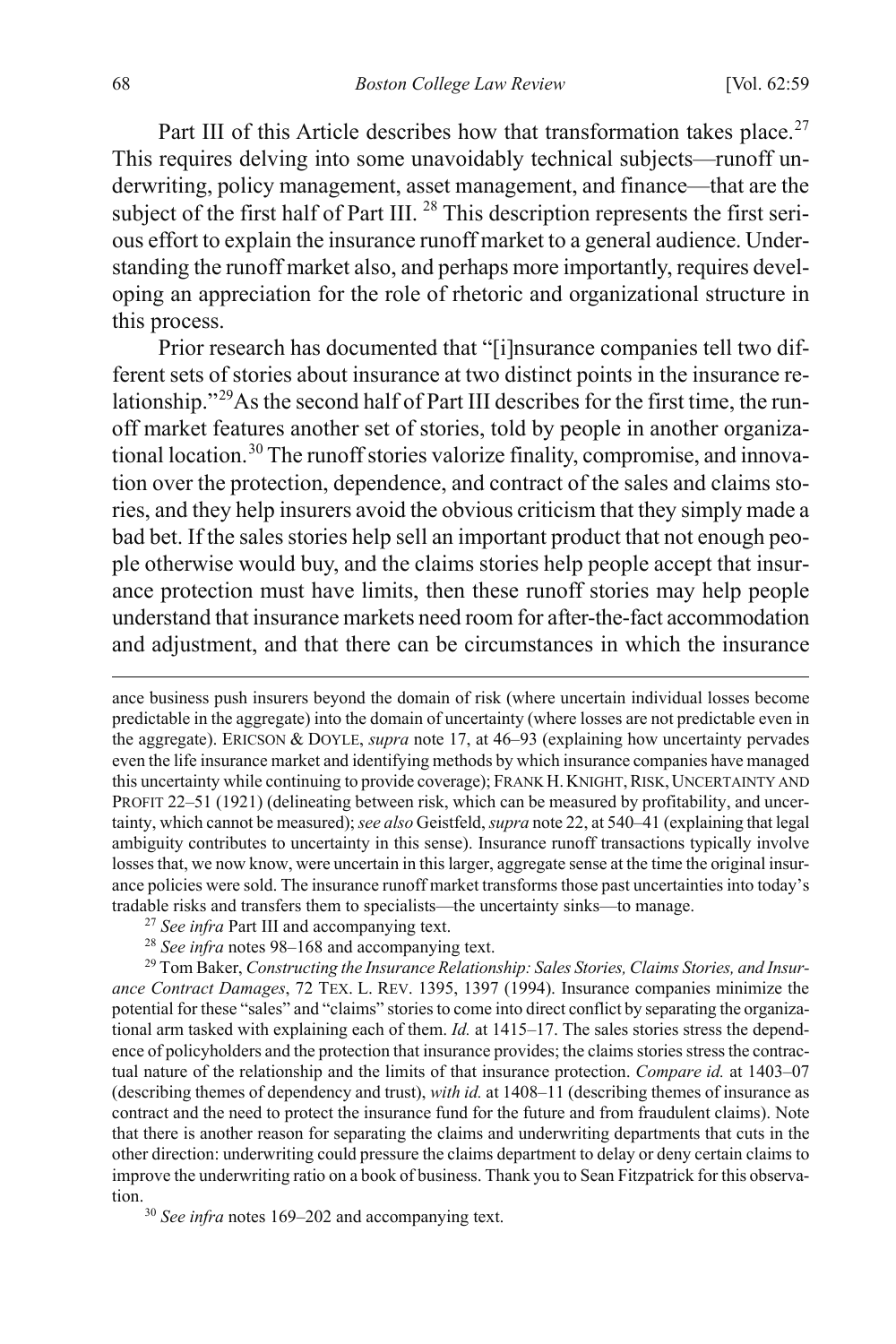industry's ordinary approach to promise and contract can be suspended, precisely to permit that ordinary approach to be maintained more generally.

Although the research reported in this Article provides significant new insight into how insurers use the runoff market to manage uncertainty, $^{31}$  $^{31}$  $^{31}$  it is important not to exoticize insurance runoff transactions. The dynamic that produced the insurance runoff market is as old as the insurance business. Insurers have always extended protection against losses whose frequency and magnitude were unknown, whether by engaging in the obviously innovative act of creating a new insurance product to cover a new set of risks (happening with cyber and digital asset insurance today<sup>[32](#page-11-1)</sup>), by revising a standard-form insurance policy, or, even, by continuing to sell exactly the same insurance policies in the real-world insurance market.<sup>[33](#page-11-2)</sup> Competition among insurers changes the shape of the insurance market, the creative destruction of the underlying insured activity changes the risks transferred in that market, and there is always the possibility of change in the governing legal rules.<sup>[34](#page-11-3)</sup> In practice, there is no such thing as the fixed-in-advance distribution of fully determinable risks.<sup>[35](#page-11-4)</sup> Insurance is an uncertain business.<sup>[36](#page-11-5)</sup>

<span id="page-11-6"></span>It is time for legal thought to update its insurance ideas and metaphors, and its use of insurance practices, to this more realistic understanding of insur-

<span id="page-11-2"></span><sup>33</sup> *See*, *e.g.*, ERICSON &DOYLE, *supra* not[e 17,](#page-7-4) at 212–84 (describing their thesis that uncertainty is everywhere and thus insurance is an uncertain business); Dwight M. Jaffee & Thomas Russell, *Catastrophe Insurance, Capital Markets, and Uninsurable Risks*, 64 J. RISK & INS. 205, 207 (1997) (describing—in a more nuanced understanding of insurance than typically reflected in law and economics literature—how marine insurers historically addressed large, uncertain losses); *see also* Dwight Jaffee, *Monoline Restrictions, with Applications to Mortgage Insurance and Title Insurance*, 28 REV. INDUS. ORG. 83, 105–06 (2006) (explaining that monoline insurance manages cases of extreme loss through insolvency and that legal rules requiring certain kinds of insurance to be conducted through monoline insurance protect the larger insurance pool from that risk of extreme loss). As Ericson and Doyle have shown, even selling a tried and true insurance policy into a well-established market can be a voyage into uncertainty, because of the dynamism of insurance markets and insured risks. ERICSON & DOYLE, *supra* note [17,](#page-7-4) at 47 ("Beneath the veneer of certainty, life insurance is a very uncertain business.").

<span id="page-11-3"></span><sup>34</sup> ERICSON & DOYLE, *supra* not[e 17,](#page-7-4) at 46–93; *see also* Baker, *supra* note [22,](#page-8-4) at 133–34 (discussing "[l]egal developments risk"); *cf*. KARL POLANYI, THE GREAT TRANSFORMATION, at xxviii (Beacon Press 2d ed. 2001) (1944) (positing that even purely laissez-faire proponents inevitably react in a regulatory way to protect from uncertainty in times of economic downturn).

<span id="page-11-5"></span><span id="page-11-4"></span><sup>35</sup> *See* Fitzpatrick, *supra* not[e 18,](#page-7-5) at 260 ("[T]he bottom line is that pricing uncertainty [is] . . . built into the very nature of insurance.").

<sup>36</sup> ERICSON & DOYLE, *supra* not[e 17,](#page-7-4) at 47.

 <sup>31</sup> *See infra* note[s 203](#page-45-1)[–225](#page-50-0) and accompanying text.

<span id="page-11-1"></span><span id="page-11-0"></span><sup>32</sup> *See*, *e.g.*, Tom Baker, *Back to the Future of Cyber Insurance*, PLUS J., Q3 2019, at 4, 5 (providing preliminary answers to the question, "[h]ow have insurers managed for over twenty years to sell insurance against cyber risks that their underwriters don't (and can't) fully understand?"); Adam Zuckerman, *Bitcoin Insurance? The Emerging Market for Digital Asset Insurance*, PLUS J., Q2 2020, at 8, 12 (remarking on the market for digital asset insurance regardless of the general uncertainty in the area).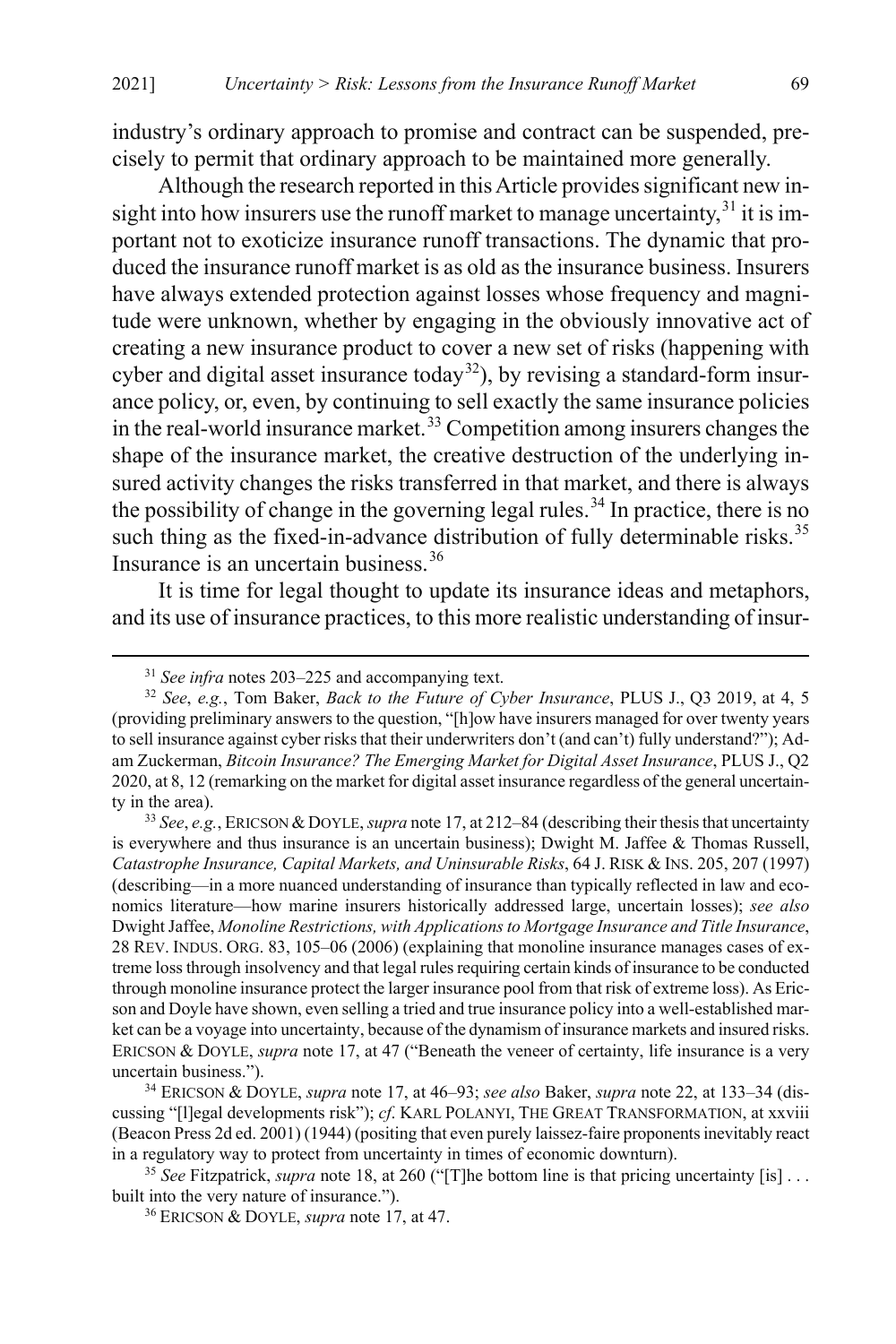ance. Insurance markets always and everywhere trade in uncertainty, and insurance markets always and everywhere develop ways to transform that uncertainty into manageable risk. With this more realistic understanding of insurance, legal thought can lessen its concern about the impact of legal change on insurance markets, even if we regard those markets as essential, because we can be more confident that those markets will manage through legal change.<sup>[37](#page-12-1)</sup>

#### <span id="page-12-0"></span>I. AN ETYMOLOGY OF INSURANCE RUNOFF

 The insurance usage of "runoff" can be traced back at least as far as the 17th century marine insurance market at Lloyd's coffee shop.<sup>[38](#page-12-2)</sup> At Lloyd's, individual merchants agreed to underwrite a share of the risks of a voyage, in return for a share of the insurance premium. They earned their share as soon as they had "run" the risk, meaning that the ship sailed.<sup>[39](#page-12-3)</sup> Once the voyage was over and any claims paid, the risk was fully "run" and the potential liability came "off" the portion of the merchant's ledger book that listed liabilities, with the difference between the premium and any claim payments recorded as profit or loss.[40](#page-12-4) This accounting process became known as "running off" the risk, a feature of insurance accounting that continues today.<sup>[41](#page-12-5)</sup>

<span id="page-12-8"></span>Over time, the underwriters working at Lloyd's organized syndicates that underwrote risks for their members (including passive investors, known as Names) for a period of one year.<sup>[42](#page-12-6)</sup> At the end of three years (the year in which policies were sold plus two years), a syndicate would close by reinsuring with a new syndicate all the risks that had not already run off and declaring and distributing the profit (or loss) to its members.[43](#page-12-7) This process became known as

<span id="page-12-1"></span> <sup>37</sup> *Cf.* Anderson v. Owens-Corning Fiberglas Corp., 810 P.2d 549, 557–59, 561–63 (Cal. 1991) (en banc) (explicitly structuring the warning defect aspect of product liability law so that it "rings of negligence" because truly strict liability would inefficiently make distributors the insurers of their own products, with a partial dissent from the last remaining justice of the California Supreme Court from the expansive Traynor era, Justice Stanley Mosk).

<span id="page-12-2"></span><sup>38</sup> *See generally* CHARLES WRIGHT & C. ERNEST FAYLE, A HISTORY OF LLOYD'S: FROM THE FOUNDING OF LLOYD'S COFFEE HOUSE TO THE PRESENT DAY (1928) (telling the story of the rise, development, and operation of Lloyd's).

<span id="page-12-3"></span><sup>&</sup>lt;sup>39</sup> JAMES ALLAN PARK, A SYSTEM OF THE LAW OF MARINE INSURANCES: WITH THREE CHAP-TERS ON BOTTOMRY; ON INSURANCES ON LIVES; AND ON INSURANCES AGAINST FIRE 367–68 (1790) ("The principle, upon which the whole of this doctrine depends, is simple and plain, admitting of no doubt or ambiguity. The risk or peril is the consideration for which the premium is to be paid: if the risk be not run, the consideration for the premium fails . . . .").

<span id="page-12-5"></span><span id="page-12-4"></span><sup>40</sup> JOSEPH MARRYAT, OBSERVATIONS UPON THE REPORT OF THE COMMITTEE ON MARINE IN-SURANCE 50–51 (2d ed. 1810).

<sup>41</sup> *See, e.g.*, Russ & Ryan, *supra* note [19,](#page-8-5) at 288–89.

<sup>42</sup> NAIC LLOYD'S REPORT, *supra* note [24,](#page-9-4) at 29.

<span id="page-12-7"></span><span id="page-12-6"></span><sup>&</sup>lt;sup>43</sup> *Id.* at 5. This three-year cycle was born from: the one year of active underwriting and a twoyear runoff period in which the syndicate waited for the risk to run and pay out any claims. *Id.* at 28.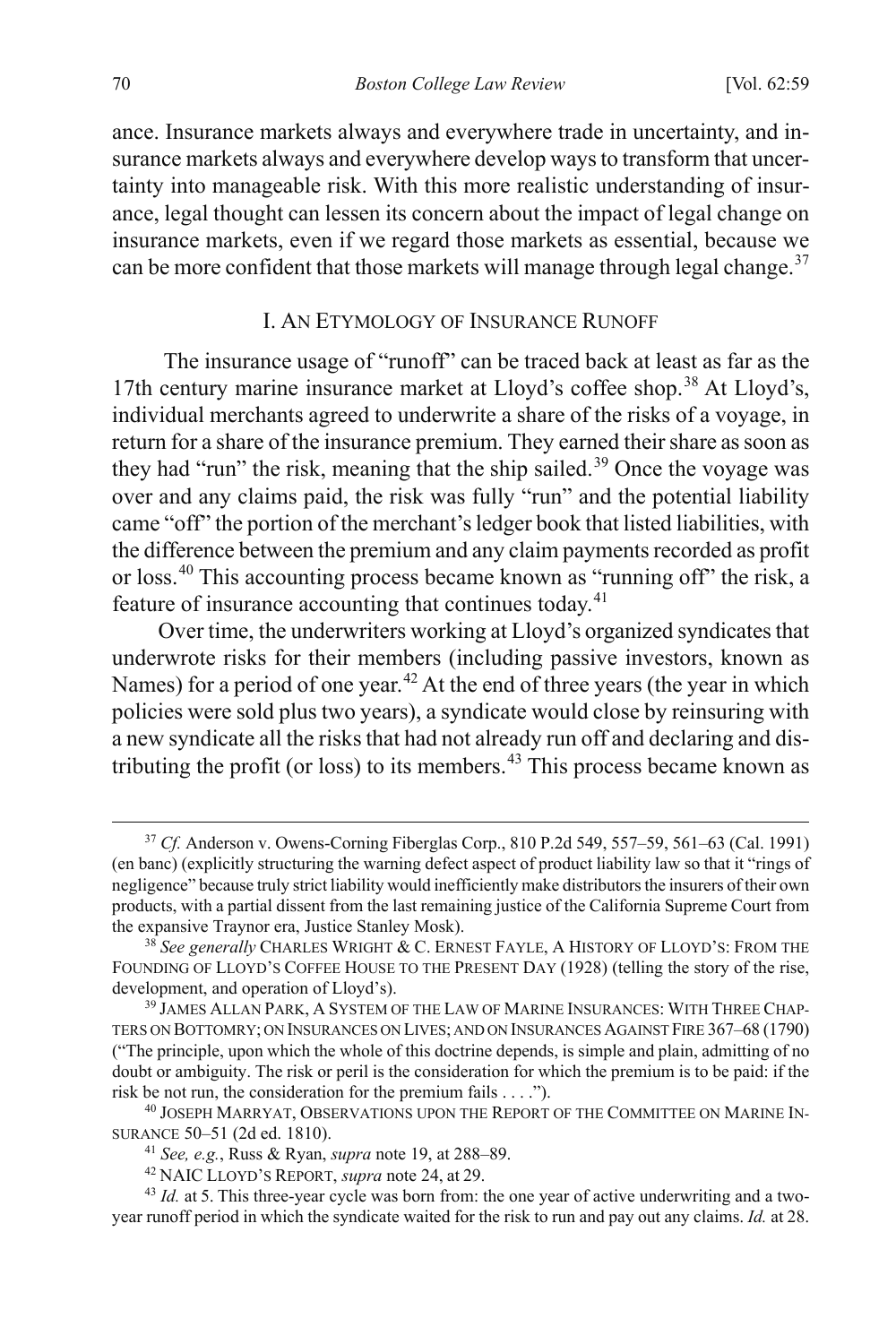<span id="page-13-6"></span>"reinsurance to close," and the new syndicate that offered the reinsurance to close often included some or all of the same underwriters and Names as the closing syndicate.[44](#page-13-0) The original syndicate retained a formal contractual relationship with the merchants it insured, but the reinsurance-to-close transaction assigned all the responsibilities for that relationship to the new syndicate.<sup>[45](#page-13-1)</sup> As long as that new syndicate fulfilled those responsibilities, the merchants who purchased insurance from Lloyd's syndicates could safely remain oblivious to the opening and closing of the syndicates that issued the policies sold at Lloyd's.

Occasionally, a syndicate would be unable to reinsure to close, presumably because the underwriters and Names were unwilling (or unable) to form a new syndicate that would reinsure the old syndicate to close, and they were unwilling (or unable) to pay the reinsurance-to-close premium that other syndicates demanded.[46](#page-13-2) Such syndicates remained "open," and they could not close until all the risks had run off or they found a syndicate willing to rein-sure-to-close at a price that the members were able and willing to pay.<sup>[47](#page-13-3)</sup> The only business of a syndicate that remained open after three years, then, was running off the risks and seeking reinsurance-to-close. The open syndicate was said to be "in runoff," a use of that term that continues through today.<sup>[48](#page-13-4)</sup>

By at least the 19th century, the concept of runoff and its association with reinsurance were accepted aspects of insurance market practice generally, not just at Lloyd's.<sup>[49](#page-13-5)</sup> Like the open syndicates at Lloyd's, insurers that stopped underwriting entirely were said to be in runoff, and when an insurer stopped underwriting in a market, whether defined geographically or by type of insurance, that part of the insurer's business was said to be in runoff as well. As at Lloyd's, one insurance company might agree to take over the business of an-

<sup>47</sup> See id. (describing a "surge" in open years at Lloyd's following the September 11 attacks).

<span id="page-13-0"></span> <sup>44</sup> *Id.* at 5, 18, 22–23, 28 (describing the three-year accounting system, reinsurance-to-close, and the security of tenure of Names in their respective syndicates). To be clear, there would be no dollar limit on the reinsurance to close. *See id.* at 22–23, 28.<br><sup>45</sup> *Id.* at 5, 18, 22–23, 28.

<span id="page-13-2"></span><span id="page-13-1"></span><sup>&</sup>lt;sup>46</sup> See Carolyn Aldred, *Lloyd's to Make First Claim on Central Fund's Cover; Claim Will Exhaust Reinsurance Program's Annual Limit*, BUS.INS., Aug. 12, 2002, at 17 (describing an inability to reinsure after the financial uncertainty caused by 9/11). For example, a member of the syndicate who has declared bankruptcy or is insolvent would have no interest in paying additional premiums to close a syndicate. And because the other members are liable only for their shares, they wouldn't have the same incentive to reinsure to close that they would have if they had full liability.

<span id="page-13-4"></span><span id="page-13-3"></span><sup>48</sup> *See, e.g.*, WRIGHT &FAYLE, *supra* not[e 38,](#page-12-0) at 25, 197; NAICLLOYD'S REPORT,*supra* not[e 24,](#page-9-4) at 25. 49 *See, e.g.*, *Reports of Meetings*.*: City of London Marine Insurance Corporation, Limited.*, MON-

<span id="page-13-5"></span>EY MKT. REV., Feb. 11, 1888, at 266 (1888) (reporting amounts underwritten, "run off or been reinsured," and remaining liabilities).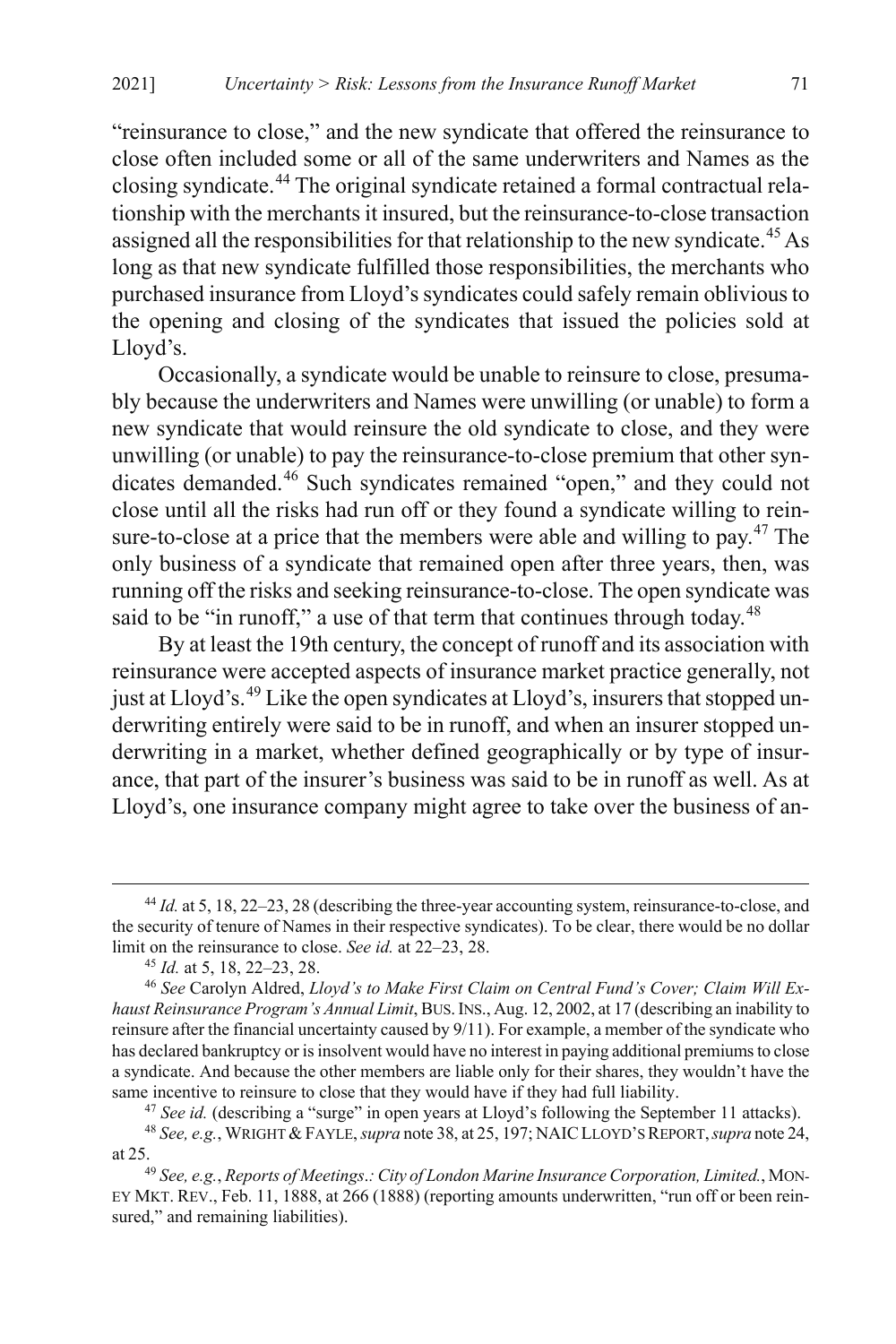other through a reinsurance transaction in which the acquiring insurer rein-sured the risks in runoff.<sup>[50](#page-14-0)</sup>

#### <span id="page-14-11"></span>II. THE LLOYD'S RENEWAL AND RECONSTRUCTION

<span id="page-14-10"></span>Lloyd's continued to operate on this traditional basis into the mid-1990s.[51](#page-14-1) As a formal matter, Lloyd's became a membership organization whose members participated in syndicates that issued insurance policies.<sup>[52](#page-14-2)</sup> Neither Lloyd's itself nor any other corporate entity was financially responsi-ble for the payment of claims.<sup>[53](#page-14-3)</sup> Instead, Lloyd's was a central administrative apparatus that managed claims but had no formal financial obligation for those claims.[54](#page-14-4) In form, the Lloyd's administration simply connected policyholders with the syndicates, which were composed of individuals, that issued their policies. The "Names" in the syndicates had unlimited liability, but only for their share of the obligations of their syndicates, not for the syndicate as a whole.<sup>[55](#page-14-5)</sup>

<span id="page-14-9"></span>Traditionally, the Lloyd's administration managed that unlimited liability through the reinsurance-to-close transaction just described.<sup>[56](#page-14-6)</sup> Because of mounting asbestos and environmental liability and catastrophic property losses on policies written in the 1980s and earlier, however, an increasing number of syndicates faltered in the 1980s and were unable to find newer syndicates to reinsure their obligations, thus remaining open syndicates.<sup>[57](#page-14-7)</sup> Names, many of whom only recently participated in Lloyd's for the first time as Lloyd's broadened its membership starting in the late 1970s, were hit with severe losses, in many cases several times the payments they made to Lloyd's to become members and invest in the business. [58](#page-14-8) Names began to default in mass (*de facto* if

<span id="page-14-0"></span> <sup>50</sup> Lee R. Steeneck, *Loss Portfolios: Financial Reinsurance*, 72 PROC. CASUALTY ACTUARIAL SOC'Y 154, 154–56, 156 n.2 (1985) (providing the history and business purposes of loss portfolio transfers and describing a 16th-century transaction).

<sup>51</sup> NAIC LLOYD'S REPORT, *supra* not[e 24,](#page-9-4) at 8–11, 16.

<span id="page-14-2"></span><span id="page-14-1"></span><sup>52</sup> *Id.* at 16. As described in WRIGHT & FAYLE, *supra* note [38,](#page-12-0) at 422–23, it was not until the incorporation of Lloyd's in 1871 that Lloyd's formally adopted different rules for members who directly engaged in underwriting and the "Names" who were passive members of the syndicate and interacted with Lloyd's through an agent.

<sup>53</sup> NAIC LLOYD'S REPORT, *supra* not[e 24,](#page-9-4) at 4 ("Lloyd's is a market, not an insurer.").

<sup>54</sup> *Id.* at 5, 19–22.

<sup>55</sup> *Id.* at 8.

<span id="page-14-6"></span><span id="page-14-5"></span><span id="page-14-4"></span><span id="page-14-3"></span><sup>56</sup> *Id.* at 5; *supra* notes [42](#page-12-8)[–45](#page-13-6) and accompanying text (explaining the origins of reinsurance-toclose transactions).

<span id="page-14-8"></span><span id="page-14-7"></span><sup>57</sup> *See* Lawrence Ingrassia & Dana Milbank, *Market at Risk: Hit by Huge Losses, Lloyd's of London Struggles to Survive—Insurance Exchange Seeks to Raise Money and End Disputes with Investors—'It's Like a Rubik's Cube*,*'* WALL ST. J., May 15, 1995, at A1.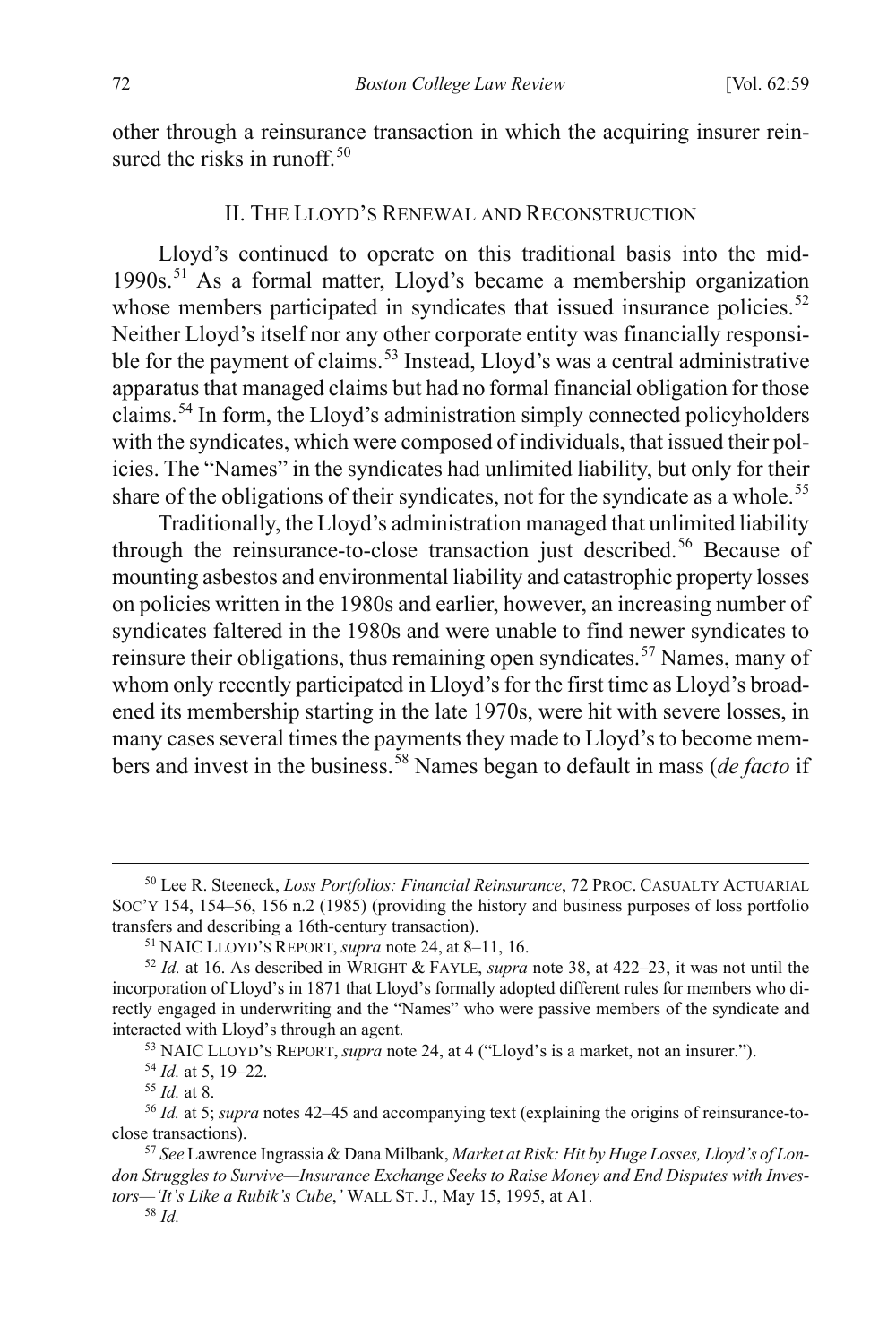not *de jure*), undermining confidence in the Lloyd's market.<sup>[59](#page-15-1)</sup> Warren Buffett colorfully described this process as follows in his 2006 Letter to Shareholders:

Eventually, the names came to include many thousands of people from around the world, who joined expecting to pick up some extra change without effort or serious risk. True, prospective names were always solemnly told that they would have unlimited and everlasting liability for the consequences of their syndicate's underwriting— "down to the last cufflink," as the quaint description went. But that warning came to be viewed as perfunctory. Three hundred years of retained cufflinks acted as a powerful sedative to the names poised to sign up.

 Then came asbestos. When its prospective costs were added to the tidal wave of environmental and product claims that surfaced in the 1980s, Lloyd's began to implode. Policies written decades earlier and largely forgotten about—were developing huge losses. No one could intelligently estimate their total, but it was certain to be many tens of billions of dollars. The specter of unending and unlimited losses terrified existing names and scared away prospects. Many names opted for bankruptcy; some even chose suicide.

<span id="page-15-0"></span> From these shambles, there came a desperate effort to resuscitate Lloyd's. In 1996, the powers that be at the institution allotted £11.1 billion to a new company, Equitas, and made it responsible for paying all claims on policies written before 1993. In effect, this plan pooled the misery of the many syndicates in trouble. Of course, the money allotted could prove to be insufficient—and if that happened, the names remained liable for the shortfall. $60$ 

This "desperate effort" was known as Lloyd's Reconstruction and Renewal.<sup>[61](#page-15-3)</sup> Through a series of transactions that the United Kingdom Department of Trade and Industry scrutinized and the United States regulators subsequently acquiesced to, underwriters, Names, and their agents paid a reinsurance premium, and the newly formed Equitas agreed to receive, process, and pay any claims

 <sup>59</sup> *See id.*

<span id="page-15-2"></span><span id="page-15-1"></span><sup>60</sup> Letter from Warren Buffett, Chairman of Berkshire Hathaway Inc., to S'holders of Berkshire Hathaway Inc. (Feb. 28, 2007), *in* BERKSHIRE HATHAWAY INC., 2006 ANNUAL REPORT 9 (2007), https://www.berkshirehathaway.com/2006ar/2006ar.pdf [https://perma.cc/E5AK-BUD7].

<span id="page-15-3"></span><sup>61</sup> *See* NAIC LLOYD'S REPORT,*supra* not[e 24,](#page-9-4) at 10–11 (describing the Reconstruction and Renewal); Letter from Warren Buffett, *supra* not[e 60.](#page-15-0) For a high-level, insider description of the reconstruction and renewal (R&R), see Mike Palmer, *The Deal of the Decade*, AIRROC MATTERS, Summer 2007, at 30, 30–32; LLOYD'S LTD., RECONSTRUCTION AND RENEWAL BYELAW 5–13 (1995), https://www.lloyds.com/~/media/files/the-market/operating-at-lloyds/regulation/acts-and-byelaws/ byelaws/reconstructionandrenewal\_byelaw.pdf [https://perma.cc/Q5BL-43HH].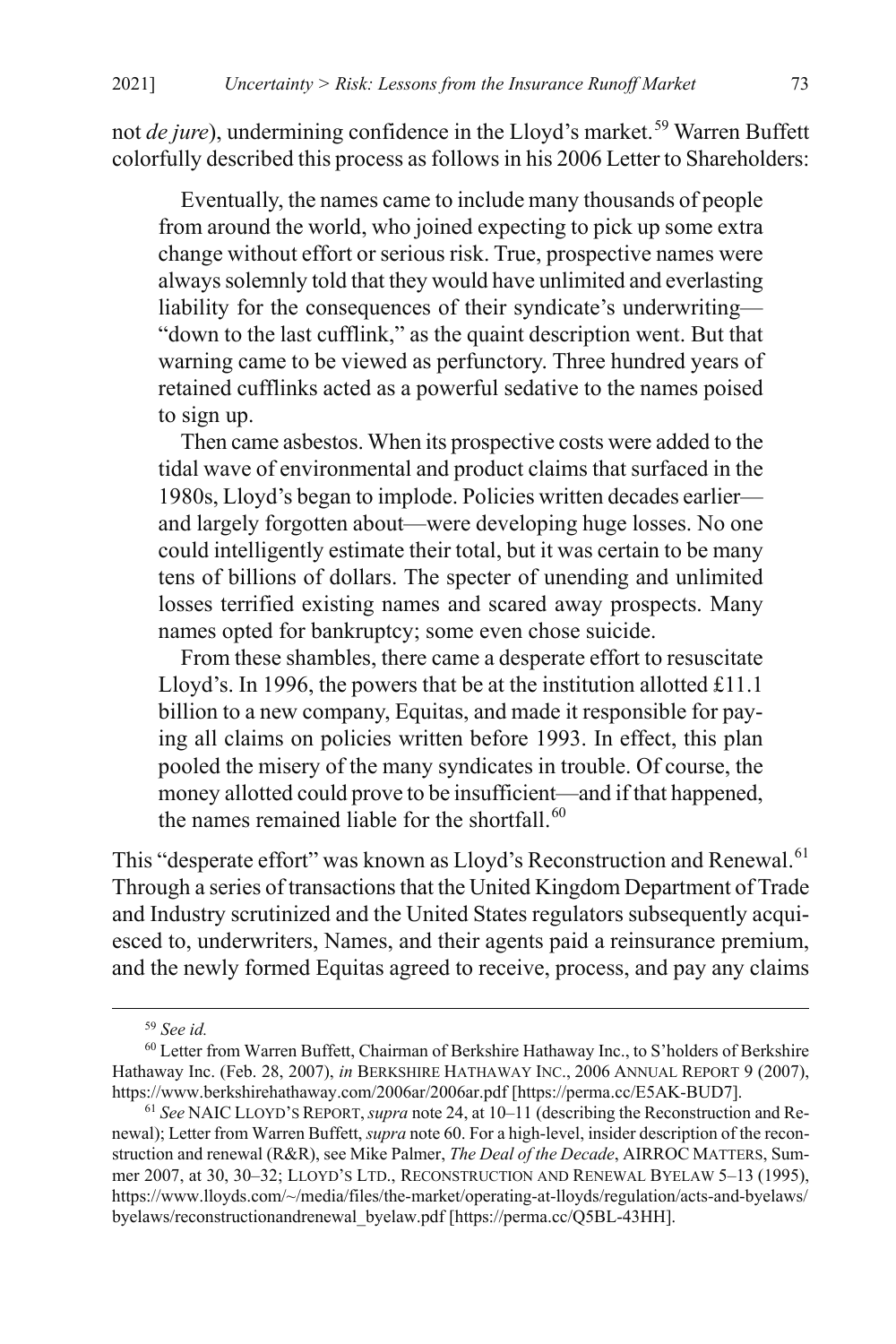on the reinsured legacy business, subject only to the terms and conditions of the original insurance policies and without regard to the total costs that Equitas might be obligated to pay.[62](#page-16-0) In effect, Equitas issued a massive reinsurance-toclose policy covering obligations under all policies issued before 1993.

By reinsuring all old business into Equitas (except for life insurance, which could not be reinsured as Equitas did not qualify as a life insurer under English law), Lloyd's effectively created Equitas to function as an "old Lloyd's" com-prised of all pre-1993 business.<sup>[63](#page-16-1)</sup> Equitas was separate from the "new Lloyd's" that would house the ongoing and active syndicates for years 1993 and beyond.<sup>[64](#page-16-2)</sup> The Lloyd's restructuring separated the legacy business from Lloyd's ongoing business, improving the syndicates' ability to continue selling insurance.

<span id="page-16-5"></span>To the extent that Equitas simply reinsured the old, open syndicates to close, Lloyd's Reconstruction and Renewal could be seen to differ from Lloyd's traditional runoff arrangements only in scale. Yet it also differed significantly in kind. First, by reinsuring to close all the open syndicates into a single entity, Equitas, it facilitated a broader socialization of losses among the Names than the individualized, syndicate-by-syndicate reinsurance-to-close process.[65](#page-16-3) Second, Equitas did not simply reinsure to close all the old open syndicates. Equitas also reinsured the pre-1993 liabilities of the syndicates that had been able to reinsure to close, thereby taking those legacy liabilities off the books of any active syndicates.<sup>[66](#page-16-4)</sup> This meant that the Equitas transaction split the liabilities of the 1993 and later syndicates, many of which carried liabilities

<span id="page-16-0"></span> <sup>62</sup> NAICLLOYD'S REPORT,*supra* not[e 24,](#page-9-4) at 10–11, 49, 51–54 (reporting the formation and operation of Equitas as well as how it provided relief for legacy business); Lisa S. Howard, *Lutine Bell Tolls Relief for Lloyd's*, NAT'L UNDERWRITER PROP. & CAS.-RISK & BENEFITS MGMT., Sept. 9, 1996, at 1, 1 (stating that the New York Insurance Department had approved the transfer of \$5.5 billion from the Lloyd's American Trust Fund into Equitas).

<sup>63</sup> *See* NAIC LLOYD'S REPORT, *supra* not[e 24,](#page-9-4) at 10, 51.

<span id="page-16-2"></span><span id="page-16-1"></span><sup>64</sup> Press Release, Equitas Ltd., Equitas Receives Go-Ahead (Sept. 4, 1996). The contractual mechanism by which policies were reinsured into Equitas defined and separated every existing syndicate's policy liabilities into two groups based upon whether the policy could incur a liability that was written during or before the 1992 year of account. *See In re* The Names at Lloyd's for the 1992 & Prior Years of Acct., [2009] EWHC (Ch) 1595, [1]–[4] (UK), 2009 WL 1949482. 65 *See In re The Names at Lloyd's*, [2009] EWHC (Ch) 1595, at [4] (noting that Equitas reinsured

<span id="page-16-3"></span>the liabilities of 1992 and prior business for all open non-life insurance syndicates).

<span id="page-16-4"></span><sup>66</sup> *See id.* (describing that Equitas also reinsured the pre-1993 liabilities for all closed noninsurance syndicates that were reinsured into any open syndicates). Disappointed policyholders that previously had been protected by reinsurance-to-close could not proceed against those active syndicates, because Lloyd's reinsurance-to-close transactions (like reinsurance generally) obligate the reinsuring syndicate to manage the liabilities for the benefit of the original syndicate; they do not give the policyholder of the original syndicate any rights directly against a syndicate that provided reinsuranceto-close. *See id.* at [9] (noting that open syndicates would still be responsible to policy holders if they were directly liable).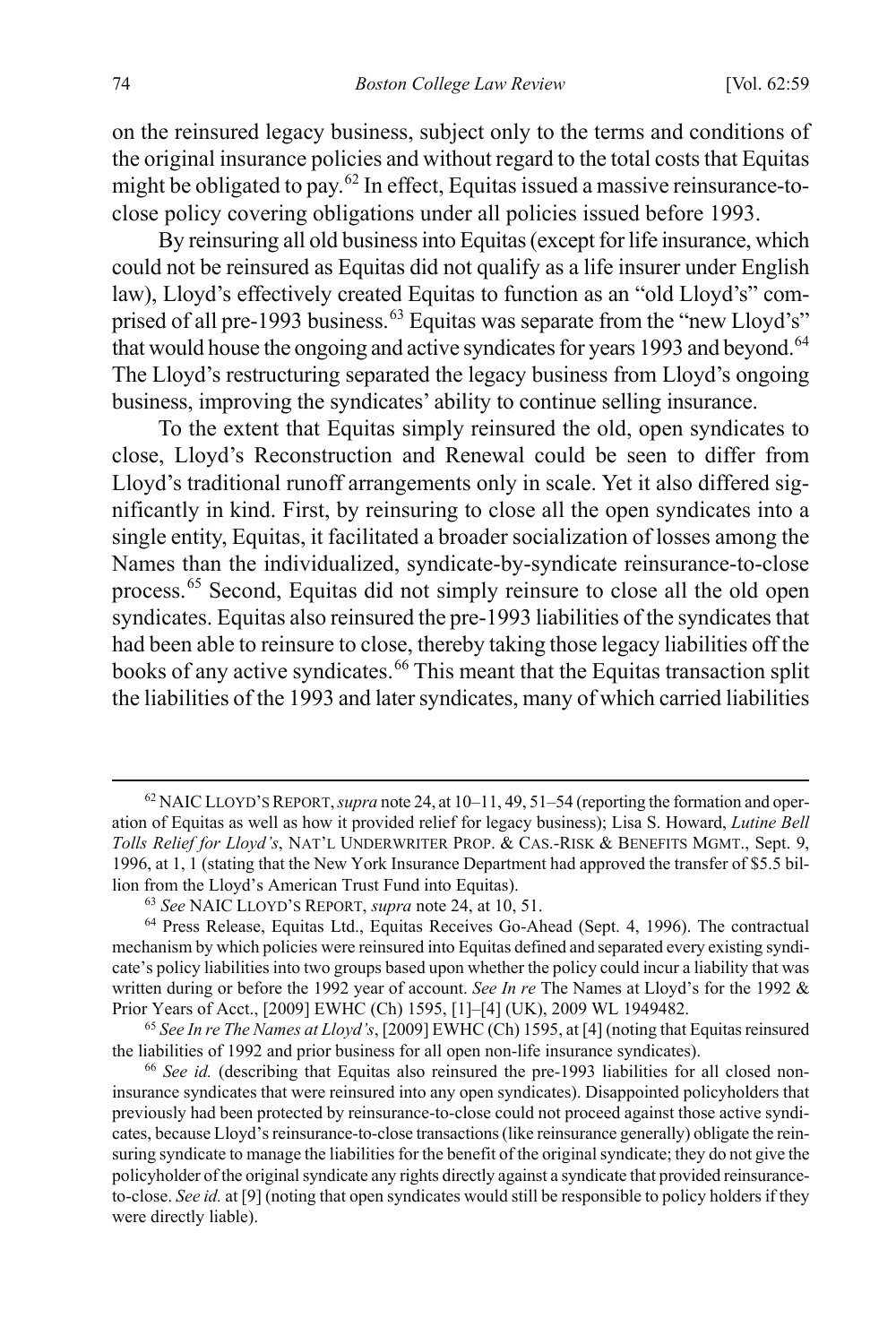for pre-1993 policies that they had reinsured-to-close.<sup>[67](#page-17-1)</sup> Finally, unlike the prior entities that had offered reinsurance to close, Equitas went into runoff at inception, so there was never a possibility that profits from the active business could help pay claims under the old policies.

<span id="page-17-0"></span>As Buffett's letter described, the Lloyd's/Equitas transaction did not, as a formal matter, legally separate the legacy obligations from the ongoing business.[68](#page-17-2) Policyholders could still legally proceed against the original syndicates and, if the syndicates did not pay, assess the Names individually for any deficiency not paid by Equitas.[69](#page-17-3) Yet, because of the unique form of Lloyd's business—in which the contractual obligations of the syndicates that issued the insurance policies reduce to pro rata obligations of the individual members of the syndicates rather than an insurance company with a permanent life—it was understood that collecting from the original syndicates at some uncertain point in the future would be unlikely.<sup>[70](#page-17-4)</sup> Many Names in the older syndicates already were deceased, with their estates already probated, and, thus, no longer a potential source of funds, and many more would be deceased by the time that Equitas ran out of money (if it ever did). Moreover, the Names that remained at that time could well be living all over the world and, in many if not most cases, out of reach without the cooperation of the Lloyd's administration. And that administration appears to have decided that, with respect to the liabilities of the Names who participated in Equitas, it had done everything necessary to protect policyholders by creating Equitas.[71](#page-17-5) This *de facto* legal separation became *de jure* when subsequently enacted legislation preempted contract law in this case and permitted the transfer of liabilities from the issuing syndicates to

<span id="page-17-1"></span> <sup>67</sup> *See id.* at [1]–[4] (describing how the transaction separated the pre-1993 liabilities from those from 1993 and beyond). Responsibility for managing the claims of policyholders insured under old policies that had already been reinsured-to-close into post-1992 syndicates were transferred to Equitas whereas policyholders insured under new policies covered by those same post-1992 syndicates remained under Lloyd's direct care. *See id.*

<span id="page-17-2"></span><sup>68</sup> Letter from Warren Buffett, *supra* note [60,](#page-15-0) at 9 ("Of course, the money allotted [to Equitas] could prove to be insufficient—and if that happened, the names remained liable for the shortfall.").

<span id="page-17-3"></span><sup>69</sup> NAIC LLOYD'S REPORT, *supra* note [24,](#page-9-4) at 53–54; David L. Foster, *Equitas and the New Lloyd's: Practical Implications for Policyholders, Brokers, and Reinsurers*, METRO.CORP.COUNS., May 1997, at 10, 10.

<span id="page-17-4"></span><sup>70</sup> *See* NAICLLOYD'S REPORT, *supra* not[e 24,](#page-9-4) at 53–54 (reporting that if Equitas ran out of funds U.S. policyholders could recover directly, but this would be time consuming and costly); Foster, *supra*  note [69](#page-17-0) (describing the litigation uncertainties that could arise if Equitas ran out of funds); Stacy Shapiro, *Policyholders Called Key to Lloyd's Future*, BUS. INS., June 5, 1995, at 42, 42 (noting the claimants would have little chance of recovery if Equitas failed).

<span id="page-17-5"></span><sup>71</sup> *Cf.* Stephanie Strom, *The Financial Safety Net Is Almost Spread Beneath Lloyd's: But Questions Persist on Risks of Reinsurance*, N.Y. TIMES, Aug. 22, 1996, at D1 (explaining that if Equitas could not satisfy a claim a policyholder would have to undertake the "impossible" task of suing the Names directly and, regardless, noting that Lloyd's chief executive, Ron Sandler, was satisfied with a blessing from the British Department of Trade).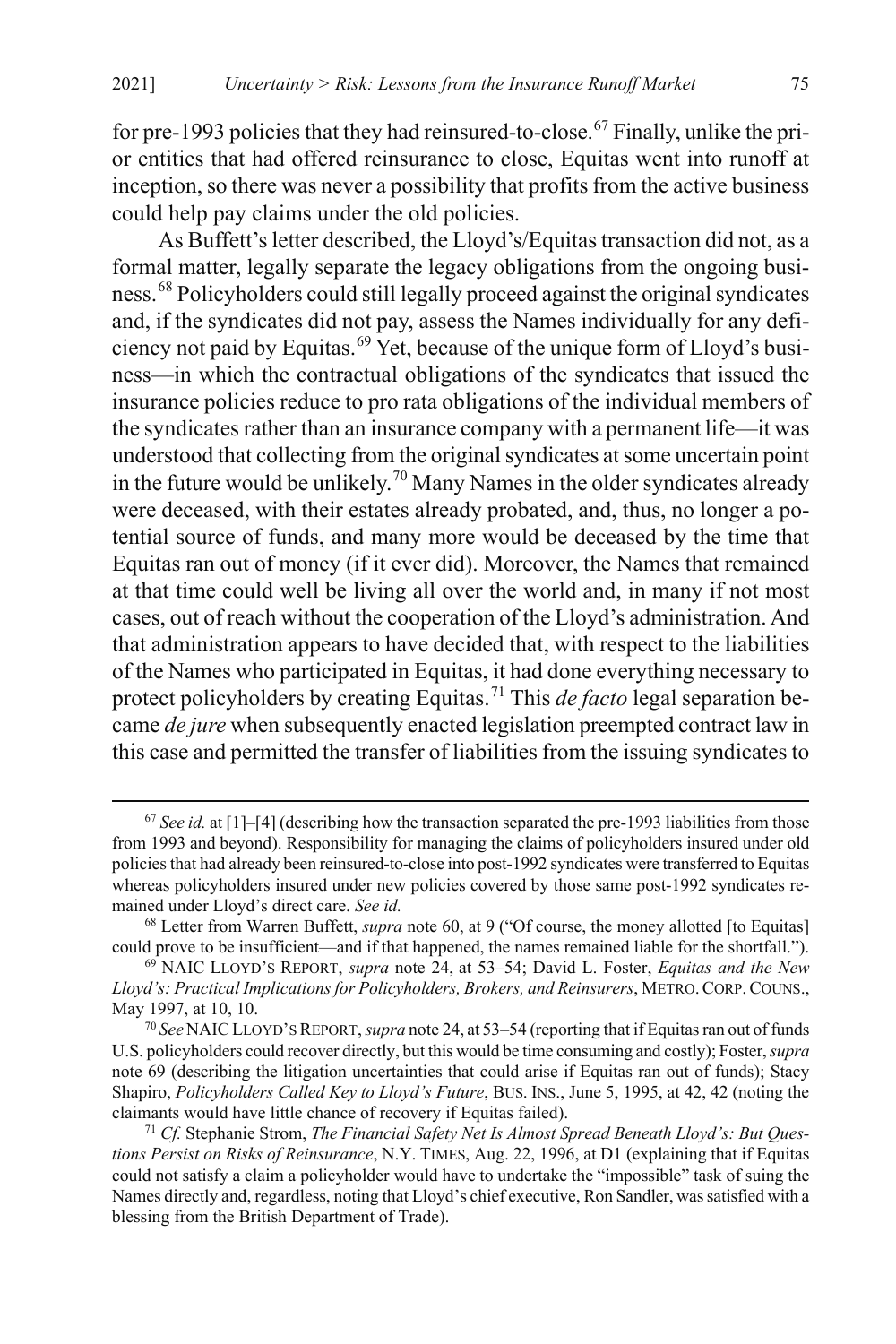Equitas without the acquiescence of policyholders, provided that the United Kingdom High Court of Justice approved the transaction.<sup>[72](#page-18-0)</sup> The High Court did so in 2009, completing the legal separation of the obligations under the pre-1993 Lloyd's policies from the syndicates that issued or reinsured them.<sup>[73](#page-18-1)</sup>

Along with a set of similar insurance company restructuring transactions that took place in the United States at about the same time, Lloyd's Reconstruction and Renewal paved the way for runoff transactions to become a dis-tinct sector of the insurance market.<sup>[74](#page-18-2)</sup> These U.S. transactions included: the restructuring of the property and casualty business of the Insurance Company of North American (usually referred to as INA, which, by then, was part of CIGNA) through a series of transactions that culminated in the formation of a runoff entity known as Brandywine in 1995; the restructuring of the Crum & Forster Group in 1993 that facilitated the exit of Crum & Forster's then parent, Xerox, from the insurance business; the restructuring of ITT-Hartford in 1992 that placed several Hartford subsidiaries into runoff and facilitated the exit of ITT from the insurance business; and the 1994 restructuring and eventual winding down of The Home Insurance Company, pursuant to which Zurich Insurance Group acquired the valuable parts of The Home Insurance Compa-ny's business.<sup>[75](#page-18-3)</sup>

These transactions became known as the asbestos, pollution, and health hazard (APH) liability-based restructurings.<sup>[76](#page-18-4)</sup> They paved the way for a broader separation of legacy APH obligations from the active parts of the property and casualty insurance industry. Since the 1990s, runoff specialists, most prominently Berkshire Hathaway's National Indemnity Company (NICO), have come to manage an increasingly large percentage of legacy APH obligations.[77](#page-18-5) NICO reinsured all of Equitas's liabilities in 2006 in return for acquiring all of Equitas's assets (hence, Buffett's discussion of Lloyd's in his 2006

<span id="page-18-6"></span> <sup>72</sup> Financial Services and Markets Act 2000, c. 8, § 111 (UK).

<span id="page-18-1"></span><span id="page-18-0"></span><sup>73</sup> *In re* The Names at Lloyd's for the 1992 & Prior Years of Acct., [2009] EWHC (Ch) 1595, [39] (UK). 74 LIAB.-BASED RESTRUCTURING WHITE PAPER, *supra* note [25.](#page-9-5) 75 *Id.* at app. 1; *see also* Jonathan Rosen, *The Home Insurance Company—A Brief History of* 

<span id="page-18-3"></span><span id="page-18-2"></span>*Time*, AIRROC MATTERS, Summer 2011, at 6, 6–7 (providing a history of The Home Insurance Company including a discussion of the complex transaction that led to Zurich Insurance Group acquiring parts of The Home Insurance Company's business).

<sup>76</sup> *See* LIAB.-BASED RESTRUCTURING WHITE PAPER, *supra* not[e 25,](#page-9-5) § I.

<span id="page-18-5"></span><span id="page-18-4"></span><sup>77</sup> *See* STATE OF NEB. DEP'T OF INS.,EXAMINATION REPORT OF NATIONAL INDEMNITY COMPA-NY AS OF DECEMBER 31, 2016, at 12, 17–19, 20–22 (2018) (noting that reinsurance is the primary business and listing transactions); Tim Zawacki, *Berkshire Unit's Retroactive Reinsurance Biz Expands with Ironshore Cover*, S&P GLOB. MKT. INTEL. (Dec. 5, 2017), https://www.spglobal.com/ marketintelligence/en/news-insights/trending/l\_vjh8pgbqn8dg8zhsegzw2 [https://perma.cc/QM4K-CWRH] (reporting that National Indemnity's amount of reinsurance for retroactive adverse coverage had increased to around forty billion dollars).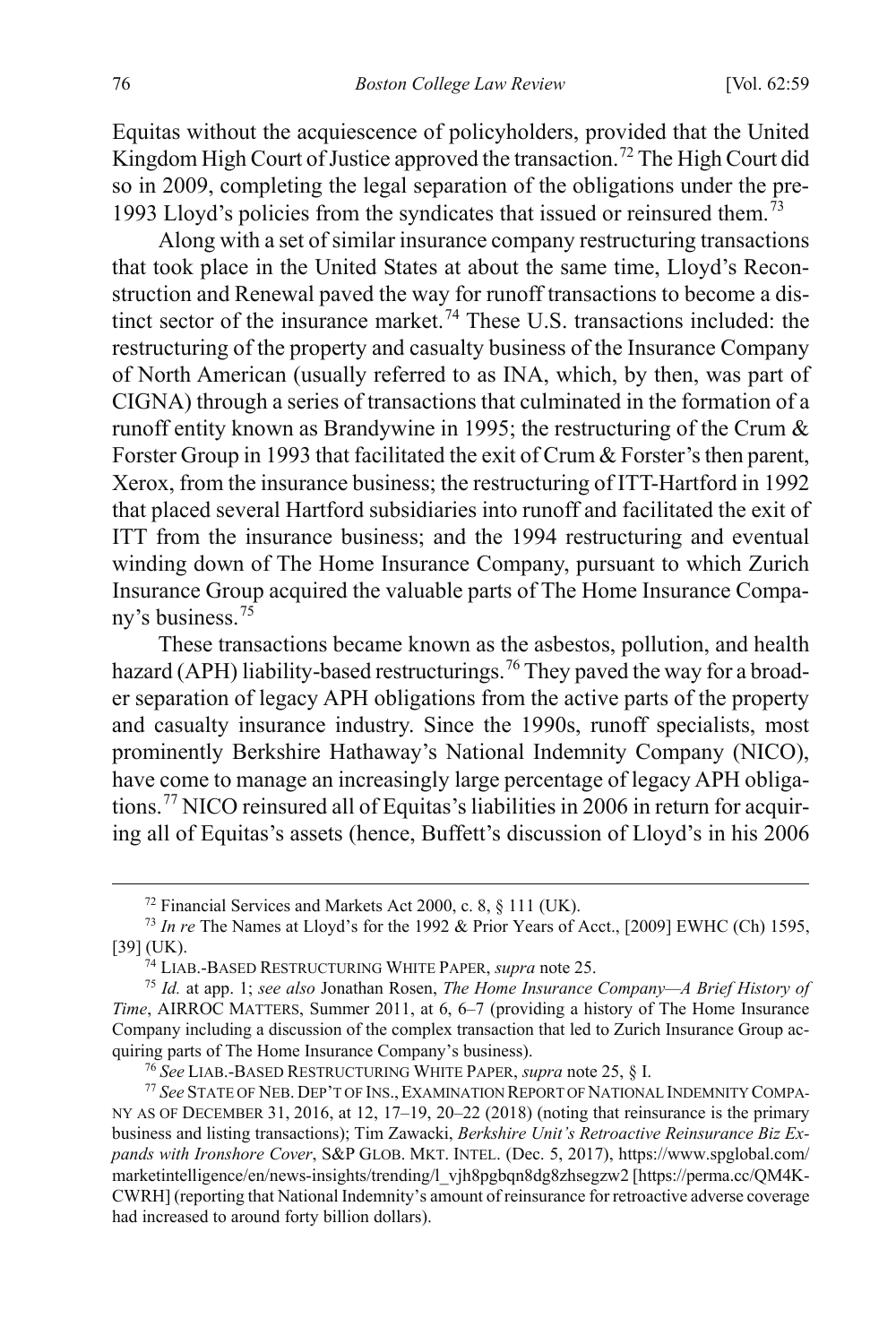letter), and it reinsured APH obligations of, among other insurance groups, INA (since sold by CIGNA to Chubb along with the rest of CIGNA's property casualty subsidiaries), CNA, AIG, Liberty Mutual, and The Hartford through conceptu-ally similar transactions.<sup>[78](#page-19-0)</sup> Other active runoff specialists with significant stakes in APH obligations as of 2019 include Armour, Catalina, Enstar, CompRe, and Randall & Quilter.<sup>[79](#page-19-1)</sup> The insurance industry's asbestos and environmental liability experience is not over, but the center of gravity has shifted decidedly toward the runoff specialists, and the share of liability insurers' reserves represented by asbestos and environmental liabilities is trending steadily down.<sup>[80](#page-19-2)</sup>

#### <span id="page-19-8"></span><span id="page-19-6"></span>III. INSURANCE RUNOFF: MECHANICS AND STORIES

<span id="page-19-7"></span>With the growth of the APH insurance runoff market came a cadre of experienced managers of runoff businesses, trade associations, and practice groups in accounting and law firms that specialize in the acquisition and solvent runoff of legacy obligations of insurers, initially focusing on property casualty lines of insurance but then expanding to life and health insurance lines.<sup>[81](#page-19-3)</sup> There had long been a need for insurance transactions and procedures that facilitate the relatively infrequent runoff of *insolvent* insurance companies.[82](#page-19-4) What was new was the extension and expansion of that transactional practice into the much larger field of *solvent* insurance runoff.<sup>[83](#page-19-5)</sup>

<span id="page-19-0"></span> <sup>78</sup> *See, e.g.*, Letter from Warren Buffett, *supra* not[e 60,](#page-15-0) at 7–10 (describing National Indemnity's reinsurance contract with Equitas). Berkshire Hathaway's insurance investments include a huge stake in insurance runoff. *See* STATE OF NEB. DEP'T OF INS., *supra* not[e 77](#page-18-6) (noting National Indemnity's prevalence in the reinsurance market and listing transactions); *cf*. Mark J. Roe, *Foundations of Corporate Finance: The 1906 Pacification of the Insurance Industry*, 93 COLUM. L. REV. 639, 681 (1993) (discussing how the Armstrong investigation and its fallout resulted in effects that continue to shape how the insurance industry manages investments today, most notably by rarely holding large positions of corporate stocks).

<span id="page-19-1"></span><sup>79</sup> *See* PRICEWATERHOUSECOOPERS, A SURVEY OF DISCONTINUED INSURANCE BUSINESS IN EUROPE:UNLOCKING VALUE IN RUN-OFF 8–13 (2015), https://www.pwc.com/gx/en/insurance/assets/ pdf/survey-of-discontinued-insurance-ninth-edition-report.pdf [https://perma.cc/C8BQ-K85H] (listing runoff market highlights from the prior year). Leading life runoff specialists include Berkshire Hathaway Life, Swiss Re, and Wilton Re. *See id.* at 26 (noting Swiss Re's transaction activity in the life market); *see also* CNO Fin. Grp., Inc., *supra* not[e 26,](#page-9-6) at 2 (reporting a \$3.525 billion runoff transaction between Bankers Life and Casualty Company and Wilton Reassurance Company); STATE OF NEB. DEP'T OF INS., *supra* not[e 77,](#page-18-6) at 10–12 (noting Berkshire Hathaway Life as an affiliate of National Indemnity).

<span id="page-19-2"></span><sup>80</sup> *See No Slowdown in Asbestos and Environmental Claims*, BEST'S MKT. SEGMENT REP., Nov. 28, 2018, at 1, 3, 8 (reporting that "[t]he P/C insurance industry's A&E reserve has declined steadily since 2005" and noting the same in Exhibit 6).

<sup>81</sup> *See* Whear & Haken, *supra* not[e 19,](#page-8-5) at 168.

<span id="page-19-5"></span><span id="page-19-4"></span><span id="page-19-3"></span><sup>82</sup> *Cf.* SUBCOMM. ON OVERSIGHT & INVESTIGATIONS OF THE H. COMM. ON ENERGY & COM., 101ST CONG., FAILED PROMISES:INSURANCE COMPANY INSOLVENCIES 56–63, 67–76 (Comm. Print 1990) (reporting on the failures of the regulatory system to keep insurance companies solvent). 83 *See* Whear & Haken, *supra* note 19, at 193–94*.*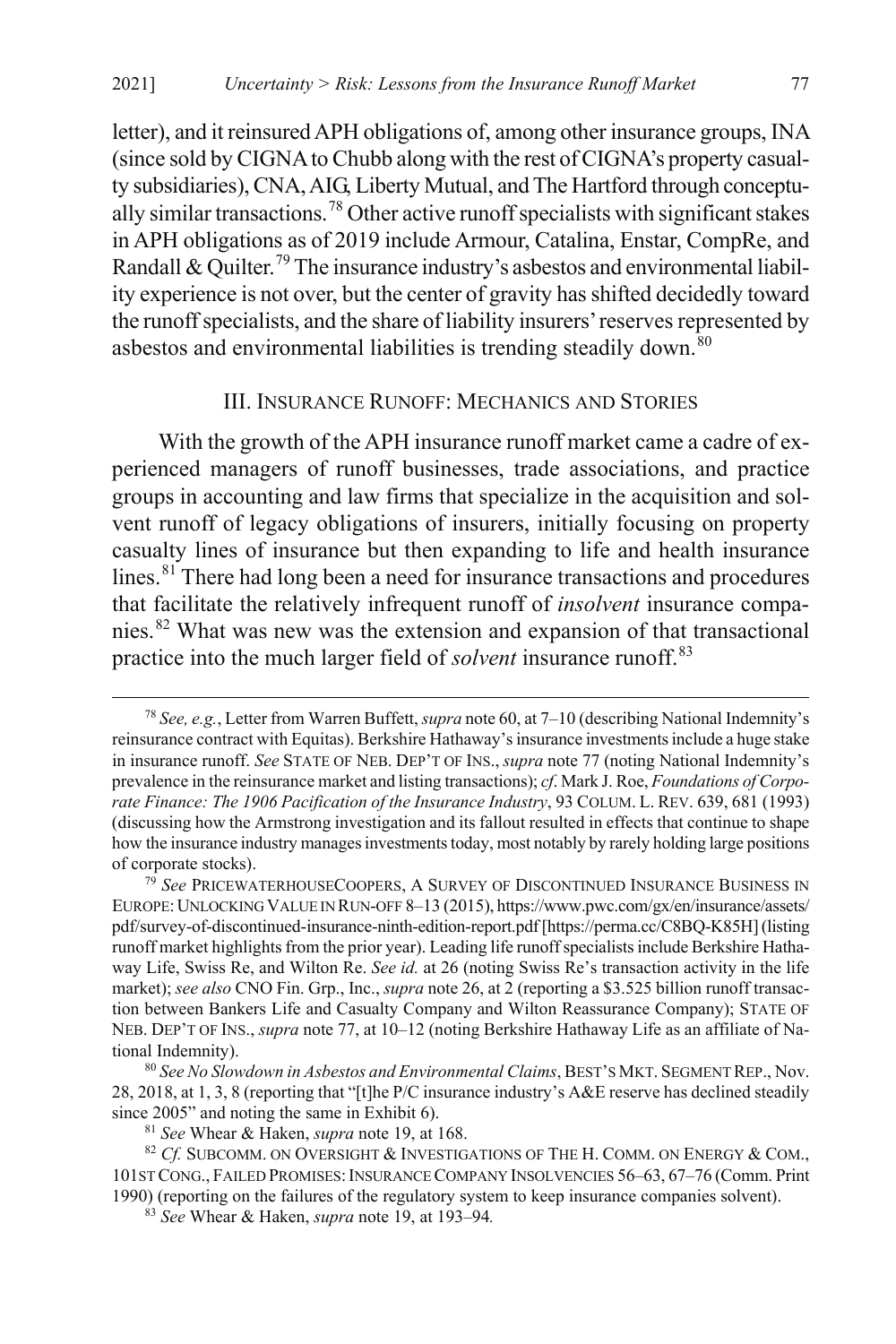This Part describes the mechanics of runoff transactions, with a focus on how the insurance runoff process transforms uncertain losses into tradable risks.[84](#page-20-0) Section A first explains how runoff transactions are structured—most typically by insurance companies buying reinsurance for their outstanding lia-bilities.<sup>[85](#page-20-1)</sup> Section B then explains at a very high level the underwriter's transaction pricing process, the policy management process through which the liabilities are run off, and some key features of the finance and asset management functions of insurance runoff specialists.<sup>[86](#page-20-2)</sup> With those mechanics explained, Section C turns to the runoff stories that the specialists use to explain and justify (a) the separation of the legacy liabilities—the bad bets on old insurance policies that tie up the insurer's capital—from the active side of an insurer's business and (b) the tough bargaining that can be a feature of running off these legacy liabilities.<sup>[87](#page-20-3)</sup>

Prior field research on the insurance business has focused on the "determinable risks" aspect of the prevailing ideal type, showing that life, disability, property, and liability insurers regularly provide insurance against uncertain risks.[88](#page-20-4) That research has not, however, addressed the "fixed-in-advance" aspect of the ideal type, except to note that insolvency produces an (extreme) after-the-fact adjustment of what was sold as fixed-in-advance risk distribu-tion.<sup>[89](#page-20-5)</sup> Selling insurance for uncertain risks requires some room for such adjustments, and insurance economists' prior research identifies some important methods, such as mutual insurance arrangements that permit post-loss assessments and organizing particularly uncertain risks into monoline insurers that are de-signed to go insolvent when an extreme event occurs.<sup>[90](#page-20-6)</sup> This study reveals another, more widely applicable method for making after-the-fact adjustments that operates outside of insolvency and without post loss assessments.<sup>[91](#page-20-7)</sup>

Before diving in, there are three important caveats. First, although the description that follows is drawn from insurance trade literature and other public sources whenever possible, it also draws on confidential interviews and email exchanges with participants in the runoff insurance market (actuaries, under-

 <sup>84</sup> *See infra* note[s 98–](#page-22-0)[202](#page-45-0) and accompanying text.

<sup>85</sup> *See infra* note[s 98–](#page-22-0)[116](#page-26-0) and accompanying text.

<sup>86</sup> *See infra* note[s 117](#page-26-1)[–168](#page-38-0) and accompanying text.

<sup>87</sup> *See infra* note[s 169](#page-38-1)[–202](#page-45-0) and accompanying text.

<span id="page-20-4"></span><span id="page-20-3"></span><span id="page-20-2"></span><span id="page-20-1"></span><span id="page-20-0"></span><sup>88</sup> *See, e.g.*, ERICSON & DOYLE, *supra* not[e 17](#page-7-4) (discussing the inherent uncertainties of life and disability insurance); Baker, *supra* not[e 22](#page-8-4) (noting that uncertainty is inherent in liability insurance).

<span id="page-20-5"></span><sup>89</sup> *See, e.g.*, ERICSON &DOYLE, *supra* not[e 17,](#page-7-4) at 188–92 (discussing the potential insolvency of a British Columbia earthquake fund in the case of a major event).

<span id="page-20-7"></span><span id="page-20-6"></span><sup>90</sup> *See* Hansmann, *supra* not[e 5](#page-4-2) (discussing the benefit of mutual insurance agreements for bearing industry-wide risks); Jaffee, *supra* not[e 33](#page-11-6) (discussing monoline insurers' use of insolvency to protect the market of general insurers from extreme loss).

<sup>91</sup> *See infra* note[s 98–](#page-22-0)[202](#page-45-0) and accompanying text.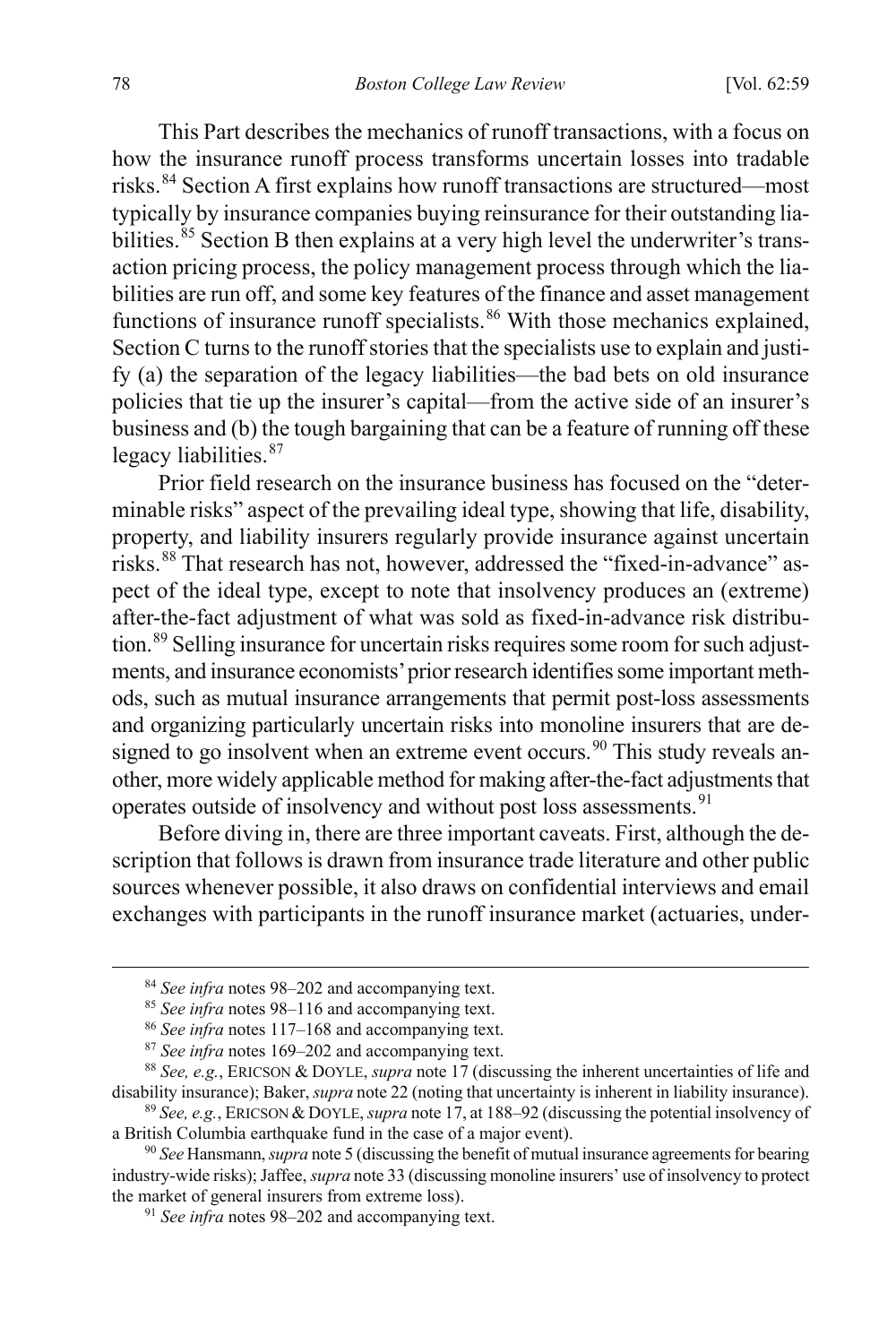writers, consultants, claims professionals, lawyers, and industry analysts) and observation in a variety of runoff-related events that I cannot describe publicly, other than to note that they included off-the-record industry workshops. Because of the small, tight network of participants in the runoff insurance market, providing more detailed descriptions of the people I interviewed or observed would reveal their identities. As with all qualitative research, this Article cannot provide conclusive evidence regarding the prevalence or extent of the practices observed, though it can help motivate and frame quantitative research that may provide that evidence.<sup>[92](#page-21-0)</sup> In the meantime, the persuasiveness of this qualitative study depends, like traditional doctrinal and policy arguments, on the reader's response to the reasonableness and logic of the analysis.<sup>[93](#page-21-1)</sup>

<span id="page-21-8"></span><span id="page-21-7"></span>Second, because the insurance runoff business is so technical, any reasonably accurate explanation of the mechanics of insurance runoff may be tough going for readers without a background or strong interest in insurance finance or mergers and acquisitions. Those readers who do not have that interest or experience may want to skip ahead to the section on insurance runoff stories, which begins with a summary of what really matters about runoff mechanics.<sup>[94](#page-21-2)</sup>

<span id="page-21-6"></span>Third, this Part focuses on the runoff market as it developed to manage what some in the runoff business would describe as "failures"—liabilities under legacy policies that turned out to vastly exceed what underwriters had expected.[95](#page-21-3) Increasingly, the runoff market includes transactions in policies that did not turn out to be so unsuccessful for the underwriters, but the parties to the transactions believe, for whatever reason, that a different insurer than the one that issued them may better manage these policies.<sup>[96](#page-21-4)</sup> Reasons include the issuing insurer's decision, perhaps in response to a change in management of

<span id="page-21-5"></span><span id="page-21-0"></span> <sup>92</sup> For example, quantitative research by Kathryn Zeiler et al., *Physicians' Insurance Limits and Malpractice Payments: Evidence from Texas Closed Claims, 1990–2003*, 36 J. LEGAL STUD. S9, S9 (2007), confirmed a hypothesis developed in Tom Baker, *Blood Money, New Money, and the Moral Economy of Tort Law in Action*, 35 LAW & SOC'Y REV. 275, 314 (2001), and quantitative research by Catherine M. Sharkey & Jonathan Klick, *The Fungibility of Damage Awards: Punitive Damage Caps and Substitution* 19–20 (Columbia L. Sch., Law & Econ. Rsch. Paper Series, Working Paper No. 298, 2007), https://papers.ssrn.com/sol3/papers.cfm?abstract\_id=912256 [https://perma.cc/SNW8-MWW7], confirmed a hypothesis developed in Tom Baker, *Transforming Punishment into Compensation: In the Shadow of Punitive Damages*, 1998 WIS. L. REV. 211, 234–35, and quantitative research by Blakeley B. McShane et al., *Predicting Securities Fraud Settlements and Amounts: A Hierarchical Bayesian Model of Federal Securities Class Action Lawsuits*, 9 J.EMPIRICAL LEGAL STUD. 482, 485, 502, 508 (2012), confirmed hypotheses developed in Tom Baker & Sean J. Griffith, *How the Merits Matter: Directors' and Officers' Insurance and Securities Settlements*, 157 U. PA.L.REV. 755, 831– 32 (2009). 93 Baker & Griffith, *supra* not[e 21,](#page-8-6) at 492.

<sup>94</sup> *See infra* Part III.C.

<sup>95</sup> Charles Ehrlich, *Why Are We Here?*, AIRROC MATTERS, Summer 2015, at 20, 20.

<span id="page-21-4"></span><span id="page-21-3"></span><span id="page-21-2"></span><span id="page-21-1"></span><sup>96</sup> *See* E-mail from anonymous runoff market participant to author (June 24, 2019) (on file with author).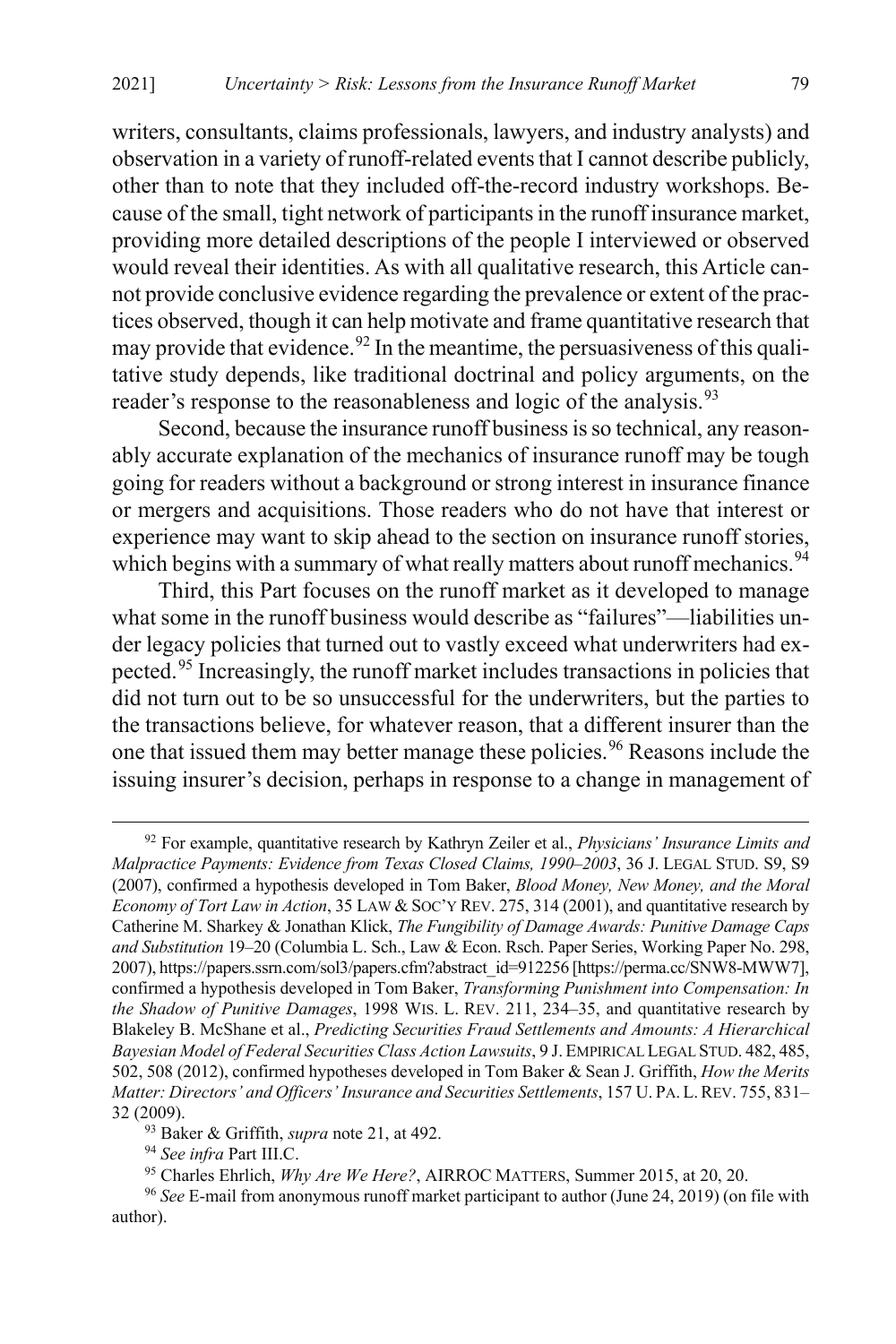the insurance company or the legal or regulatory environment, to focus its business in one region rather than another, one type of insurance rather than another, or one category of customer rather than another.<sup>97</sup> I focus in this Article on the runoff of the failures because those transactions best demonstrate the resilience of insurance markets and the mechanism for transforming uncertainty into tradable risk.

#### <span id="page-22-0"></span>*A. Insurance Runoff Transaction Structure*

The starting point for understanding the structure of insurance runoff transactions is the legal rule that one insurer may not assign an insurance policy to another insurer (or anyone else) without the consent of the policyholder (absent a difficult-to-achieve regulatory approval that is not available in most United States jurisdictions). <sup>[98](#page-22-2)</sup> Nevertheless, one insurer may contract with another insurer to fulfill the first insurer's obligations under an insurance policy, but the obligation to perform remains that of the first insurer, unless the poli-cyholder consents to transfer that obligation to the second insurer.<sup>[99](#page-22-3)</sup> If the second insurer fails to perform, the policyholder sues the first insurer, not the second (assuming, as is almost always the case in the property casualty insurance context, that the policyholder did not consent to the transfer).<sup>[100](#page-22-4)</sup> This insurance law rule contrasts with the legal rule governing credit contracts, which are freely assignable.<sup>[101](#page-22-5)</sup>

Because policyholder consent to transfer is difficult to obtain, especially at scale, an insurance group in the property casualty sector in the United States

#### 97 *Id.*

<span id="page-22-2"></span><span id="page-22-1"></span><sup>98</sup> *See* Nick Pearson, *Shedding Liabilities*, AIRROC MATTERS, Spring 2010, at 1, 1 (noting that the only way for an insurer to legally eliminate liabilities is through assumption reinsurance). Countries in Europe typically permit the outright sale of books of insurance policies, subject to regulatory approval. *See generally* INT'L BAR ASS'N INS.COMM.,INSURANCE PORTFOLIO TRANSFERS: "MOVE ON AND LET GO" (2010), https://www.ibanet.org/Document/Default.aspx?DocumentUid=CC04FD 0A-63F5-42C1-B0AA-8CB11FAA6B62 [https://perma.cc/8YNB-C4RK] (surveying jurisdictional practices regarding insurance portfolio transfers); SIDLEY AUSTIN LLP, PART VII TRANSFERS EF-FECTED PURSUANT TO THE UK FINANCIAL SERVICES AND MARKETS ACT 2000 (2020), https:// www.sidley.com/-/media/publications/part-vii-transfers.pdf [https://perma.cc/TSJ8-E3DD] (listing UK insurance business transfers). There is effort underway to make such transactions permissible in the United States. *See* Matthew Gendron, *Rhode Island's Voluntary Restructuring of Solvent Insurers Law and Similar Efforts in Other States*, 23 ROGER WILLIAMS U. L. REV. 470, 474–75 (2018) (discussing that Rhode Island law and regulation, based on European systems, now allow books of business to be contractually transferred to Rhode Island domestic insurers). Analysis of the merits of that legislation is outside the scope of this Article.

<sup>99</sup> *See* Pearson, *supra* note [98,](#page-22-0) at 1, 7.

<span id="page-22-4"></span><span id="page-22-3"></span><sup>&</sup>lt;sup>100</sup> See id. (highlighting that legal separation requires policyholder consent and noting that the difficulty of the consent requirement has acted as a disincentive for full separation).

<span id="page-22-5"></span><sup>101</sup> *See, e.g.*, MICHAEL S.BARR ET AL., FINANCIAL REGULATION:LAW AND POLICY 183–94 (2d ed. 2018).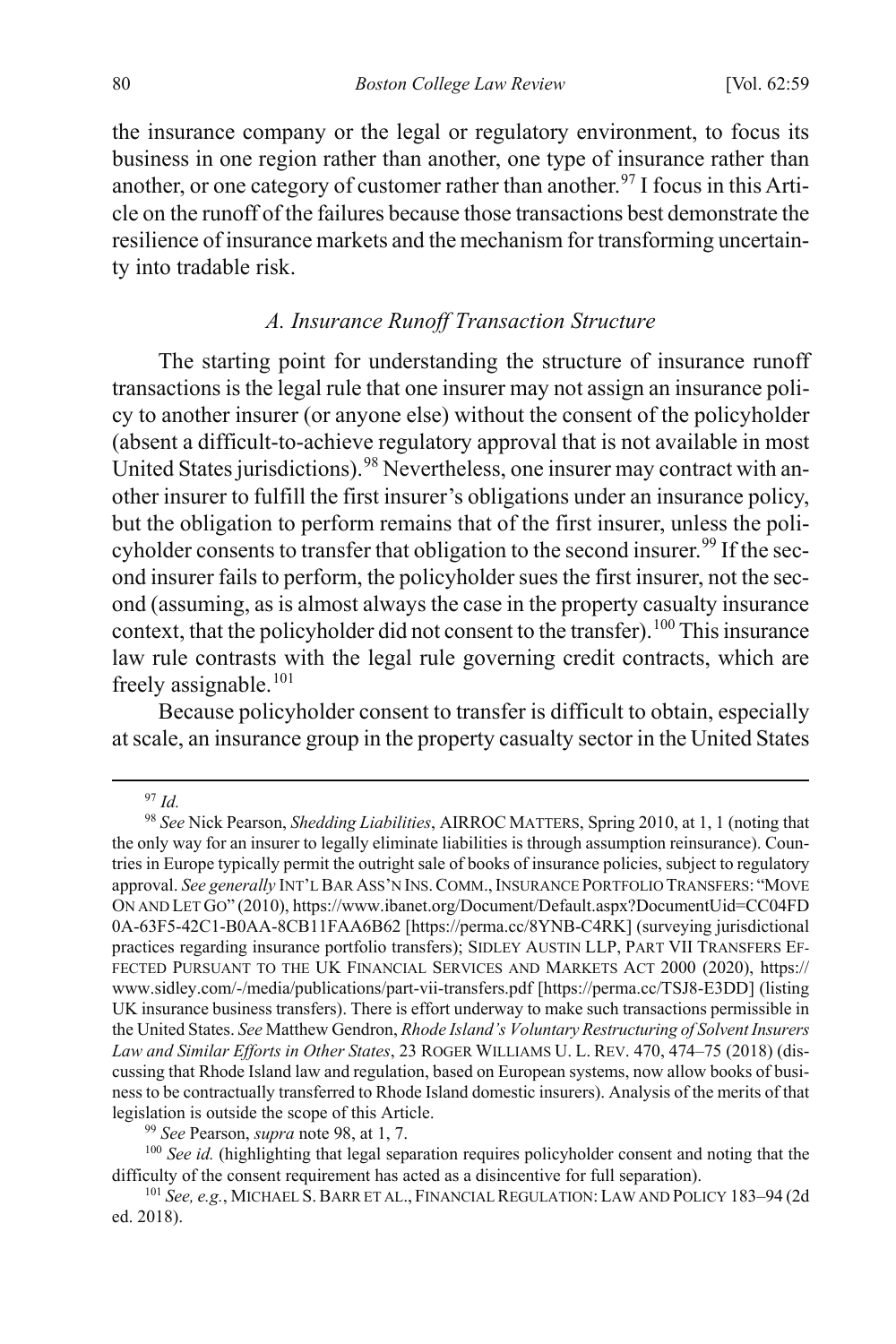can terminate its obligations under a set of insurance policies as a practical matter only if: (a) it sold the policies through a separately incorporated subsidiary that it now can sell to another insurance group, or (b) it can divide the entity that sold the policies into two or more legally separate parts and sell the part of that entity that holds the policies in question.<sup>[102](#page-23-0)</sup> The latter option is not available in most U.S. states, and, because of the regulatory scrutiny required, it is not widely used in those jurisdictions in which it is available (for example, Pennsylvania).<sup>[103](#page-23-1)</sup> In contrast, when there is a separately incorporated entity, the contractual relationship is between the policyholders and that entity, not the corporate group under whose brand the entity operated. Thus, the entity can be sold without violating the insurance law rule against assigning insurance policies. Once the regulatory authority with jurisdiction over the entity approves the sale, it gives the buyer complete control over that entity, subject only to compliance with legal requirements, and it gives the seller a "clean exit" from the liabilities of that entity.<sup>[104](#page-23-2)</sup>

<span id="page-23-4"></span>Life and health insurers have greater opportunity to transfer a set of policies from one company to another, using a transaction known as "assumption reinsurance" (a confusing term for what amounts to the sale of a block of policies with the "consent"—sometimes constructive—of each policyholder).[105](#page-23-3) Typically, policyholders in the life insurance sector have an ongoing obligation to pay premiums and, thus, an ongoing relationship with their insurance company. After the sale of the assumption reinsurance to the insurer that issued the policies, the assuming reinsurer (in substance, the purchaser of the block of policies) obtains consent from the policyholders to the transfer of the policies to the reinsurer through the process of collecting premiums on renewal or, in

<span id="page-23-0"></span> <sup>102</sup> *See* Carter et al., *supra* not[e 19,](#page-8-5) at 224–34 (noting both that this simple task of obtaining consent turns into difficult work and the process for dividing and selling a piece of an insurance entity available in the UK).

<span id="page-23-1"></span><sup>103</sup> *See id.* at 224–27, 235 (discussing the existence of this option in the UK and Rhode Island); Gendron, *supra* not[e 98,](#page-22-0) at 493–94 (noting such laws exist in Connecticut, Pennsylvania, and Arizona, but that they necessitate the division meet strict requirements); *see*, *e.g.*, Affidavit of Professor Tom Baker, *supra* not[e 26,](#page-9-6) at 47–55 (discussing CIGNA's separation into subsidiaries in accordance with Pennsylvania law, noting the higher bars of regulatory scrutiny, and remarking that New York does not have the same statute). 104 *Market Issues and Why to Sell*, CATALINA, https://www.catalinare.com/market-issues-and-

<span id="page-23-2"></span>why-to-sell/ [https://perma.cc/8L7K-FP57] ("Selling legacy liabilities gives a clean exit to an existing risk for the seller . . . ."). Note that there may remain some uncertainty about whether all future courts will honor the legal distinction between the subsidiary that issued the insurance and the parent that later sold the subsidiary. *See* Schnell v. Chris-Craft Indus., Inc., 285 A.2d 437, 439–40 (Del. 1971) (holding that equitable principles apply to corporate actions).

<span id="page-23-3"></span><sup>&</sup>lt;sup>105</sup> See JOHN E. TILLER, JR. & DENISE FAGERBERG TILLER, LIFE, HEALTH & ANNUITY REINSUR-ANCE 435–43 (4th ed. 2015) (explaining the accounting effects of an assumption reinsurance transaction). A cynic might conclude that the practitioners refer to the transaction as "reinsurance" to obscure the fact that the transaction terminates the original insurer's legal obligation.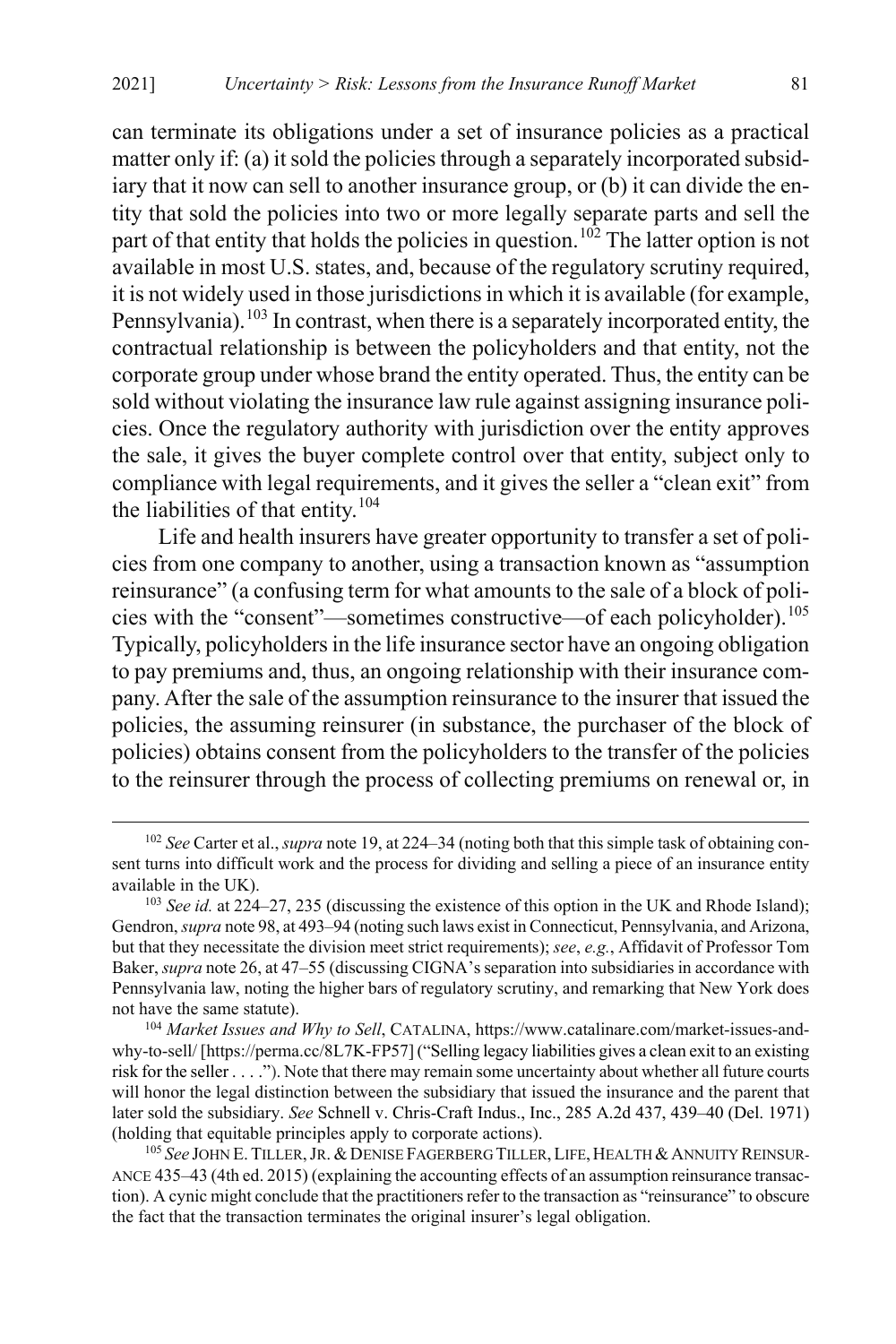<span id="page-24-7"></span>some states, through a special notice procedure in which policyholders are deemed to consent if they do not object.<sup>[106](#page-24-1)</sup>

All other runoff market transactions involving policies issued in the United States must use reinsurance transactions that are similar in important ways to the reinsurance-to-close used at Lloyd's.<sup>[107](#page-24-2)</sup> This reinsurance does not terminate the insurer's obligations under the policies that are the subject of the transaction.[108](#page-24-3) At most, it provides the insurer with financial protection from its liabilities under those policies, and the degree of that protection varies consid-erably depending on the terms of the deal.<sup>[109](#page-24-4)</sup>

<span id="page-24-0"></span>The most common form of reinsurance-based runoff market transaction in the property casualty sector is called a "loss portfolio transfer" (LPT).<sup>[110](#page-24-5)</sup> An LPT has two main parts: (a) a retroactive reinsurance contract in which the original insurer pays a large premium in return for the runoff specialist's agreement to pay claims under a designated set of legacy insurance policies, up to a total dollar amount known as the reinsurance "limit"; and (b) a management contract in which the runoff specialist agrees to manage these policies on the original insurer's behalf, unless and until the losses incurred under the pol-icies exceed the reinsurance limit.<sup>[111](#page-24-6)</sup> If the losses paid under those policies exceed that reinsurance limit, the responsibility for paying claims and otherwise managing the legacy policies reverts to the original insurer, as has occurred in

<span id="page-24-2"></span><sup>107</sup> See supra note[s 42](#page-12-8)[–45](#page-13-6) and accompanying text (describing the reinsurance-to-close transaction).

<sup>108</sup> See Pearson, *supra* not[e 98,](#page-22-0) at 1.

<span id="page-24-4"></span><span id="page-24-3"></span><sup>109</sup> *See* Carter et al., *supra* note 19, at 222–23 (describing that regular reinsurance provides you some protection from liabilities but does not truly allow full separation because reinsurers will almost always negotiate reinsurance limits).

<span id="page-24-5"></span><sup>110</sup> NAT'L ASS'N INS. COMM'RS, STATUTORY ISSUE PAPER NO. 137: TRANSFER OF PROPERTY AND CASUALTY REINSURANCE AGREEMENTS IN RUN-OFF 137-1 to -2, -19 (2009), https:// content.naic.org/sites/default/files/inline-files/137\_b.pdf [https://perma.cc/5442-5T7P] (addressing the accounting treatment of "reinsurance run-off agreements," which is another term for an LPT reinsurance agreement, and noting that such agreements often "must be approved by the domiciliary regulators of the transferring entity"); Neil Bruce et al., *Loss Portfolio Transfers* (Inst. & Fac. Actuaries, 2002 Giro Working Party Paper, 2002, actuaries.org.uk/system/files/documents/pdf/Macnair\_0.pdf [https://perma.cc/A2GS-PT2L] (analyzing LPT arrangements for the General Insurance Research Organization of the Institute and Faculty of Actuaries in the UK); Derek A. Jones, *An Introduction to Reserving and Financial Reporting Issues for Non-Traditional Reinsurance*, CAS.ACTUARIAL SOC'Y F., Fall 2004, at 73, 76, http://www.casact.org/pubs/forum/04fforum/ [https://web.archive.org/web/ 20201008175737/http://www.casact.org/pubs/forum/04fforum/] (discussing LPTs as one of the "most common retroactive reinsurance arrangements"). 111 *See* Bruce et al., *supra* not[e 110,](#page-24-0) §§ 5–6; Jones, *supra* note [110,](#page-24-0) at 76–81.

<span id="page-24-6"></span>

<span id="page-24-1"></span><sup>&</sup>lt;sup>106</sup> *Id.* at 160–73. Tiller and Fagerberg Tiller note that the legal rules regarding assumption reinsurance are sufficiently uncertain, the prospect that at least some policyholders will object are sufficiently likely, and that assumption reinsurance transactions typically are structured in the alternative as indemnity coinsurance transactions. *Id.* As a result, the practical differences between the runoff transaction structures that are possible in the life insurance sector and in the property casualty sector are less than would appear in theory. *See id.*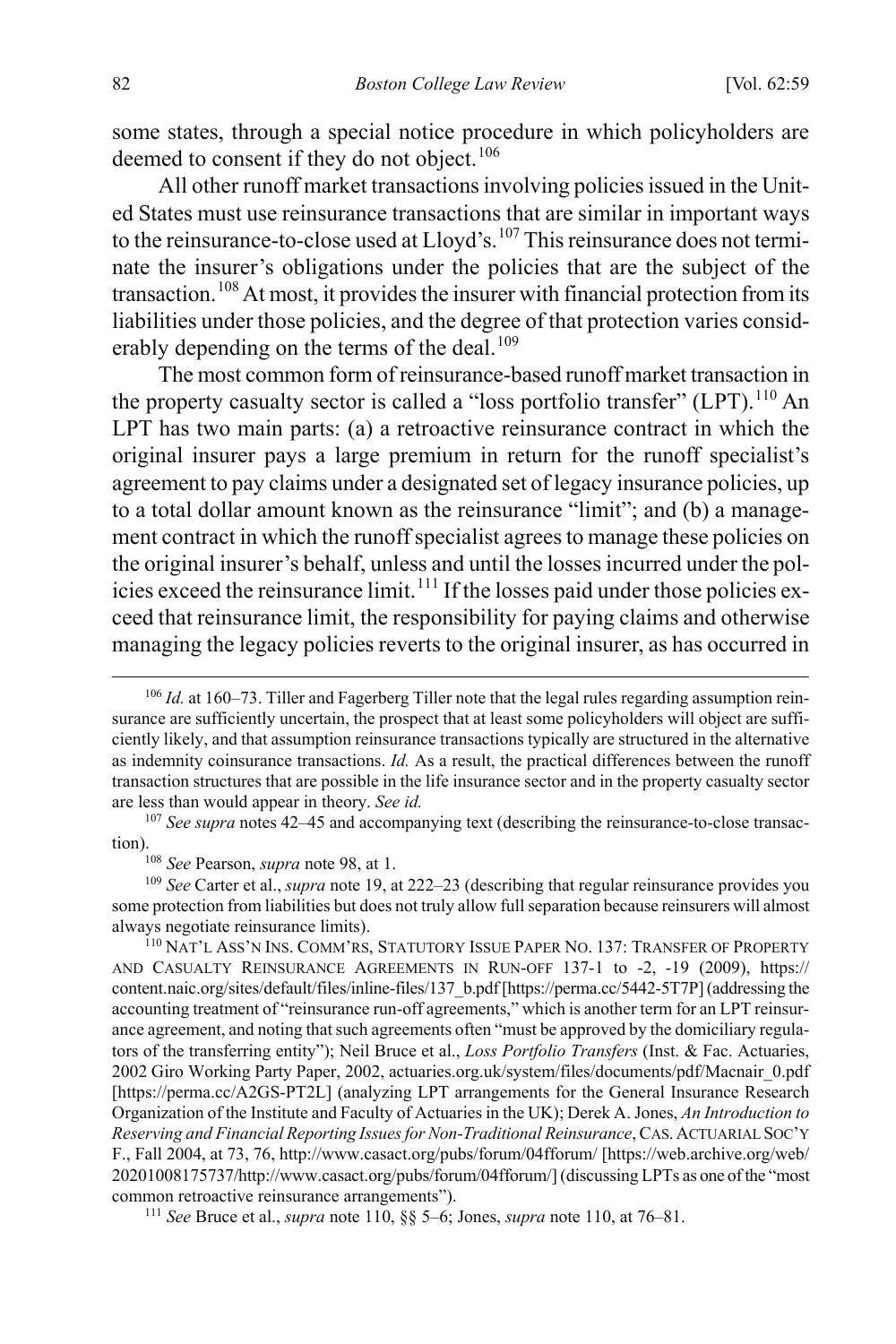the case of a transaction involving Berkshire Hathaway's NICO and the oldest continuously operating property casualty company in the United States, the Insurance Company of North America, later known as "INA" and now owned as the Chubb insurance group.<sup>[112](#page-25-0)</sup> This residual liability distinguishes an LPT from the "insurance portfolio transfer" permitted in Europe (under close regulatory supervision), in which the transaction terminates the original insurer's legal obligations.<sup>[113](#page-25-1)</sup>

Because an LPT does not legally separate the runoff book from the rest of the original insurer's assets and liabilities, this form of insurance runoff transaction leaves the original insurer exposed to two kinds of risk that are not present when an insurance group sells a legally separate entity: (a) counterparty credit risk (the risk that the reinsurer will go insolvent); and (b) the risk that the total liabilities will exceed the limit of reinsurance. The original insurer can mitigate the latter risk by also purchasing another form of reinsurance, known as "adverse development cover," that provides additional reinsurance if the loss portfolio transfer reinsurance limit is exhausted.<sup>[114](#page-25-2)</sup> Of course, that adverse development cover is subject to its own credit risk and the risk that its limit will also be exhausted.

<span id="page-25-4"></span>The equivalent transaction in the life sector is called "indemnity coinsurance."[115](#page-25-3) Key differences between a typical indemnity coinsurance transaction and a typical LPT transaction include the following: (a) indemnity coinsurance often leaves the original insurer with an identified share of the risk, twenty percent being typical; (b) indemnity coinsurance rarely sets a limit on the reinsur-

<span id="page-25-2"></span><sup>114</sup> *See* Eleni Iacovides, *The Legacy Market*, AIRROC MATTERS, Fall 2017, at 20–21, 23. Note that property casualty insurers also can purchase adverse development cover instead of an LPT. In that case, the insurer retains day to day responsibility for the runoff, and the adverse development cover simply provides protection (up to the limit of the cover) from liabilities that exceed the insurer's reserves. *See* Jones, *supra* not[e 110,](#page-24-0) at 76–77 (noting that an adverse development cover can protect loss reserves from corrosion).

<span id="page-25-0"></span> <sup>112</sup> *See* Sallie B. Kraus, *Looking Back and Forward on Asbestos Claims*, 27 ENV'T CLAIMS J. 149, 151 n.8 (2015) (reporting that the NICO-Brandywine agreement was exhausted on an incurred basis in 2002 and on a paid basis in 2013); *see also* Bruce et al., *supra* not[e 110,](#page-24-0) § 6.12 (discussing the mechanics and effects of limits).

<span id="page-25-1"></span><sup>113</sup> *See generally* INT'L BAR ASS'N INS.COMM.,*supra* not[e 98](#page-22-0) (surveying jurisdictional practices regarding insurance portfolio transfers). There is a movement to permit similar transactions in the United States. *See* Gendron, *supra* not[e 98,](#page-22-0) at 474–75, 493–92 (noting laws that reflect this European system have been adopted in Rhode Island, Connecticut, Pennsylvania, and Arizona).

<span id="page-25-3"></span><sup>115</sup> For a description of indemnity coinsurance, see Jeremy Starr, *Use of Reinsurance in Mergers and Acquisitions* 1, 1–6, 12, 15 (Rec. Proc. Soc'y Actuaries, Minutes of May 24–25, 1999 Meeting, 2000), https://www.soa.org/globalassets/assets/library/proceedings/record-of-the-society-of-actuaries/ 1990-99/1999/january/rsa99v25n171pd.pdf [https://perma.cc/24TZ-KU5K] (explaining a coinsurance transaction and noting their prevalence)*;* Maryann Taylor, *The Life Deal Market*, AIRROCMATTERS, Winter 2018–2019, at 29, 29 (noting that indemnity coinsurance is the most common form of life runoff transaction). For a description of the various forms of reinsurance-based life runoff structures, see TILLER & FAGERBERG TILLER, *supra* note [105,](#page-23-4) at 175–92.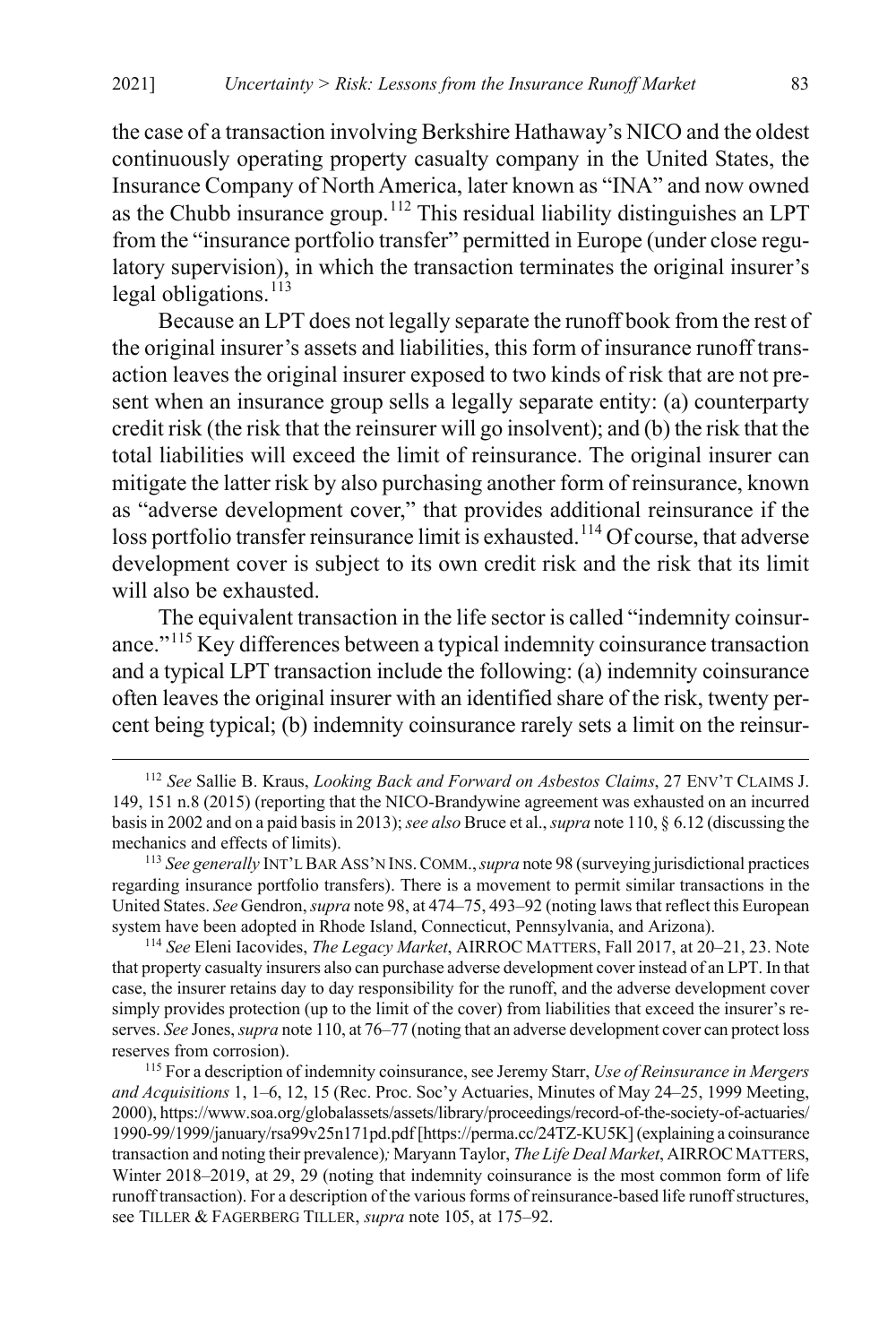ance company's exposure for its share of the reinsured risk; and (c) the original insurer more often retains the responsibility for administering the policies.<sup>[116](#page-26-2)</sup>

#### <span id="page-26-0"></span>*B. Key Activities of an Insurance Runoff Enterprise*

In whatever way a runoff specialist acquires the runoff liabilities—by buying entities, through an LPT or insurance portfolio transfer, or through the life insurance equivalents—the specialist's core business consists of four activities that are part of any insurance enterprise but have special features in the runoff context: underwriting, policy management, asset management, and finance. The three subsections that follow provide a basic description of these activities in the context of runoff specialists and their role in making uncertainty tradable.

#### 1. Underwriting

Underwriting is the process of deciding whether to offer (re)insurance and, if so, at what price. Underwriting the runoff of a book of insurance policies differs from underwriting the initial sale or prospective reinsurance of insurance policies in both the nature of the information on which the transaction is based and the scale of the transaction. A runoff transaction represents a wholesale repricing of an entire book of legacy business with the benefit of hindsight—meaning, all the information about the liabilities covered by the policies learned in the years since the policies initially were sold.<sup>[117](#page-26-3)</sup>

The runoff underwriting process consists of estimating inputs to a valuation formula:

- <span id="page-26-1"></span>(1) a projection of cash outflows for the book of policies;
- (2) a projection of offsetting cash inflows from any reinsurance that the insurer previously purchased to support that book and, in the case of life and health products, cash inflows from any premiums and contributions that will be made for the policies while they are being run off;

<span id="page-26-2"></span> <sup>116</sup> Interview with anonymous runoff market participant in N.Y.C., N.Y. (May 16, 2019) (on file with author). Indemnity coinsurance in which the ceding insurer retains the administrative responsibility is more like what is called adverse development cover in the property casualty context, with the key difference being the way that the risk is shared. *Compare id.* (describing the mechanics of indemnity coinsurance), *with supra* not[e 114](#page-25-4) and accompanying text (describing adverse development cover). Indemnity coinsurance is a quota share transaction, with the reinsurer taking one hundred percent of the designated share; adverse development cover is an excess of loss transaction with a cap that leaves the extreme right tail risk with the ceding insurer. Interview with anonymous runoff market participant, *supra*. 117 *See* Frederick J. Pomerantz et al., *Rx for Run Off: Four Experts Expound*, AIRROCMATTERS,

<span id="page-26-3"></span>Summer 2015, at 6, 7 (noting that a principal part of evaluating runoff claims is reviewing past files, payout patterns, and claim disputes).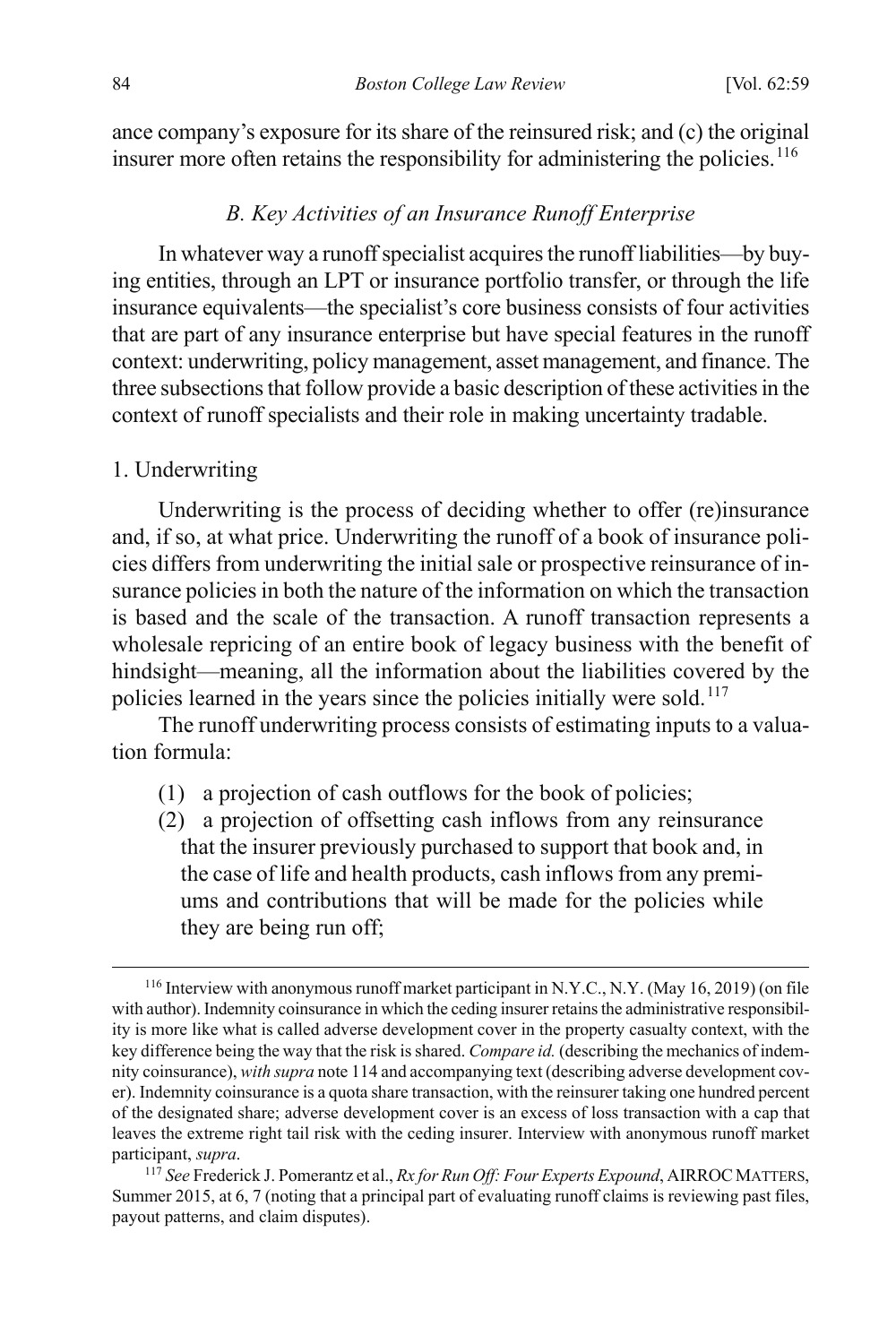- (3) an evaluation of the adequacy of the reserves that the insurer has posted on the liability side of its balance sheet for the book of policies and the value of the assets it lists on the asset side of its balance sheet to offset those reserves; and
- <span id="page-27-5"></span>(4) a projection of investment returns from the assets that the runoff specialist plans to hold to offset the reserves that it will carry on its balance sheet for the reinsurance.<sup>[118](#page-27-0)</sup>

Because the original insurer has been managing the book for years, as have other insurers who sold similar policies covering similar losses in the past, the quality of the information available to estimate the potential losses and offsetting cash flows is greater than when the underlying policies were sold.<sup>[119](#page-27-1)</sup> In addition, the passage of time means that investment returns need to be projected less far into the future.<sup>[120](#page-27-2)</sup> This hindsight is a key part of what transforms the uncertainties of yesterday into the tradable risks of today.

With these inputs, a runoff specialist can provide a quote for the runoff transaction.<sup>[121](#page-27-3)</sup> For the sale of a separately incorporated entity, the quote is simply a price for the purchase of that entity. Whereas usually the prices we pay for the things we buy are positive numbers, the same is not true in the runoff market. If the entity is poorly reserved, the price may be a negative number. That negative number will be, in effect, a "dowry" of capital that the parent of the entity (typically a holding company in the insurance group) will have to put into the entity before the specialist will be willing to buy it for a nominal price. [122](#page-27-4)

<span id="page-27-0"></span> <sup>118</sup> *See id.* at 7, 9 (describing important aspects of runoff underwriting and observing, "[b]asically when you look at value it's just a time value of money equation. So there's really two things that matter on the income side: premiums and investment income and on the liability side it's payments and timing of those payments"). Note that when underwriting a "buy to kill" transaction, the acquirer also needs to assess the value of any renewal rights that it plans to sell before putting the company into runoff. *See id.* at 12 (discussing "buy to kill" strategies).

<sup>119</sup> *See id.* at 7, 9.

<span id="page-27-2"></span><span id="page-27-1"></span><sup>120</sup> *See* Bruce et al., *supra* not[e 110,](#page-24-0) § 8 (mentioning that the premium must evaluate among other things future investment returns); Pomerantz et al., *supra* not[e 117,](#page-26-1) at 7, 9 (stressing the importance of time and historical data in runoff underwriting).

<sup>121</sup> *See* Pomerantz et al., *supra* not[e 117,](#page-26-1) at 9.

<span id="page-27-4"></span><span id="page-27-3"></span><sup>122</sup> *See* Bruce et al., *supra* note [110,](#page-24-0) § 7.8 (noting that the present value of an evaluation can be negative). Because life insurance reserves can be discounted to present value, and property and casualty insurance reserves cannot, property casualty insurance companies are less likely to be under reserved for legacy liabilities than life insurance companies. *Compare* NAT'L ASS'N INS. COMM'RS, STATEMENT OF STATUTORY ACCOUNTING PRINCIPLES NO. 51: LIFE CONTRACTS ¶ 15 (1998) ("These statutory [life insurance] policy reserves are generally calculated as the excess of the present value of future benefits to be paid to or on behalf of policyholders less the present value of future net premiums."), *with* NAT'L ASS'N INS. COMM'RS, STATEMENT OF STATUTORY ACCOUNTING PRINCIPLES NO. 55: UNPAID CLAIMS,LOSSES AND LOSS ADJUSTMENT EXPENSES ¶ 10 (1998) ("These [property and casualty] liabilities shall not be discounted unless authorized for specific types of claims . . . .").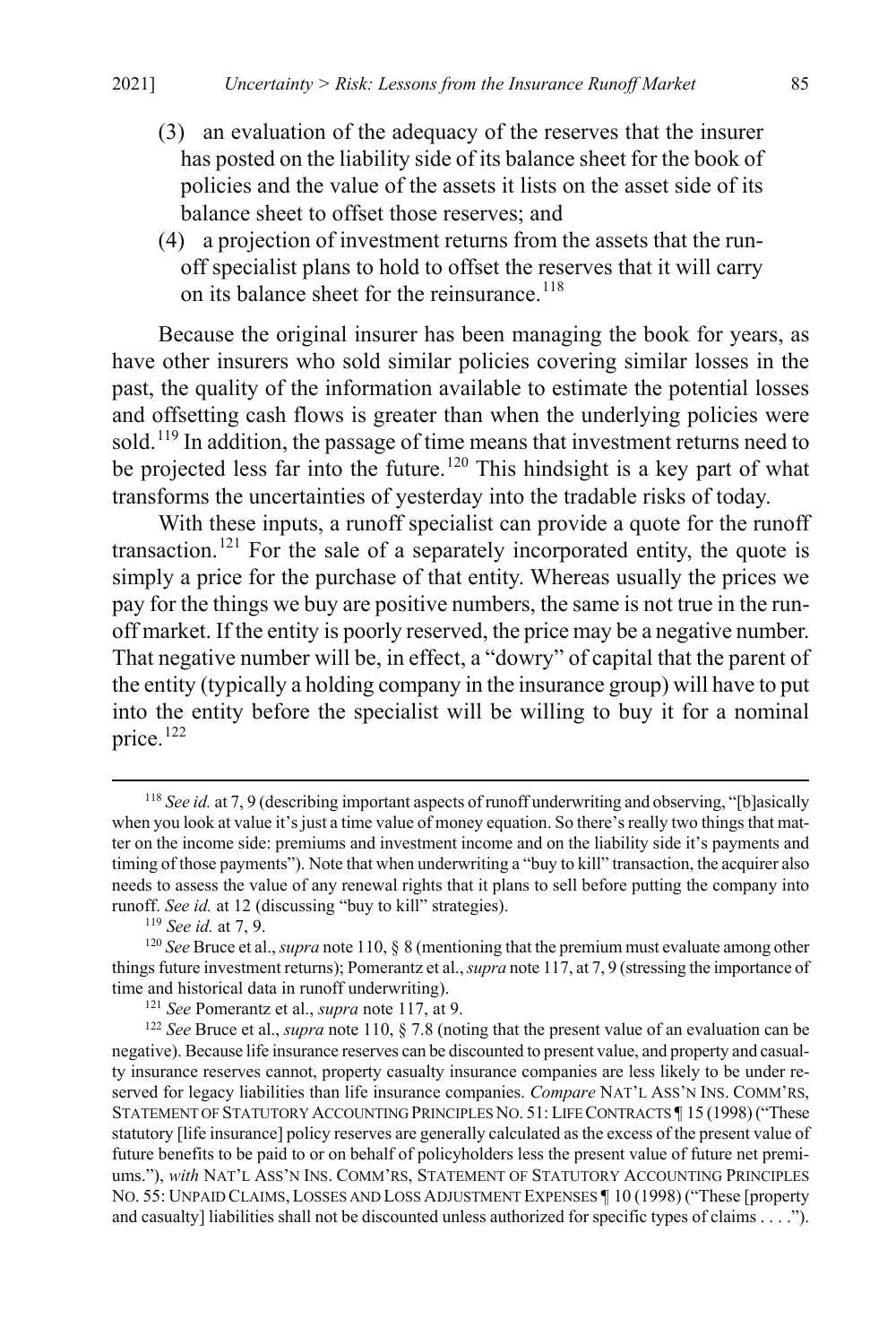For a reinsurance-based transaction, the quote will consist of two key numbers: (a) the reinsurance limit, which is the maximum amount that the runoff acquirer is obligated to pay out on the book over the course of the runoff, after which responsibility for managing the runoff reverts to the original insurer (this number can include policy management expenses or not, depending on the deal); and (b) the additional premium that the underwriter will charge, if any, on top of taking all the assets that presently support the liabilities that the insurer has set as the reserves for the book.<sup>[123](#page-28-0)</sup> The higher the total limit of the reinsurance that the runoff underwriter offers (or the ceding insurer demands), the higher the premium will be (all other things being equal), with the premium to be still higher if the underwriter agrees to assume the issuing insurer's liabilities for the book without limit (in which case the transaction would be equivalent to the reinsur-ance-to-close transactions used at Lloyd's).<sup>[124](#page-28-1)</sup> Similarly, the more adequately reserved the underwriter judges the book of policies to be, the lower the premi-um charged on top of those assets will be.<sup>[125](#page-28-2)</sup> A poorly reserved insurer might still be able to do a loss portfolio transfer without paying any premium beyond the transfer of the assets currently offsetting the reserves for the book, but the reinsurance limit would almost certainly be too low to provide the insurer with much confidence that the liabilities were gone for good.

#### 2. Policy Management

 $\overline{a}$ 

The runoff underwriting process can be understood as a technical exercise that reflects the increasingly predictable and therefore tradable nature of past uncertainties that ordinarily occurs with the simple passage of time. This understanding would be too simplistic, among other reasons because no liabilities are tradable until there is a buyer prepared to treat them as such, but it is not entirely wrong. By contrast, it would be entirely wrong to understand runoff policy management in similarly passive terms. Runoff policy management ac-

This means that life insurance runoff transactions are more likely to require a dowry than property and casualty insurance runoff transactions. Email from anonymous run-off market participant to author (Nov. 24, 2020) (on file with author). The key accounting difference concerns the ability to discount future payments to present value. *See id.* Unlike life insurance accounting, property casualty insurance accounting typically does not permit such discounting when setting reserves for future liabilities and, thus, property casualty companies are less likely to be under reserved, at least on a present value basis. *See* NAT'L ASS'N INS. COMM'RS, STATEMENT OF STATUTORY ACCOUNTING PRINCIPLES NO. 55, *supra*.

<span id="page-28-0"></span><sup>123</sup> *See* Jones, *supra* not[e 110,](#page-24-0) at 79–82 (noting common features in reinsurance deals including aggregate limits and additional premiums to be paid depending on loss history).

<span id="page-28-1"></span><sup>&</sup>lt;sup>124</sup> See supra not[e 118](#page-27-5) and accompanying text (noting the high-level algebraic model for calculating reinsurance premiums); *supra* note[s 42](#page-12-8)[–45](#page-13-6) and accompanying text (describing the reinsurance-toclose transactions of Lloyd's).

<span id="page-28-2"></span><sup>&</sup>lt;sup>125</sup> See supra not[e 118](#page-27-5) and accompanying text (noting the high-level algebraic model for calculating reinsurance premiums).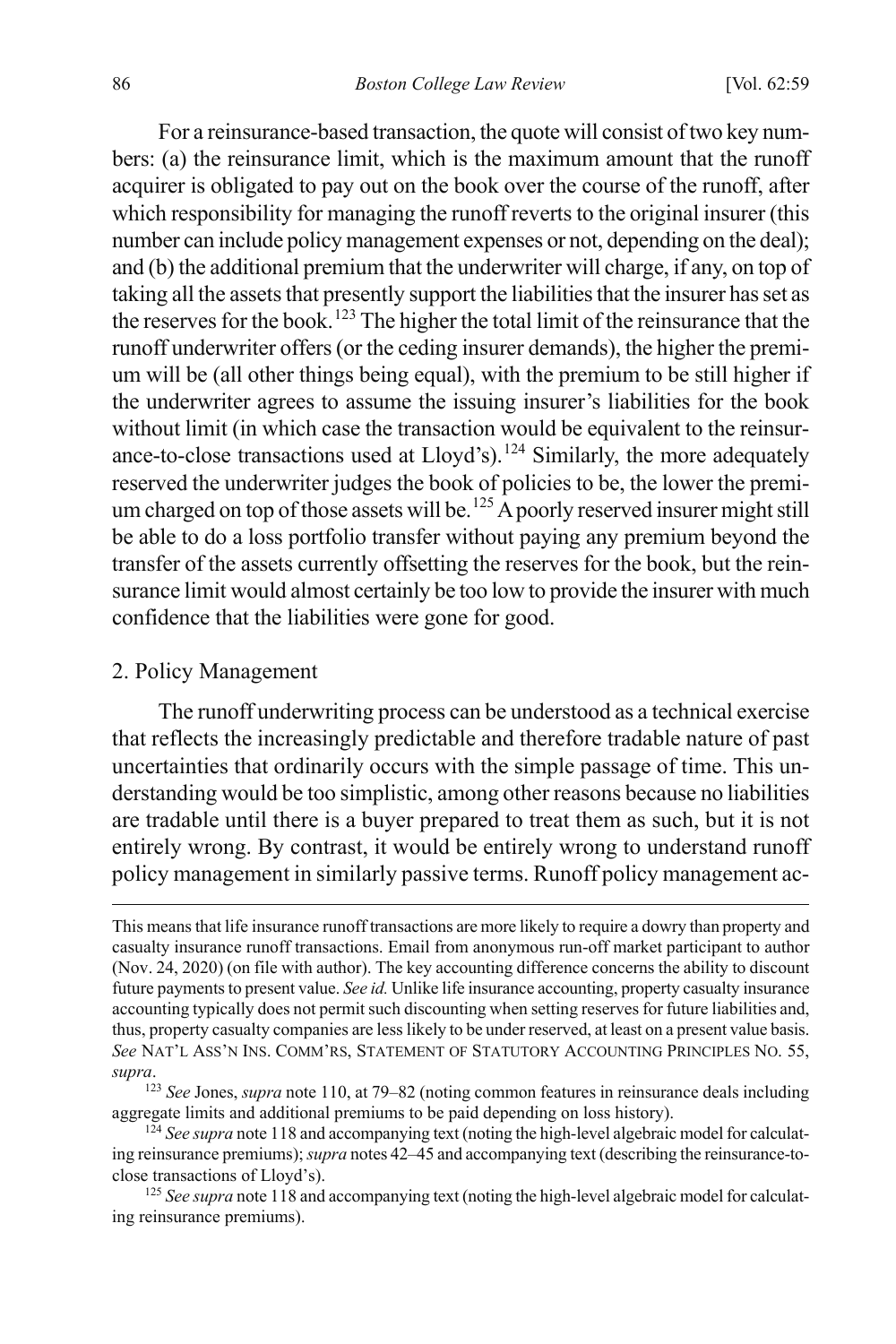tively shapes the activities that produce the cash flows that determine whether the predictions underlying runoff transactions come to pass.

<span id="page-29-7"></span><span id="page-29-5"></span>The day-to-day activity of running off insurance policies differs according to the type of insurance policies involved. For liability and property insurance runoffs, policy management means handling and paying claims, computing and collecting any retrospective premiums, $126$  recovering any owed reinsur-ance, and, importantly, negotiating commutations.<sup>[127](#page-29-1)</sup> A "commutation" is a modification of a (re)insurance contract in which the (re)insurer agrees to pay the policyholder/insurer a sum certain in return for the policyholder/insurer agreeing that this sum certain satisfies all of the (re)insurer's obligations under the policy.[128](#page-29-2) A commutation is a "buy back" of the policy from the perspective of the (re)insurer and a "sell back" of the policy from the perspective of the  $(re)$ insured.<sup>[129](#page-29-3)</sup>

<span id="page-29-6"></span>Commutations are an important part of the runoff policy management story for two reasons. First, commutations provide the best evidence that runoff policy management differs from active policy management. Although commutations sometimes take place in an active insurance business, for example, to resolve a dispute over a large commercial insurance claim,<sup>[130](#page-29-4)</sup> the aggressive pursuit of commutations is not part of the ordinary strategy of an active insur-

<span id="page-29-3"></span><sup>129</sup> *See* Carter et al., *supra* not[e 19](#page-8-5) ("A commutation is in effect, an underwriting exercise where the reinsured is paid to take back risk that it had laid off."); Whear & Haken, *supra* not[e 19,](#page-8-5) at 168–69 (referring to commutations buy-backs). 130 *See* E-mail from anonymous runoff market participant to author (Nov. 11, 2020) (on file with

<span id="page-29-4"></span>author). For example, a senior policyholder coverage lawyer explained to me that several asbestos or environmental defendants have commuted some or all their historical general liability insurance policies to resolve coverage litigation with their insurers. *Id.*

<span id="page-29-0"></span><sup>&</sup>lt;sup>126</sup> A retrospective premium is an additional premium paid on an ex post basis, when claim payments exceed negotiated amounts.

<span id="page-29-1"></span><sup>127</sup> Michael T. Walsh & Maryann Taylor, *Commutations: A Road to Finality*, AIRROC MAT-TERS, Summer 2007, at 1, 1 ("Commutations are indeed one of the most vital tools to the strategic plans of run-off operations."). 128 *See* Charles J. Widder, *Commutation of Reinsurance Agreements: A Business Decision Based* 

<span id="page-29-2"></span>*on Economics and Risk Appetite; A Collaborative and Negotiable Process*, AIRROC MATTERS, Summer 2007, at 10, 10. For a hypothetical example of a commutation, consider the following. Trustworthy Insurance Company (Trustworthy) insures Asbestos Manufacturer. Trustworthy agrees to pay the \$2 million limits of its policy to fund the defense costs and settlements of a group of asbestos claims against Manufacturer. Trustworthy demands that Great Reinsurance Company (Great) pay \$5 million of that amount, under a treaty that promised to pay 25% of Trustworthy's 1985 accident year general liability losses (above a \$10 million level that was long ago reached), subject to a reinsurance treaty limit of \$50 million (of which \$40 million has been paid). Great recently was sold to a runoff specialist. Great's new claims manager tells Trustworthy that it has conducted a thorough review of Great's pre-1990 treaties and determined that Great has been paying claims to Trustworthy and others that it was not legally obligated to pay. Great offers to pay \$5.5 million today to commute the treaty, meaning that Trustworthy would be unable to collect any money under the treaty in the future and that Great would be unable to reopen any prior payments.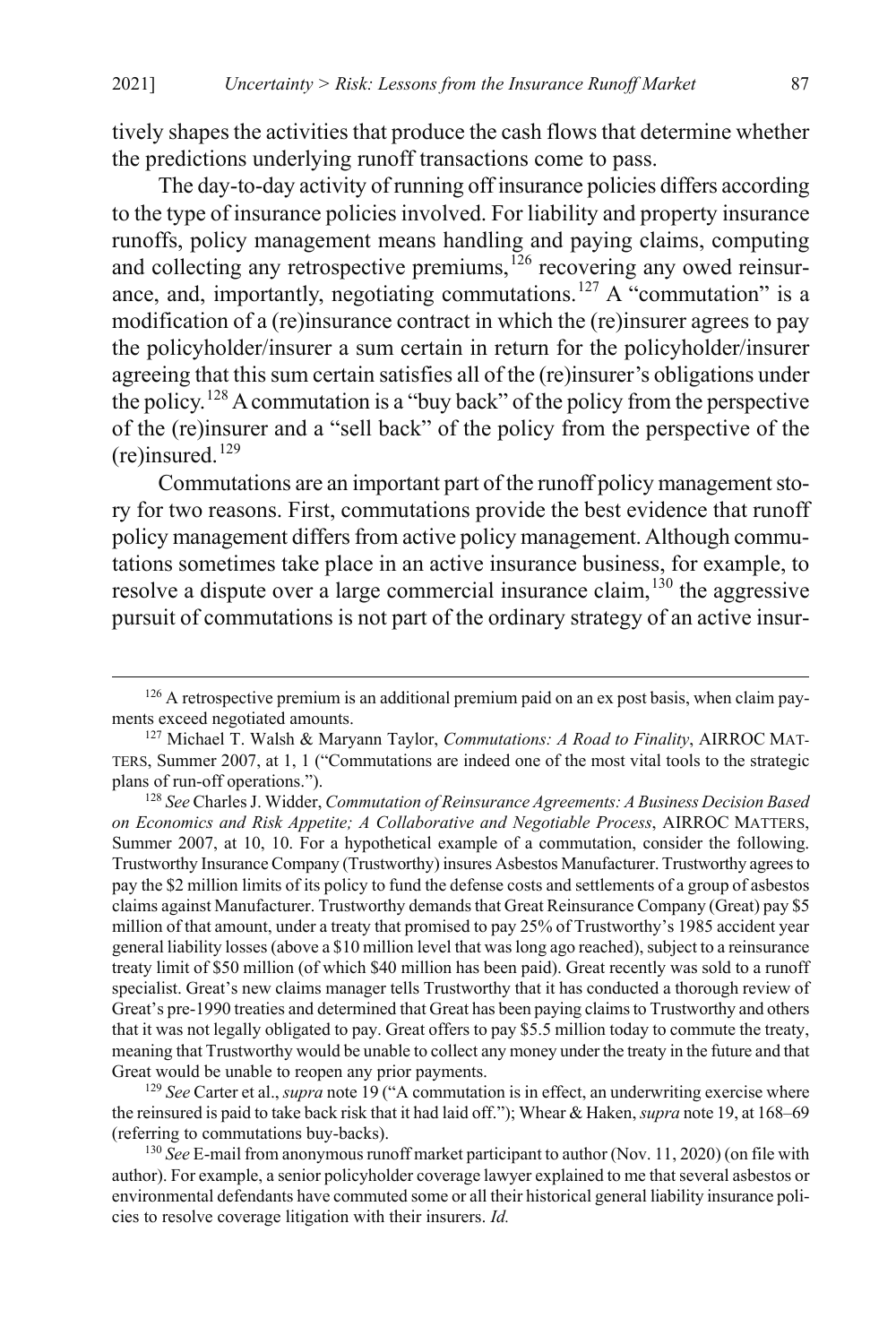ance business.[131](#page-30-0) By contrast, property casualty runoff specialists advertise their skill and experience with commutations, and their United States trade association actively facilitates commutations.<sup>[132](#page-30-1)</sup>

Second, commutations can play a key role in transforming uncertainty into tradable risk. At the transaction level, a commutation transfers any remaining uncertainty regarding the losses that would have been covered by the (re)insurance contract back to the counterparty who accepted a payment in sat-isfaction of that contract.<sup>[133](#page-30-2)</sup> At the market level, the availability of commutations makes runoff specialists more willing to do runoff deals, because they know that they can use commutations—"the chosen weapon of many in the legacy sector to assist in their quest to find the Holy Grail of 'finality' to their liabilities"—to reduce the uncertainty involved in runoff transactions.<sup>[134](#page-30-3)</sup>

<span id="page-30-6"></span>At a very high level, property casualty runoff specialists follow two approaches to managing the runoff after the acquisition: "slow" and "accelerated." A slow runoff manages the policies in much the same way that an active insurance company manages its obligations under old policies that remain part of the insurer's active business: paying claims as they come due and collecting on any reinsurance for those claims on the same timetable, perhaps with less urgency and greater attention to coverage defenses than would be the case if the insurer was interested in selling new policies to existing customers.<sup>[135](#page-30-4)</sup> This

<span id="page-30-3"></span><sup>134</sup> Julius Bannister, *Bygone Companies: Bannister's Ballywick*, AIRROC MATTERS, Summer 2015, at 15, 15–16 (providing a summary of "a major listing of commutations").

There are only two ways to make money in runoff: earning more returns on assets and paying less on claims, pennies on the dollar. Look at Berkshire's investments. I'm not saying that they do this, but they could drag out claims, keep them tied up in litigation, to the point where people would accept pennies on the dollar.

Interview with anonymous runoff market participant in Phila., Pa. (Mar. 1, 2019) (on file with author).

<span id="page-30-5"></span><span id="page-30-0"></span> <sup>131</sup> *See* Walsh & Taylor, *supra* not[e 127](#page-29-5) (noting the commutation's vital importance in runoff operations). 132 *See, e.g.*, ENSTAR GRP.,ENSTAR ANNUAL REPORT 2017, at 6–7 (2018) (discussing how com-

<span id="page-30-1"></span>mutations are conducted as a part of Enstar's runoff management process); *AIRROC's Mission and Vision*, AIRROC, https://www.airroc.org/mission-statement [https://perma.cc/7PUN-YMMZ] (articulating that "AIRROC's VISION is to be the most valued (re)insurance industry educator and network provider for issue resolution and creation of optimal exit strategies").

<span id="page-30-2"></span><sup>133</sup> *See* Whear & Haken, *supra* note 19, at 168–69 (describing the basic operation of commutations).

<span id="page-30-4"></span><sup>135</sup> *See AIRROC Roundtable Discussion—March 5, 2008*, AIRROC MATTERS, Spring 2008, at 18, 19 ("In other situations the goal of the run-off operation is to delay the payment of claims."). I describe below the critique that slow runoffs are much slower than ordinary. *See infra* note[s 191–](#page-42-0)[197](#page-44-0) and accompanying text (discussing critiques); *cf.* JAY M. FEINMAN, DELAY, DENY, DEFEND: WHY INSURANCE COMPANIES DON'T PAY CLAIMS AND WHAT YOU CAN DO ABOUT IT 5–8 (2010) (suggesting that difficulties in the claims process are not unique to the runoff market). One insurance industry insider made this observation: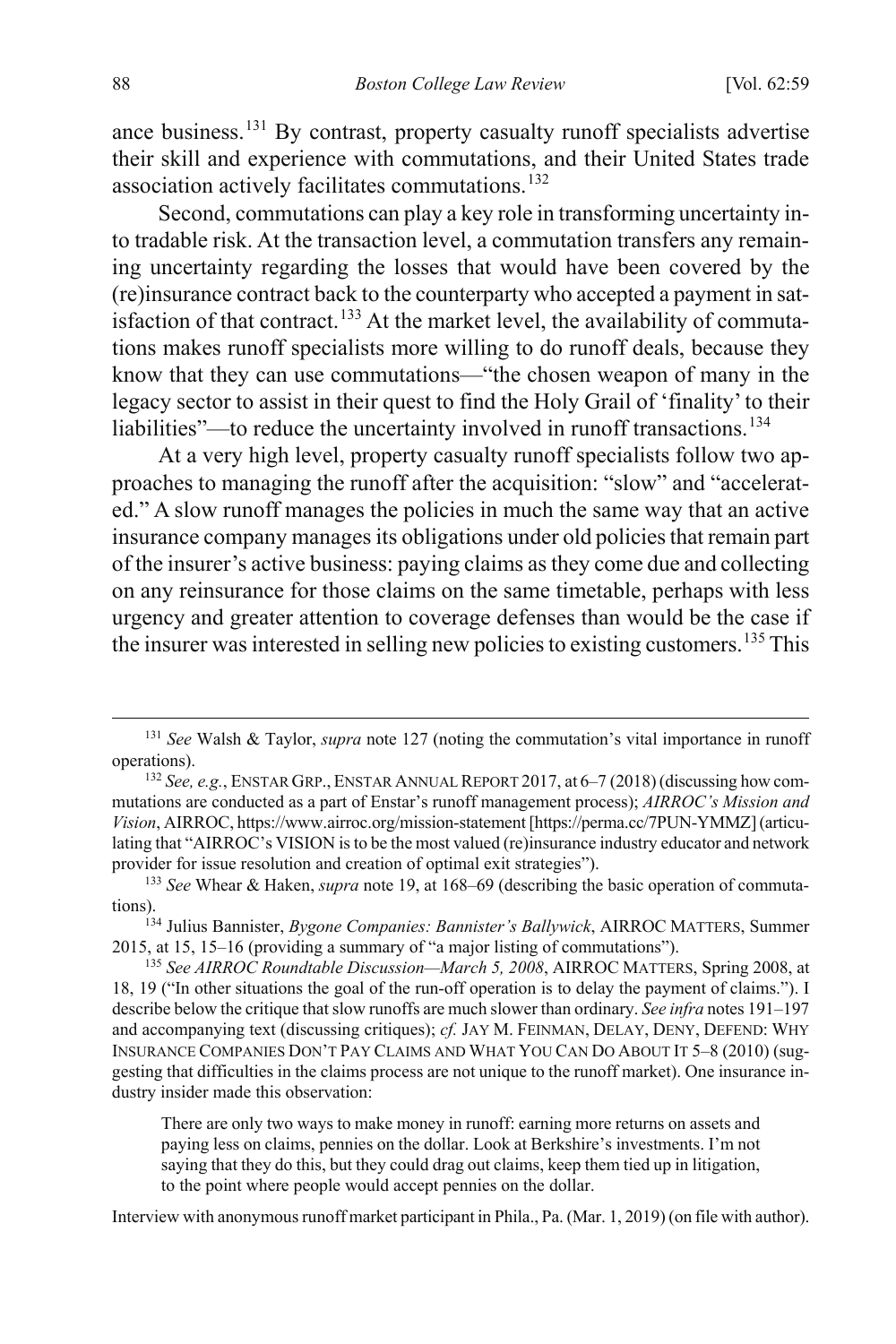kind of runoff is slow because it takes a long time for all the obligations under the policies to mature and be satisfied in the ordinary course.

An accelerated runoff speeds up the process by reaching out to the original insurer's counter parties and offering to commute their legacy insurance policies and reinsurance contracts.[136](#page-31-0) Because commutations are voluntary on both ends, negotiating commutations is a core expertise of an accelerated run-off specialist.<sup>[137](#page-31-1)</sup> It is my impression that accelerated runoffs generally take place in the runoff of a reinsurance company. That makes sense because the counterparties to reinsurance commutations are insurance companies. Reinsurance contracts tend to involve enough money to make the commutation process worth doing, and insurance companies have become increasingly comfortable with commuting their reinsurance. Although the commutation indisputably shifts some risk back to the insurer, that risk is just more of the same risk that the insurer already faces, and, thus, already has on its balance sheet.<sup>[138](#page-31-2)</sup> Often, the runoff specialist can offer reinsurance commutation terms that im-prove the balance sheets of the insurance company counterparties.<sup>[139](#page-31-3)</sup> The exception is when the reinsurer being run off is in weak financial condition. In that circumstance, however, insurance company counterparties should be even more willing to commute their reinsurance contracts, because of the risk that they will later recover even less if the reinsurer becomes more financially im-paired.<sup>[140](#page-31-4)</sup> As the latter point suggests, runoff specialists are adept at turning financial weakness into a negotiating strength. $141$ 

<span id="page-31-2"></span><sup>138</sup> *See* Interview with anonymous runoff market participant in Hartford, Conn. (Apr. 7, 2019) (explaining that "solvent runoff socializes losses among the insurance industry according to each insurer's exposure to the runoff entity").

<span id="page-31-3"></span><sup>139</sup> *See* Widder, *supra* note [128,](#page-29-6) at 10, 12 ("The ceding entity, may in fact, have concluded that the reinsurance provided is no longer necessary and prefers to assume the liabilities back from the reinsurer along with a cash payment.").

<span id="page-31-4"></span><sup>140</sup> *See id.* at 11–12 (discussing the negotiation process and how one party's financial strength or weakness should not derail a negotiation).

<span id="page-31-5"></span><sup>141</sup> *See* Susanne Sclafane, *Adverse Development Covers on the Rise*, NAT'L UNDERWRITER, July 24, 2000, at S-11, S-23 ("Not only does a reinsurer need a great deal of manpower and runoff expertise to take ownership, but 'you need to be structured in a way that you don't mind squeezing cedent clients,' he [PXRE's Jeffrey Mayer] said. Profitably running off claims might mean offering [twenty]

<span id="page-31-8"></span><span id="page-31-7"></span><span id="page-31-6"></span><span id="page-31-0"></span> <sup>136</sup> *See AIRROC Roundtable Discussion—March 5, 2008*, *supra* not[e 135,](#page-30-5) at 19 ("[T]here are many run-off entities . . . that are looking for a resolution of all of their claims in a short period of time.").

<span id="page-31-1"></span><sup>137</sup> *See* Terry Kelaher, *Claim Estimation*, AIRROC MATTERS, Fall 2005, at 16, 16 (contrasting the voluntary nature of commutation from "forced non-contractual estimation and payment acceleration"). For a time, the UK permitted the involuntary, wholesale commutation of policies and reinsurance contracts through a process that was known as a "solvent scheme of arrangement." *See* Gendron, *supra* not[e 98,](#page-22-0) at 480–84 (discussing this practice in the UK). That process has for all practical purposes been shut down by the British courts and the Prudential Regulatory Authority. *See, e.g.*, *In re* Brit. Aviation Ins. Co. [2005] EWHC (Ch) 1621, [143] (UK) (denying a scheme because it is unfair to require policyholders to have their risk unilaterally resent to them).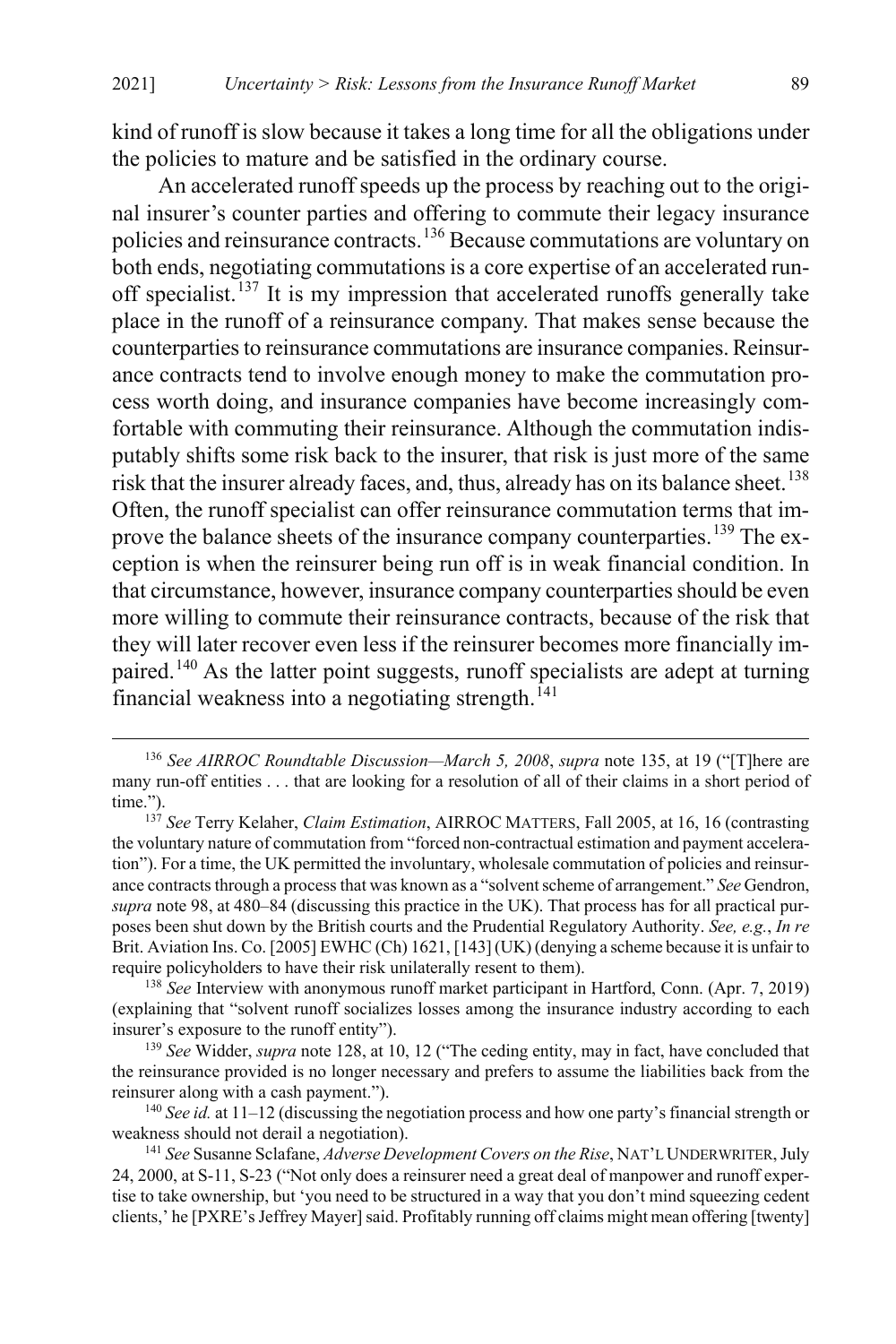<span id="page-32-0"></span>The greater importance of commutations in reinsurance runoff signifies another important difference between the runoff of insurance and reinsurance liabilities. Because reinsurers' counterparties are insurance companies, any haircuts, delays, compromises or other variations from "normal" reinsurance market practice that are part of runoff have the effect of socializing losses among the broader insurance industry that originally issued the policies, similar in some ways to how Equitas socialized losses among the Names of the open syndicates.[142](#page-32-2) Especially because runoff market transactions frequently involve loss categories that the entire market underestimated, reinsurance runoff can be understood as a process for sharing uncertainty across the broader insurance pool, based on the relative exposure of (re)insurers to the liabilities being run off.<sup>[143](#page-32-3)</sup> This process may not be as explicit or predictable as the market-share based assessments that fund the insurance guaranty funds that step in to pay claims when insurers become insolvent, but it is similar in kind.

<span id="page-32-1"></span>Retail insurance runoff is very different in this regard. Any haircuts, delays, compromises or other variations from "normal" retail market practice that are part of runoff have the effect of de-socializing losses, by leaving a greater share of those losses with the people or organizations that purchased the insur-ance.<sup>[144](#page-32-4)</sup> This difference helps explain the much greater regulatory scrutiny giv-en to the runoff of retail insurance operations than to reinsurance.<sup>[145](#page-32-5)</sup>

<span id="page-32-6"></span>The life insurance runoff market grew somewhat later and in response to different developments than property casualty runoff. In life insurance, the problems that lead to runoff are more likely to come from the asset side of the balance sheet: returns on investments that turn out to be much lower than ex-

 $\overline{a}$ 

cents on the dollar, he said, suggesting that for a reinsurer to make runoff operations successful it needs to segregate its 'bad cop' runoff experts from the remaining 'good cops.'").

<span id="page-32-2"></span><sup>&</sup>lt;sup>142</sup> See supra not[e 65](#page-16-5) and accompanying text (discussing how Equitas acted to broadly socialize the losses of Lloyd's pre-1993 liabilities).

<span id="page-32-3"></span><sup>&</sup>lt;sup>143</sup> On runoff companies acquiring underestimated loss categories, see, for example, NAIC LLOYD'S REPORT, *supra* not[e 24,](#page-9-4) at 9 (noting how the restructuring of Lloyd's included the transfer of APH liabilities, particularly those related to asbestos); PRICEWATERHOUSECOOPERS, *supra* not[e 79,](#page-19-6) at 22 (noting that challenges in meeting guaranteed returns on the back books of insurers life insurance policies would result in further sales of these guaranteed return life policies to runoff companies); *Solutions*, RIVERSTONE, https://www.trg.com/what-we-do/ [https://perma.cc/JK7W-V8WC] (describing how Riverstone acquires policies in runoff covering asbestos, pollution, and health hazards (APH), as well as workers' compensation); compare Randi Ellias, *Construction Defect Claims: Coverages and Cases*, AIRROC MATTERS, Winter 2015, at 26, 26 (describing a runoff industry presentation addressing various issues related to construction defect claims, another loss category relevant to the interests of runoff insurance companies).

<span id="page-32-4"></span><sup>144</sup> *Contra supra* note[s 142](#page-32-0)[–143](#page-32-1) and accompanying text (discussing how reinsurance commutations may socialize losses within the industry).

<span id="page-32-5"></span><sup>&</sup>lt;sup>145</sup> Interview with anonymous runoff market participant in Phila., Pa. (May 8, 2019) (on file with author).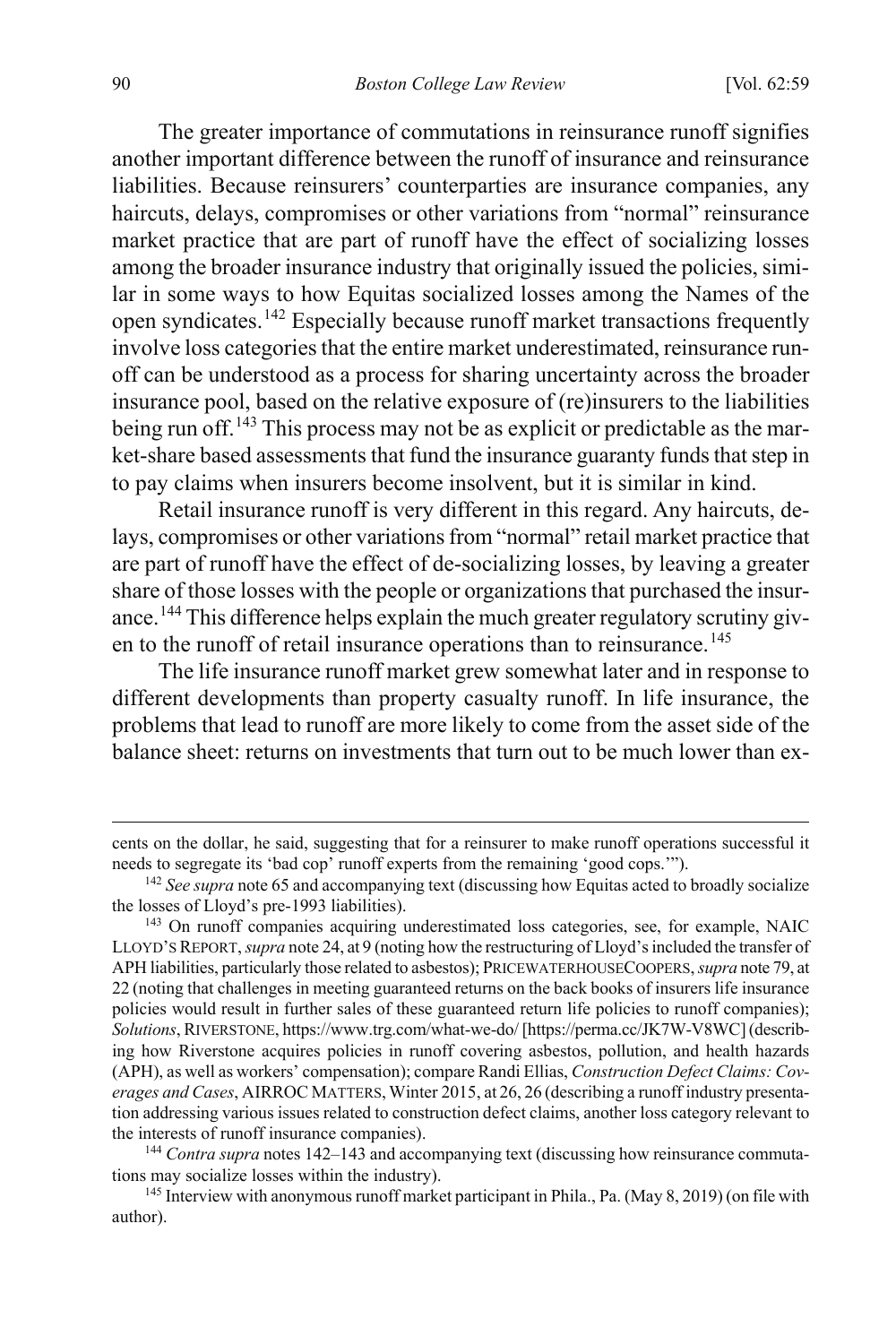<span id="page-33-4"></span>pected.[146](#page-33-0) Life insurance industry runoffs typically involve savings-linked insurance products that were priced based on overly optimistic assumptions about interest rates, which would of course affect what the company would be able to earn from the assets under investment: whole life insurance, annuities, pension guarantees, and long-term-care insurance.<sup>[147](#page-33-1)</sup> Among these, long-termcare insurance runoffs are unique in that they involve not only unrealistic assumptions about earnings from assets, but also problems on the liability side of the balance sheet: changes in the costs of, and demand for, long-term care.<sup>[148](#page-33-2)</sup>

For all these life insurance product runoffs, policy management includes collecting premiums and contributions from policyholders whose policies remain in force, communicating with those policyholders, and engaging in related customer service activities, in addition to collecting reinsurance and handling and paying claims. Thus, life insurance runoff also differs from property casualty runoff in the ongoing relationship between the insurance company and its policyholders.<sup>[149](#page-33-3)</sup> In a property casualty insurance runoff, there are no premiums to be collected or policies to be renewed; the only ongoing relationship revolves around claims. The ongoing relationship in the life insurance segment

We acquire portfolios through acquisition of entire lines of business (and a subsequent transfer of the business to us in the United Kingdom under Part VII of FSMA or the entire share capital of (or a majority stake in) life insurance companies, or through reinsurance. We typically assume responsibility for administering the underlying policies in such portfolios until they reach maturity, are surrendered or an insured event occurs resulting in the termination of the policies. In addition, we write a nominal amount of new business on a passive basis normally for existing customers that request "top-ups" of current contracts or who need to move to an alternative product type to access certain product features. Our strategy is centered around gross cash generation (excess capital available compared with the target capital position) and we seek to maximize our future expected profits through a combination of efficient management of existing policies, disciplined asset management, the acquisition of additional books of business and consolidation of new business with existing operations to benefit from capital and asset management, operational and incidental tax synergies.

SWISS RE, SWISS RE GLOBAL SHARE PARTICIPATION PLAN 2019 PROSPECTUS 64 (2019), https:// www.swissre.com/dam/jcr:51c80e34-c8ab-46c2-b69c-6cd8c1ef9dcd/Swiss\_Re\_GSPP\_Prospectus.pdf [https://perma.cc/3BVD-7QCY].

<span id="page-33-0"></span> <sup>146</sup> *See, e.g.*, Leslie Scism, *Hartford to Sell 'Run-off' Life Insurance Business*, MARKETWATCH (Dec. 4, 2017), https://www.marketwatch.com/story/hartford-to-sell-run-off-life-insurance-business-2017-12-04 [https://perma.cc/84MR-FUHJ] (pointing out that the 2008 market downturn and its aftermath led to this transaction).

<span id="page-33-1"></span><sup>147</sup> *See, e.g.*, *id.* (noting that a savings-based annuity product was at the heart of the downturn of the business).

<span id="page-33-3"></span><span id="page-33-2"></span><sup>148</sup> *See, e.g.*, Jalayne J. Arias, *The Last Hope: How Starting Over Could Save Private Long-Term Care Insurance*, 29 HEALTH MATRIX 127, 148–50 (2019) (discussing market failures of these longterm-care insurance products).

<sup>&</sup>lt;sup>149</sup> Swiss Re described its life runoff business in a 2019 prospectus as follows: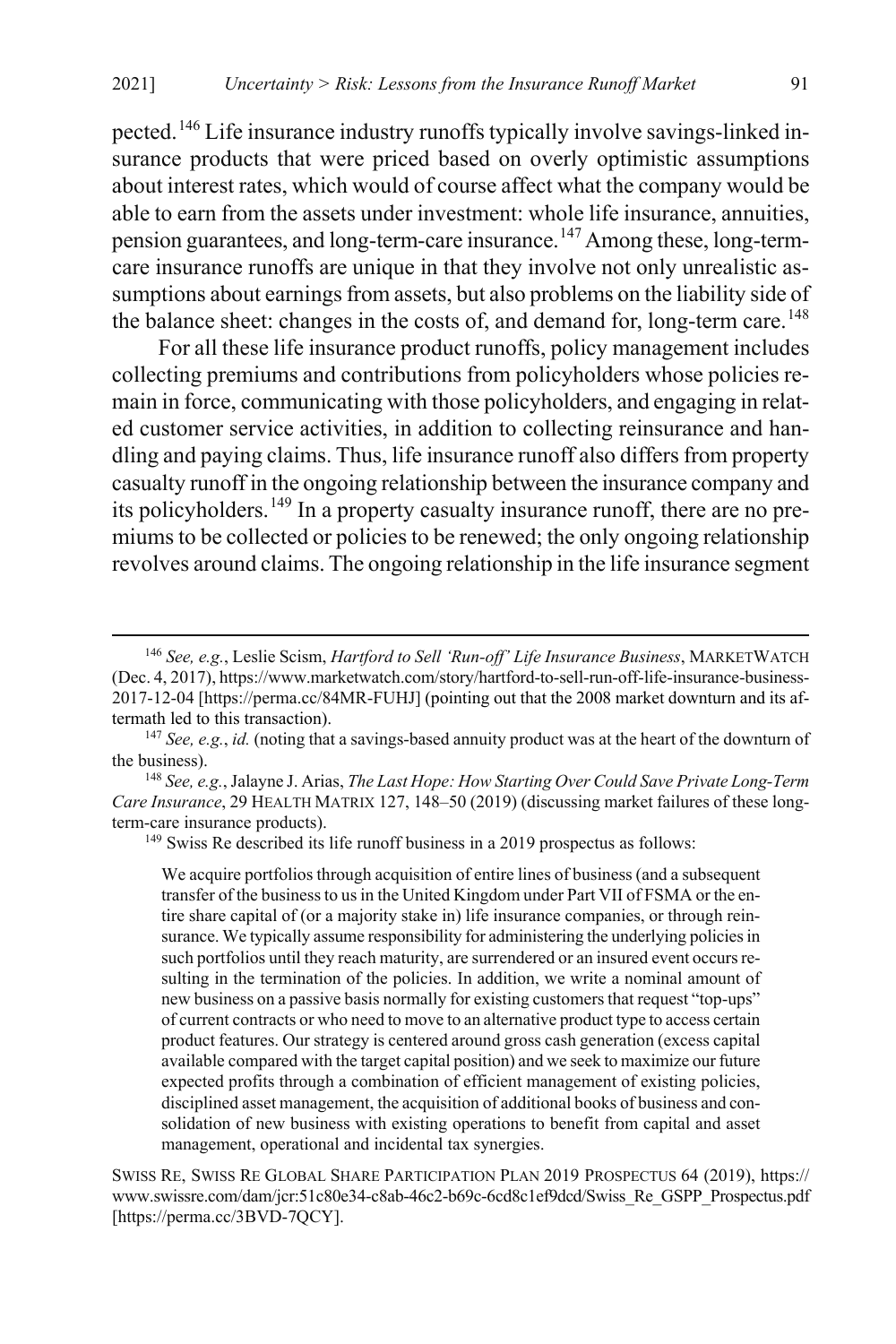<span id="page-34-4"></span>makes it difficult to commute policies.<sup>[150](#page-34-0)</sup> Thus, life insurance runoff investors tend to be companies that have a long-term asset management focus.<sup>[151](#page-34-1)</sup>

As even this very general description makes plain, runoff policy management details differ greatly across insurance market segments, with each segment posing a different set of uncertainties to manage. Asbestos liabilities are similar in many, but not all, ways to environmental liabilities; both kinds of toxic tort liabilities differ significantly from medical malpractice, workers compensation, and municipal liabilities; these liabilities differ from sexual abuse and molestation claims; and natural catastrophe and mega property insurance claims differ significantly from liability insurance claims. On the life and health insurance side of the insurance business, life insurance presents policy management challenges that are similar to, but significantly different from, annuities and pensions; and long-term-care insurance presents its own distinct set of challenges.

Because of these differences among insurance market segments, the details of insurance runoff policy management resist easy generalization. The common thread that runs throughout runoff policy management is that intensive exposure to the legacy liabilities of each particular market segment leads to expertise and relationships that have the potential to reduce the costs of run-ning off those liabilities.<sup>[152](#page-34-2)</sup> Through this exposure, the runoff specialists identi-

<span id="page-34-1"></span><sup>151</sup> *See, e.g.*, Oliver Ralph, *Europe's Life Insurers Fall into the Hands of Private Equity*, FIN. TIMES (Oct. 22, 2018), https://www.ft.com/content/4e89ff8e-c8af-11e8-ba8f-ee390057b8c9 [https:// perma.cc/TG88-9Z2B] (noting that many prominent private equity groups were investing in European life insurance and pension organizations); *About Us: Our Vision and Values*, RESOLUTION LIFE, https://resolutionlife.com/our-purpose/ [https://perma.cc/5DCN-DHV9] ("We are passionate about life insurance and the long-term commitment we have made to our customers.").

<span id="page-34-2"></span><sup>152</sup> *See, e.g.*, Charles Ehrlich, *Found Money or Unobtainium: Security Deposits and the Run-off Company*, AIRROC MATTERS, Winter 2006–2007, at 21, 21–22 (describing ways in which runoff companies can use expertise and targeted resources to recover security postings, which can be an

<span id="page-34-3"></span><span id="page-34-0"></span> $150$  There are two kinds of life transactions that have a similar impact as a commutation: (1) companies managing an annuity runoff sometimes offer policyholders an "enhanced annuitization" option, that amounts to a buyout of the annuity, Interview with anonymous market participant in N.Y.C., N.Y., *supra* not[e 116,](#page-26-0) and (2) when companies managing a long-term-care runoff receive regulatory approval to increase rates for in force policies, they typically offer policyholders the option of selecting a shorter benefit period, and that has the effect of reducing the right tail risk of the company, *id.* An improper practice that would significantly limit the right tail risk of the runoff operation is inducing policyholders to lapse. *See* Jean Pinquet et al., *Commitment and Lapse Behavior in Long-Term Insurance: A Case Study*, 78 J. RISK & INS. 983, 986–87 (2011) (describing the benefit to the insurer from policyholder lapses when insurance pricing is front-loaded, as is the case in long-term care and some forms of life insurance); *cf.* Andrew Harley & Ian Farr, *How Can Life Insurers Improve the Performance of Their In-Force Portfolio? A Systematic Approach Covering All Drivers Is Essential*, REINSURANCE NEWS, July 2016, at 19, 21–22, https://www.soa.org/globalassets/assets/library/news letters/reinsurance-section-news/2016/july/rsn-2016-iss85.pdf [https://perma.cc/LDL2-LWCH] (recommending that insurers "establish mechanisms to focus their retention management activities on higher-value customers" as an example of "smart customer handling [relating to] treating customers differently depending on the underlying financial attractiveness of their policy to the insurer").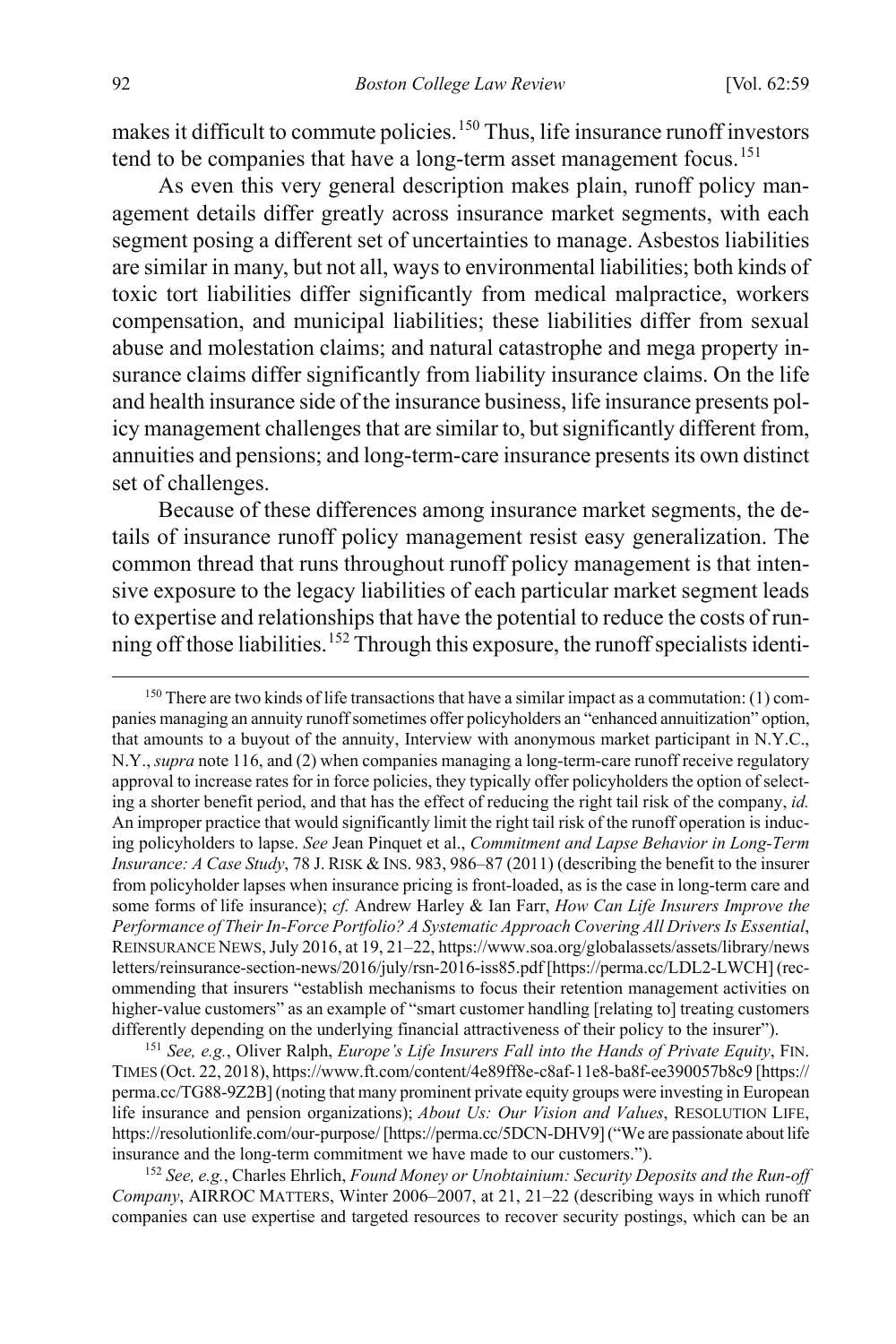fy market-segment-specific opportunities to contain and manage the legacy liabilities. Here are two examples.

### *a. Addressing the Coverage Litigation Collective Action Problem and Reducing Legal Spending in Liability Insurance Runoff*

<span id="page-35-1"></span>For technical reasons that are not important to understand in this context, any single significant asbestos liability defendant or hazardous waste site defendant may have dozens or even hundreds of individual liability insurance policies that provide coverage for all or part of its potential liabilities, issued by multiple insurance companies, over multiple decades.<sup>[153](#page-35-0)</sup> In this circumstance, a well-counseled commercial policyholder can take advantage of what amounts to a collective action problem among its many insurance companies. The consolidation of most of the asbestos and environmental runoff liabilities of some of the largest insurers into the hands of a very small number of runoff specialists has changed this negotiating dynamic. Additionally, because the insurers for whom the specialists are managing the runoff no longer each need their own lawyer for all purposes, the consolidation has reduced insurers' insurance coverage litigation costs. That consolidation may also have the potential to address a similar collective action problem that results when the underlying plaintiffs sue many defendants.

 $\overline{a}$ 

important source of capital); Connie D. O'Mara & Bina Dagar, *Marcus Doran: Marcus Opens Up About the Biz, Life, Likes and Dislikes, and AIRROC*, AIRROC MATTERS, Fall 2014, at 24, 24 ("In respect to the run-off market, I've learned that it is a relationship business. The issues are complex, and there is a great deal of history between trading partners. Therefore, it is imperative to establish relationships based on respect, trust, and integrity."); Pomerantz et al., *supra* not[e 117,](#page-26-1) at 7–8 (noting that one important aspect of runoff management is making accurate assumptions about reinsurance collectibles, that require detailed knowledge about the current state of the market and observing that "if the company is going into runoff, it could change the assuming reinsurers' view on the way they are paying out because they've no longer got an ongoing relationship with that client" and observing that different (re)insurers have different "appetite for . . . commutation"; knowing that appetite allows you to better assess a potential runoff); *AIRROC—Thoughts on the Future*, VIMEO, at 0:01:30–0:0140 (Sept. 1, 2017), https://vimeo.com/232113382 [https://perma.cc/22TX-Z63L] (statement of Marianne Petillo) ("People who are in the runoff [side] now could go back into the ongoing side, and I think it will help control costs because people in the runoff side are always focusing on keeping costs low."). An early special issue of *AIRROC Matters* devoted to commutations reveals some of the nuances and relationships of commutations. *See generally* AIRROC MATTERS: SPECIAL EDITION—COMMUTATIONS, Summer 2007 (providing a swath of articles regarding the runoff industry's use of commutations).

<span id="page-35-0"></span><sup>153</sup> *See* Jeffrey W. Stempel, *Assessing the Coverage Carnage: Asbestos Liability and Insurance After Three Decades of Dispute*, 12 CONN.INS.L.J. 349, 372–75 (2006) (noting that universal changes in policy language led to a broadening of liability to multiple polices).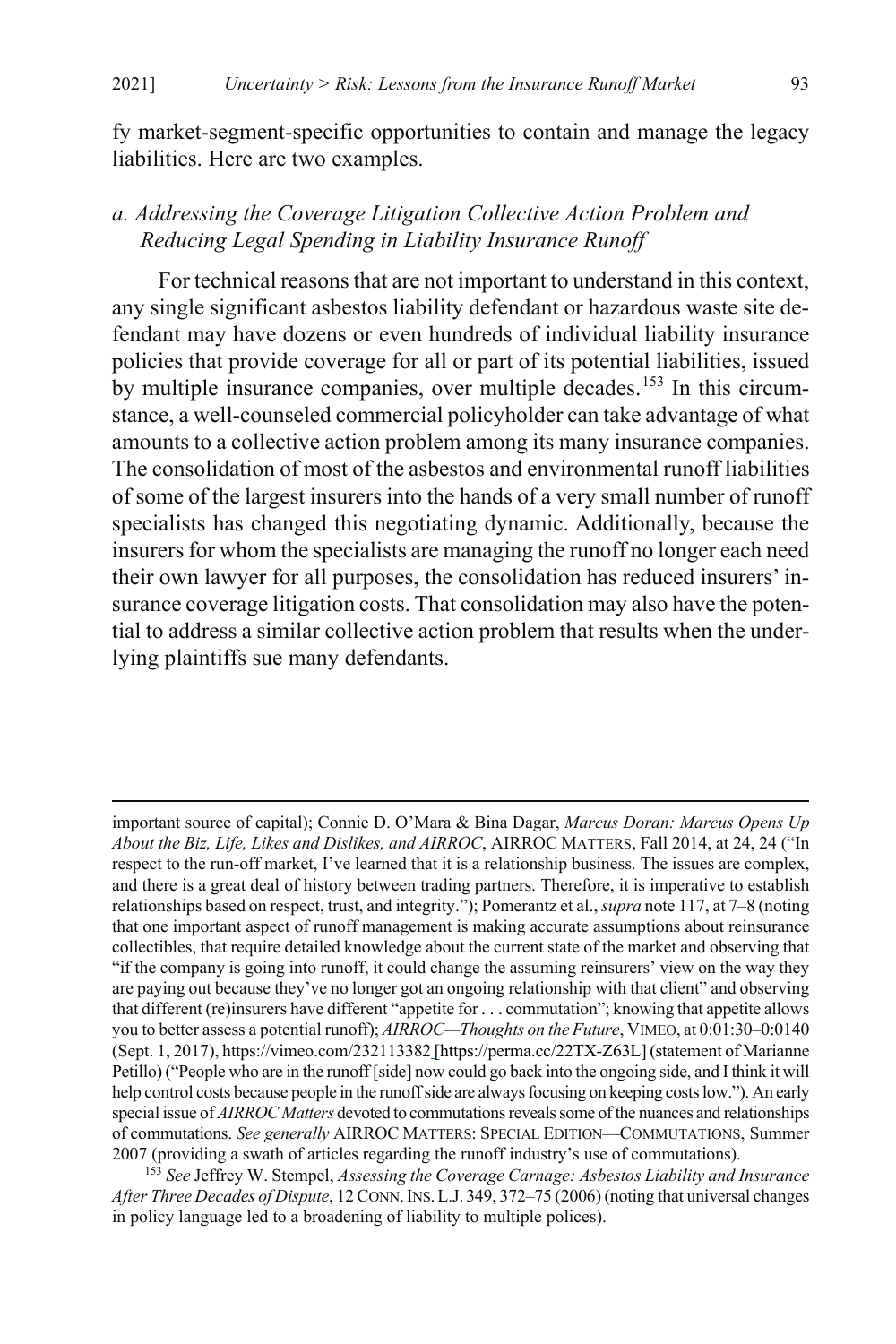#### *b. Rationalizing Legacy Information Technology in Life Insurance Runoff*

<span id="page-36-6"></span>Insurance companies are intensive users of information technology. The earliest "computers" were humans, many of whom worked for insurance companies, and the insurance industry has long been an important customer of information technology manufacturers.[154](#page-36-0) For the life insurance industry especially, the rapid change of information technology presents a challenge to the consistent, reliable maintenance of processes and customer relationships under contracts that can last decades.[155](#page-36-1) Each new life insurance product and each new feature in an existing life insurance product requires adjustments in information processing routines. Major updates in the core information technology of the life insurance company can require adjustments in hundreds, if not thousands, of policy management routines.[156](#page-36-2) In many cases it makes more sense, especially in the short run, to keep those routines running on older systems. Not surprisingly, life insurance companies are full of legacy information technologies running processes for legacy insurance products.[157](#page-36-3) A key selling point of life insurance runoff specialists is relief from the cost and headache of maintaining legacy information technology systems for an unprofitable and declining book of legacy policies.[158](#page-36-4) Life insurance runoff specialists have become experts in converting multiple legacy life insurance books running on multiple legacy information systems to a common, more state-of-the-art information system, which is a concrete example of how the consolidation of insurance runoff reduces the marginal cost of managing the policies in runoff. [159](#page-36-5)

<span id="page-36-7"></span><span id="page-36-0"></span><sup>&</sup>lt;sup>154</sup> See JOANNE YATES, STRUCTURING THE INFORMATION AGE: LIFE INSURANCE AND TECH-NOLOGY IN THE TWENTIETH CENTURY 2–9 (2005).

<span id="page-36-1"></span><sup>155</sup> Matthias Daub & Ferruccio Lagutaine, *The Value in Outsourcing Legacy Insurance Products*, MCKINSEY & CO. (Dec. 1, 2010), https://www.mckinsey.com/business-functions/operations/ourinsights/the-value-in-outsourcing-legacy-insurance-products [https://perma.cc/VWN9-UKLQ] (pointing out the significant processing and IT costs associated with servicing legacy policies that utilize outdated technology).

<sup>&</sup>lt;sup>156</sup> *See id.* (remarking that this complexity accounts for up to seventy-five percent of IT costs). <sup>157</sup> *Id.*

<span id="page-36-4"></span><span id="page-36-3"></span><span id="page-36-2"></span><sup>158</sup> *See, e.g.*, *In Force Solutions*, WILTON RE, https://www.wiltonre.com/in-force/ [https:// perma.cc/AR66-DR5J] ("Our Administrative Services solutions provide for operational efficiencies by reliably transferring in force life insurance and annuity business to updated technology in a secure operating environment."). 159 *See, e.g.*, Maurus Rischatsch & Mahesh H. Puttaiah, Swiss Re Inst., *Life In-Force Manage-*

<span id="page-36-5"></span>*ment: Improving Customer Value and Long-Term Profitability*, SIGMA, No. 6/2017, at 1, 35 (2017) (recommending "[b]ringing all operations onto a single, modern IT platform"); *see also* Interview with anonymous runoff market participant in N.Y.C., N.Y. (Mar. 6, 2019) (observing that the Swiss Re life insurance runoff market model is that there are zero marginal administrative costs because the business is almost completely automated).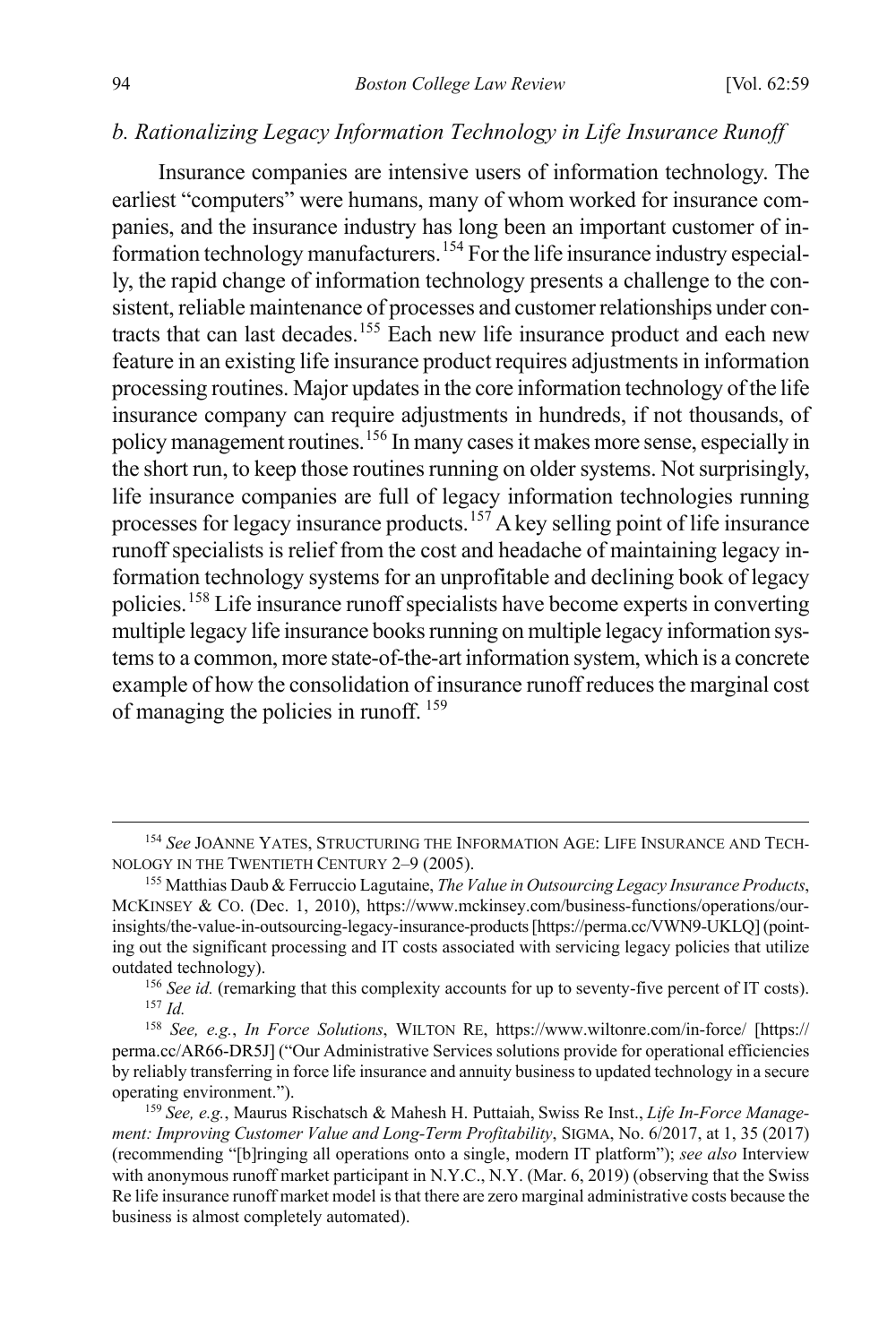#### 3. Runoff Finance and Asset Management

The finance and asset management functions of insurance runoff specialists differ from those of active insurers in ways that reflect the narrower focus of runoff operations and, like the policy management examples just described, support the claim that consolidation leads to more efficient runoff operations.

Runoff finance is simpler than active insurance company finance because runoff companies have more focused operations and, hence, fewer expenses to project (and hold capital against): no salesforce, little to no marketing, few un-derwriters, and little brick and mortar.<sup>[160](#page-37-0)</sup> A property casualty runoff company is, essentially, an insurance mergers and acquisition fund with a claims man-agement department.<sup>[161](#page-37-1)</sup> A life insurance runoff company needs to add a policyholder management function, but because of the intensive use of information technology that function is highly automated, as explained in the life insurance policy management example above.<sup>[162](#page-37-2)</sup> Apart from these two management functions, a runoff company has more in common with acquisition vehicles, such as private equity funds, than an active insurance company. Perhaps for that reason, private equity funds hold substantial stakes in runoff companies.<sup>[163](#page-37-3)</sup>

Companies that specialize in runoff also invest their assets differently than active insurance companies. Among those companies for which it is possible to obtain asset information, the runoff companies invest in higher risk securities that, on average, yield a higher return than the investments of a comparison set of generalist property casualty companies, and a much larger share of the assets are invested in illiquid alternative assets.<sup>[164](#page-37-4)</sup> My understanding

<span id="page-37-0"></span><sup>&</sup>lt;sup>160</sup> Interview with anonymous runoff market participant in Phx., Ariz. (Jan. 31, 2019) (on file with author).

<span id="page-37-1"></span><sup>&</sup>lt;sup>161</sup> *Id.* I once happened to be sitting on a train next to a senior lawyer who worked at a runoff company. It was obvious to me that this person was a lawyer, so we started chatting about law practice. When I asked what the lawyer did, the lawyer replied, "I'm an M&A lawyer," figuring that there was no way that I would have heard of insurance runoff and that this more general title best described the role of a lawyer working as a runoff specialist. *See* Interview with anonymous runoff market participant in between Phila., Pa. and N.Y.C., N.Y. (Feb. 6, 2019).

<sup>162</sup> *See supra* note[s 154](#page-36-6)[–159](#page-36-7) and accompanying text (discussing the use of IT in life insurance).

<span id="page-37-3"></span><span id="page-37-2"></span><sup>163</sup> *See, e.g.*, Press Release, Athene Holdings Ltd. & Apollo Glob. Mgmt., Athene and Apollo Announce Transaction to Strengthen Strategic Relationship and Eliminate Athene's Multi-Class Share Structure (Oct. 28, 2019), https://www.businesswire.com/news/home/20191028005346/en/Athene-Apollo-Announce-Transaction-Strengthen-Strategic-Relationship [https://perma.cc/S657-SLT9] (reporting a purchase by Apollo Global Management, Inc., a private equity firm, of an 18% incremental stake in Athene, a runoff company); *About Us*, CATALINA, https://www.catalinare.com/about/ [https:// perma.cc/JS98-6ARL] (describing how Catalina's shareholders, a runoff company, include Apollo, a private equity firm); *About Us: Corporate Profile*, WILTON RE, https://www.wiltonre.com/corporateprofile/ [https://perma.cc/KG2J-XKVZ] ("Wilton Re is owned by the Canada Pension Plan Investment Board (CPPIB), the investment arm of one of the largest pension funds in the world.").

<span id="page-37-4"></span><sup>&</sup>lt;sup>164</sup> The author's independent research comparing assets held by runoff insurers to that of traditional insurers illustrates this point. The comparison shows that runoff insurers percentage of invest-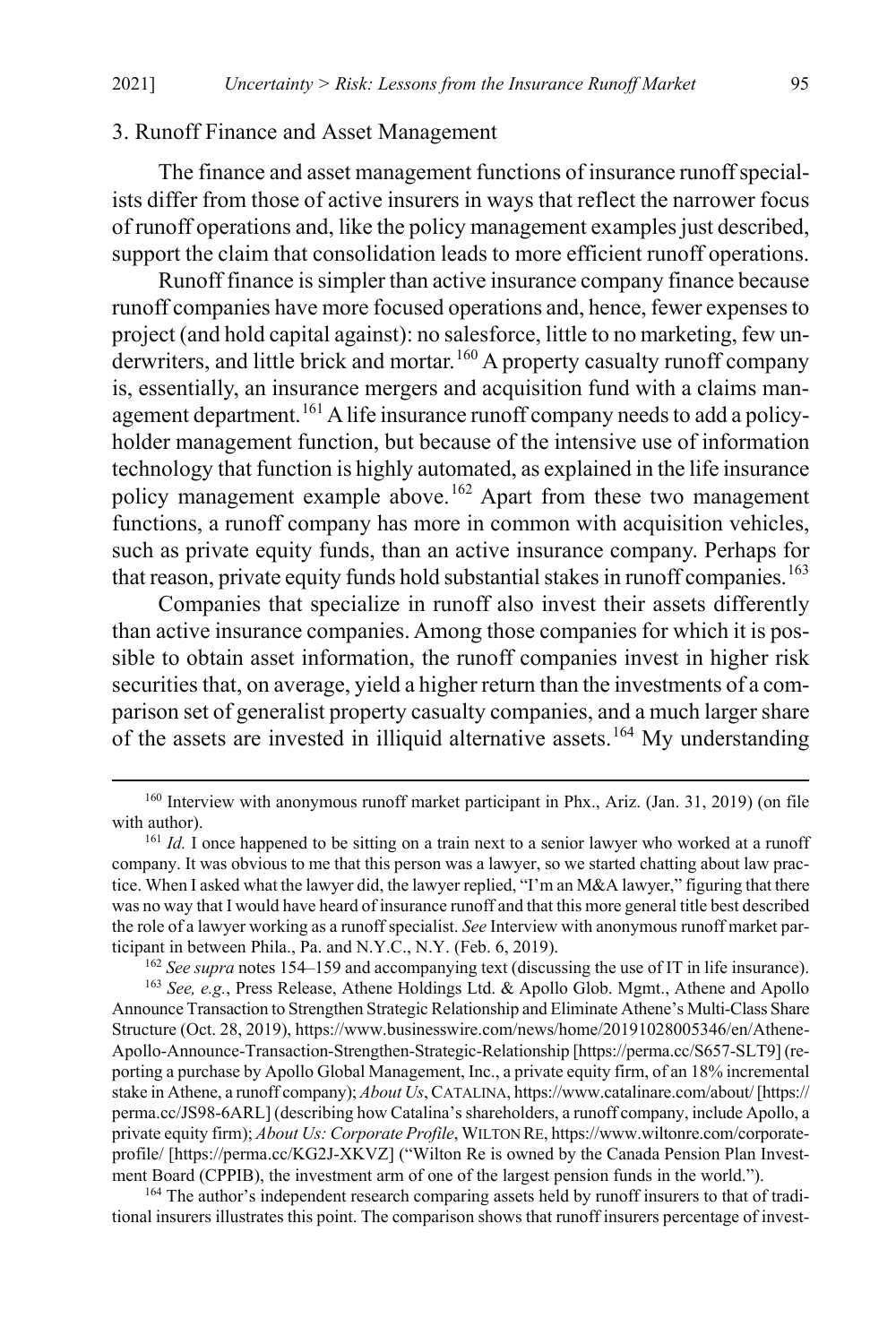from interviews is that this is true to an even greater extent for privately held runoff companies.[165](#page-38-2) My working hypothesis is that runoff specialists take greater risk on the asset side of the balance sheet than most insurance companies for four main reasons (recognizing that not all of these reasons apply equally well to all the runoff specialists). First, as reinsurance companies, they are less heavily regulated than insurance companies.[166](#page-38-3) Second, because they are already so deeply into the business of compromising their liabilities, the downside of taking risk on the asset side of their balance sheets does not threaten their business model, for example, because running into trouble on the asset side of their balance sheet simply increases their "financial distress" lev-erage with counterparties.<sup>[167](#page-38-4)</sup> Third, the people who provide capital to the runoff specialists regard those specialists as high risk/high reward investments, and they are comfortable with the specialists taking risk on both sides of the balance sheets. Finally, to the extent that private equity backs the runoff specialist, the private equity owners may get an allocation of the assets to manage in their own funds, which will be recorded as (high risk) illiquid alternative assets on the runoff specialist's balance sheet.<sup>[168](#page-38-5)</sup>

#### <span id="page-38-1"></span><span id="page-38-0"></span>*C. Rhetoric and Organizational Structure: The Runoff Stories*

*We aren't the glamour kids . . . . We are the ghosts of mistakes past, of the failures that had many fathers when they were shiny new ideas but are now orphaned in dismal disappointment. No one ever says, "this book/program is a great success, let's put it in run-off." So, by definition, we deal in failure.*[169](#page-38-6)

*No one puts good business into runoff.*[170](#page-38-7)

 $\overline{a}$ 

ment into alternative assets—hedge funds, private equity funds, debts funds, real estate, and venture capital funds—exceeds that of traditional insurers by two to three times. This comparison was made by investigation into the public filings of runoff companies—Enstar, Catalina, and R&Q—and comparing them to that of traditional insurers—Chubb, Travelers, AIG, Liberty Mutual, and CNA. *See*  Investment Banking Portfolio (Mar. 24, 2019) (on file with author). 165 *Cf.* Divya Kirti & Natasha Sarin, *What Private Equity Does Differently: Evidence from Life* 

<span id="page-38-2"></span>*Insurance* 15–17, 21–22 (Univ. of Pa., Inst. for L. & Econ., Research Paper No. 20-17, 2020) (analyzing investment portfolios of life insurers acquired by private equity funds).

<span id="page-38-3"></span><sup>166</sup> Aviva Abramovsky, *Reinsurance: The Silent Regulator*, 15 CONN. INS. L.J. 345, 350 (2009) ("[O]ther than as regards some issues of solvency, the reinsurance industry is generally unregulated at all.").<br><sup>167</sup> *See supra* note[s 127](#page-29-5)[–134](#page-30-6) and accompanying text (discussing the prevalence of commutation in

<span id="page-38-4"></span>the runoff industry); *supra* note[s 140](#page-31-6)[–141](#page-31-7) and accompanying text (noting how runoff companies can use distressed financial situations to their advantage when negotiating commutations).

<span id="page-38-7"></span><span id="page-38-6"></span><span id="page-38-5"></span><sup>&</sup>lt;sup>168</sup> E-mail from anonymous runoff market participant, *supra* not[e 96.](#page-21-5)<br><sup>169</sup> Ehrlich, *supra* not[e 95.](#page-21-6)<br><sup>170</sup> Interview with anonymous runoff market participant in Fla. (Jan. 15, 2019) (on file with author).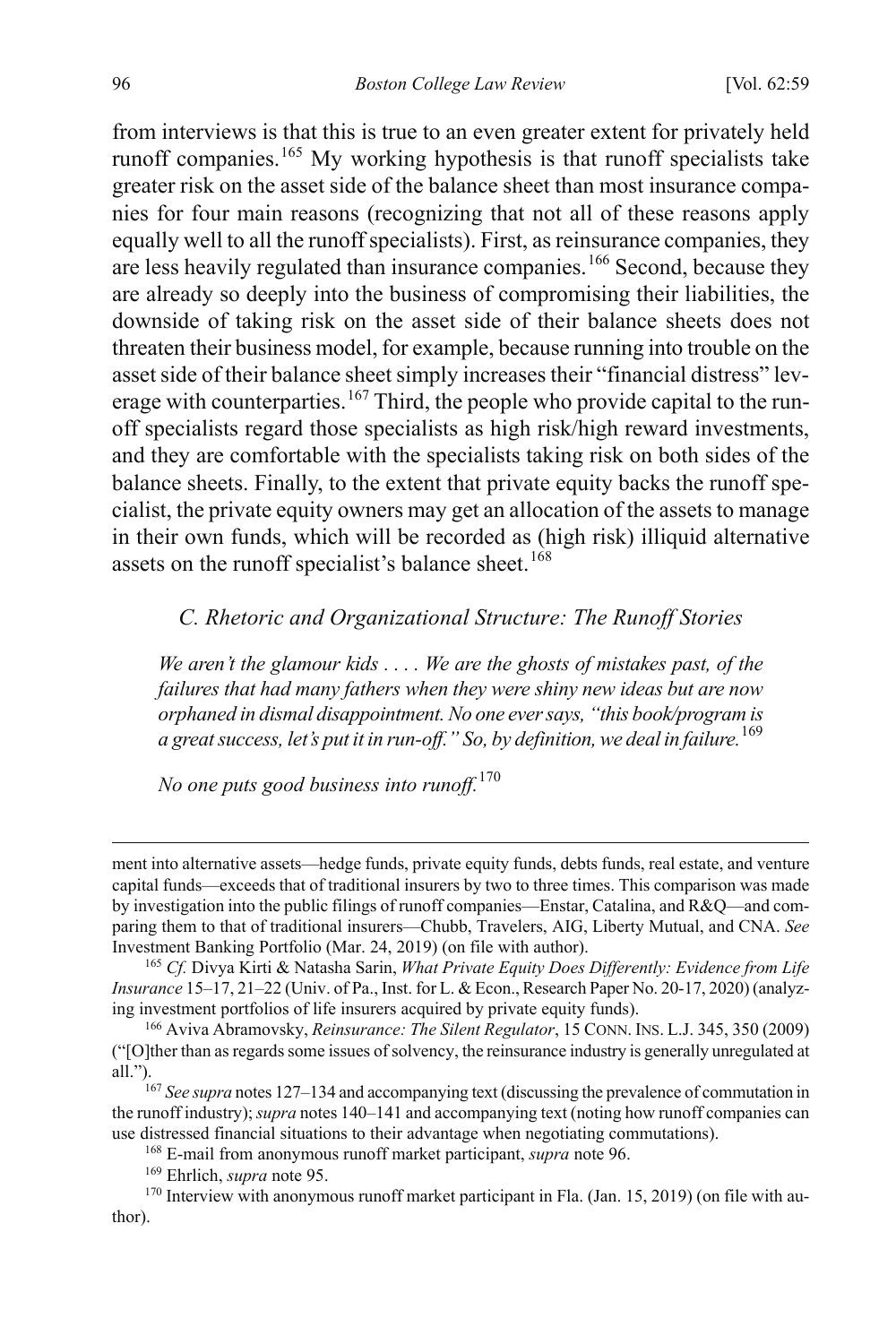As just described, runoff underwriting reprices legacy liabilities with the benefit of hindsight; runoff policy management consolidates those liabilities, develops relevant expertise, and identifies and executes operational efficiencies; runoff asset management takes calculated risks that encourage additional providers of capital to enter the runoff market; and runoff finance facilitates lower cost planning for the process of the runoff.<sup>[171](#page-39-0)</sup> Runoff specialists undoubtedly do not execute any of these activities with perfection, but they have a decent claim to better execution than is possible inside an active insurance company, for which the liabilities in runoff are a dwindling and unpleasant re-minder of the underwriting mistakes of the past.<sup>[172](#page-39-1)</sup>

Insurance runoff also operates through a rhetorical and organizational process that begins long before the runoff market transaction takes place. This process reconceptualizes a large, diverse number of individual insurance relationships into segregable books of legacy insurance liabilities that can be managed distinctly from those of the insurer's active business.

This reconceptualization happens slowly. As the time when the insurer sold the policies recedes into the past, insurance company personnel increasingly understand and categorize the policies in terms of the claims presented and the liabilities carried on the company's financial statements, as opposed to the identities, activities, or other distinguishing features of individual policyholders that company underwriters considered during the sales process. Company actuaries track the financial results of the policies using statistics like the underwriting ratio, which compares the premiums collected for blocks of policies to the losses incurred under those blocks of policies.[173](#page-39-2) Gradually, the actuaries develop and propagate the understanding that a particular block of policies—understood as an aggregate—was a losing proposition for the company, and, therefore, that this group of policyholders got more than they paid for.<sup>[174](#page-39-3)</sup>

<span id="page-39-2"></span>7–10 (explaining how underwriting losses are calculated and explaining why he prefers a measure that takes the investment income into account).

<span id="page-39-3"></span><sup>174</sup> *See, e.g.*, John West, *Managing the Past in the Future*, AIRROC MATTERS, Fall 2013, at 12, 13 (describing a typical runoff situation as follows: "There is no premium flow to offset the cost of those staff members. The loss ratio on the original business has long since exceeded 200%. Of the \$20 million in outstanding reserves, investment income is currently generating about 3.5% per year. That

<span id="page-39-4"></span><span id="page-39-0"></span><sup>&</sup>lt;sup>171</sup> See supra notes 117-[168](#page-38-0) and accompanying text (discussing mechanics of the runoff industry).

<span id="page-39-1"></span><sup>172</sup> *See supra* note[s 152](#page-34-3)[–159](#page-36-7) and accompanying text (exemplifying advantages that are afforded to runoff companies because of specialization and expertise in dealing with runoff situations). To be clear, not all runoff transactions can fairly be characterized as "the ghosts of mistakes past" referred to in the quote above. Although that characterization is fair for the APH transactions like Lloyd's reconstruction and renewal, runoff market participants emphasize that some, more recent transactions simply reflect trades between insurers that wish to release the capital that they would otherwise have to hold against long-term risks with runoff specialists that are looking to increase the assets that they manage. *See, e.g.*, E-mail from anonymous runoff market participant, *supra* not[e 96.](#page-21-5) <sup>173</sup> For an explanation of the underwriting ratio, see Letter from Warren Buffett, *supra* not[e 60,](#page-15-0) at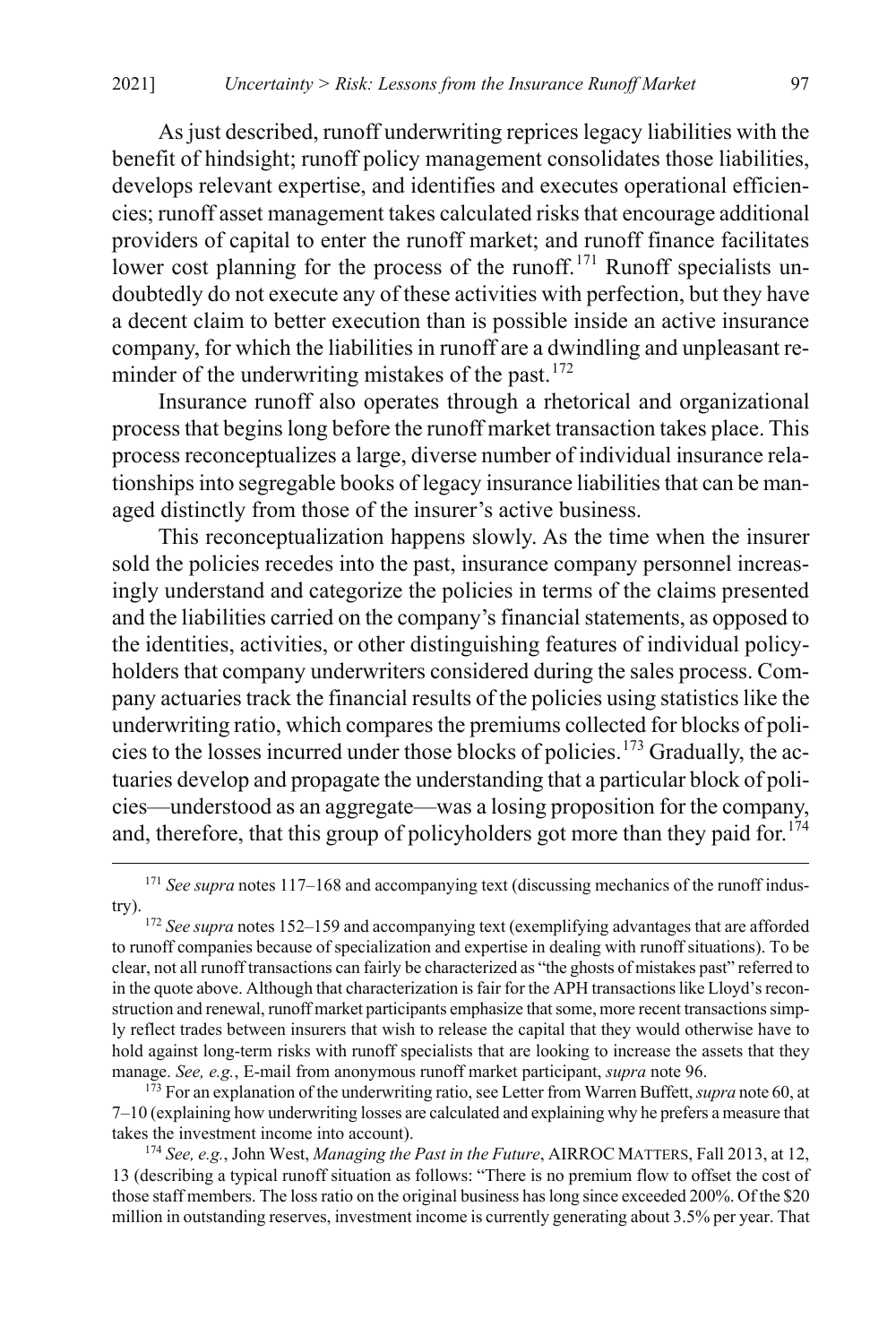At some point in this process, company underwriters decide not to sell new policies into this market (or not to cover these kinds of risks on an ongoing basis), confirming what the people involved in managing the claims and reserves already knew: this book of policies is non-core, unwanted business that does not represent the future of the company.[175](#page-40-0) Indeed, this book of policies might even threaten the financial health of the company, making work on the book perilous to the careers of the people in the company who are respon-sible in the ordinary course for managing claims and setting reserves.<sup>[176](#page-40-1)</sup> Identifying the book as being "in runoff," and shifting the management of that book to runoff specialists mitigates that career risk.<sup>[177](#page-40-2)</sup> The rhetoric and organizational logic of runoff normalizes that process:

<span id="page-40-4"></span>"Run-off" is an organic, positive necessary part of a healthy (re)insurance industry. Businesses need to test new markets and products; often, the outcome is "run-off." Ultimately, most relationships end. What happens? Run-off. Customer requirements and demands change. Results? Run-off. Specialists and dedicated professionals are needed to deal with the most volatile—and therefore the most important—of the insurance industry's protections against catastrophe.[178](#page-40-3)

This transition to runoff is an extension of the process that routinely occurs in the insurance business as policyholders transition from the sales side of the insurance relationship to the claims side of that relationship. As prior work

<span id="page-40-3"></span><span id="page-40-2"></span>ability is not possible, Beta will leave the specific policy market).

<sup>178</sup> Andrew Maneval, *Why We Work in "Run-off*,*"* AIRROC MATTERS, Fall 2014, at 9, 10.

 $\overline{a}$ 

equates to \$700,000. Those 10 staff members and their associated costs could total \$1.14 million per year. Just on the face of it, there is a huge disparity between the income and the outgo on this aged business!").

<sup>175</sup> For a stylized parable of how this can happen, see Fitzpatrick, *supra* not[e 18,](#page-7-5) at 270–73.

<span id="page-40-1"></span><span id="page-40-0"></span><sup>&</sup>lt;sup>176</sup> Iacovides, *supra* not[e 114,](#page-25-4) at 20 ("The continued lack of investment returns, the need to ringfence exposure, the more stringent regulatory obligations coupled with the additional capital required to simply operate and write the same level of business; each continues to drive the search for ways with which to limit an insurer's exposure to the unknown or uncertain and to deliver value to the shareholders."); Eleni Iacovides, *The Legacy Market*, AIRROC MATTERS, Spring 2017, at 15, 15 ("Solvency II, the relatively new European regulatory framework, along with the low investment returns, soft market and pressure on underwriting profit has forced insurers to focus, more than ever, on the cost of capital and consequently on capital efficiency, in addition to the need for optimization of internal resources and cost reduction. Reserves held for old, discontinued or non-core business have become more capital intensive, therefore restricting insurers' ability to deploy capital elsewhere such as new products, digitalization or a strategy to increase one's market share in core business or a new jurisdiction."); Luann M. Petrellis, *Can U.S. Insurance Companies Afford Not to Restructure?*, AIRROC MATTERS, Winter 2016–2017, at 6, 6 ("The pressure is now on all insurance carriers to manage their capital more efficiently.").<br><sup>177</sup> See Fitzpatrick, *supra* not[e 18,](#page-7-5) at 272 (noting in its example that after seeing long-term profit-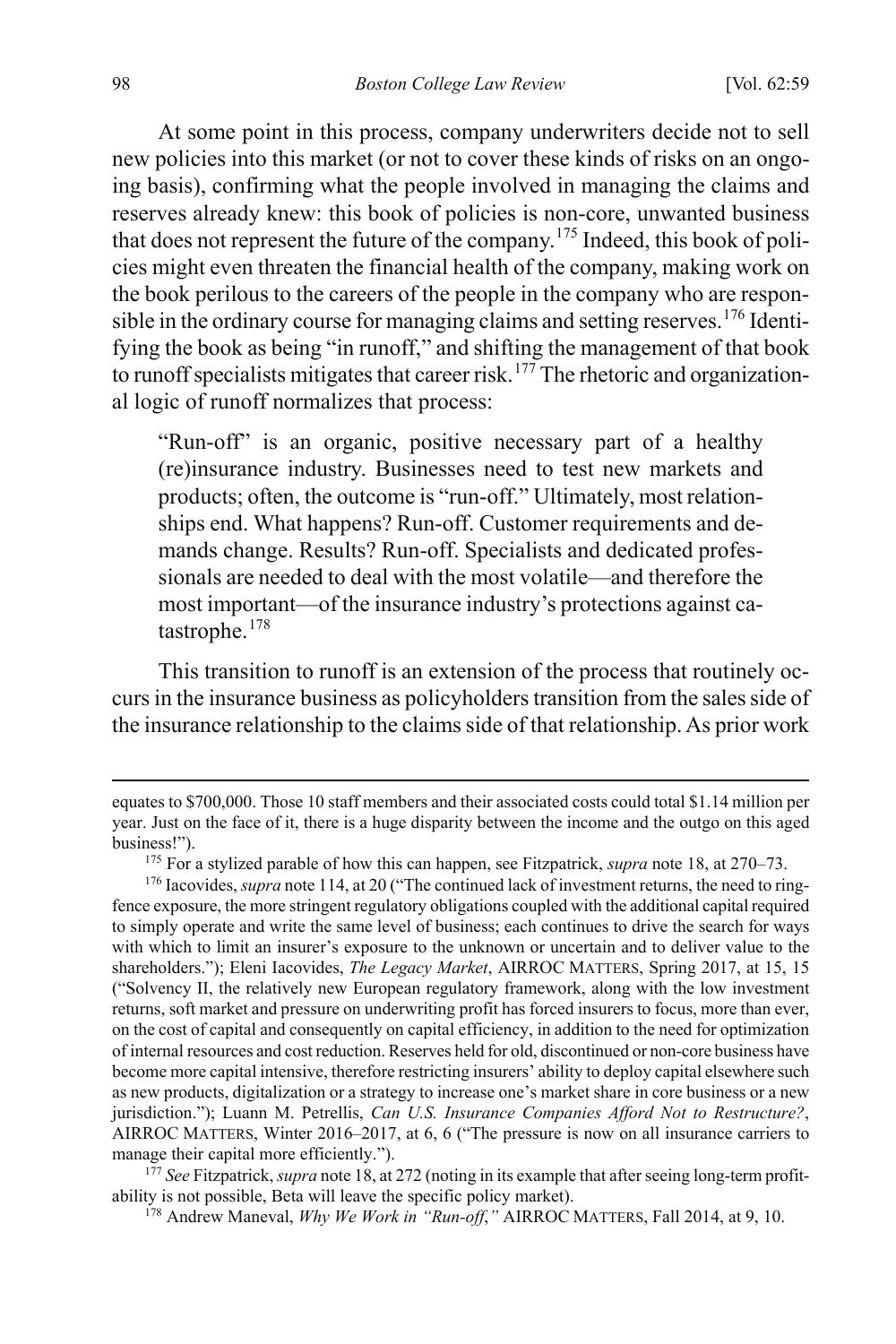has shown, insurers tell different sets of stories about insurance when communicating with policyholders during the sales and claims processes:

In the first set of stories—the sales stories—insurance companies promise complete protection from the risks addressed by any given line of insurance. In the second set of stories—the claims stories insurance companies explain why it is that "complete protection" sometimes amounts to a little less; why it is, in other words, that some risks are *not* shifted to the insurance company.<sup>[179](#page-41-0)</sup>

The sales stories highlight policyholders' vulnerability and dependence, and they convey the message that insurers can be trusted to fulfill their promise to be there in time of need.<sup>[180](#page-41-1)</sup> By contrast, the claims stories stress the limits of the insurance contract, the insurance company's responsibility to future claimants, and the need to protect the insurance pool from policyholders who take unfair advantage.<sup>[181](#page-41-2)</sup>

Insurers reduce the opportunity for these two sets of stories to come directly into conflict "by separating the organizational responsibility for the nar-ration of the two sets of stories."<sup>[182](#page-41-3)</sup> The companies' marketing departments articulate the sales stories, meanwhile the claims departments convey the claims stories.[183](#page-41-4) The sales stories help persuade people to buy insurance. The claims stories help people accept that there are limits on the protection that insurance provides.<sup>[184](#page-41-5)</sup>

The transition to runoff involves a third set of stories, told by people with yet another organizational responsibility: the runoff professionals. As with the prior work on sales and claims stories, I am in this retelling simply reporting the stories, not endorsing them.<sup>[185](#page-41-6)</sup> These runoff stories refer to "legacy liabilities" that represent a "drag" on insurance performance and that "trap capital" that could otherwise be put to better use.<sup>[186](#page-41-7)</sup> Unlike the individualized promises of the sales stories and the contractual obligations of the claims stories, legacy liabilities are actuarial representations of contingent future payments to an ab-

<span id="page-41-0"></span> <sup>179</sup> *See* Baker, *supra* note [29,](#page-10-4) at 1400.

<span id="page-41-1"></span><sup>180</sup> *Id.* at 1403–07.

<span id="page-41-2"></span><sup>181</sup> *Id.* at 1407–13.

<sup>182</sup> *Id.* at 1415–16.

<sup>183</sup> *Id.* at 1416.

<sup>184</sup> *Id.* at 1414.

<sup>&</sup>lt;sup>185</sup> *See id.* at 1400 (presenting, objectively, the claims and sales stories).

<span id="page-41-7"></span><span id="page-41-6"></span><span id="page-41-5"></span><span id="page-41-4"></span><span id="page-41-3"></span><sup>186</sup> *See, e.g.*, *About Us: How We Operate*, RESOLUTION LIFE, https://resolutionlife.com/aboutus/how-we-operate/ [https://perma.cc/MWN8-DQFR] ("Many life insurance companies are reorganising their business and divesting non-core, less profitable or capital-intensive business units, and books of business . . . . We acquire and consolidate life insurance businesses and apply our expertise . . . to improve their performance and achieve operational efficiencies.").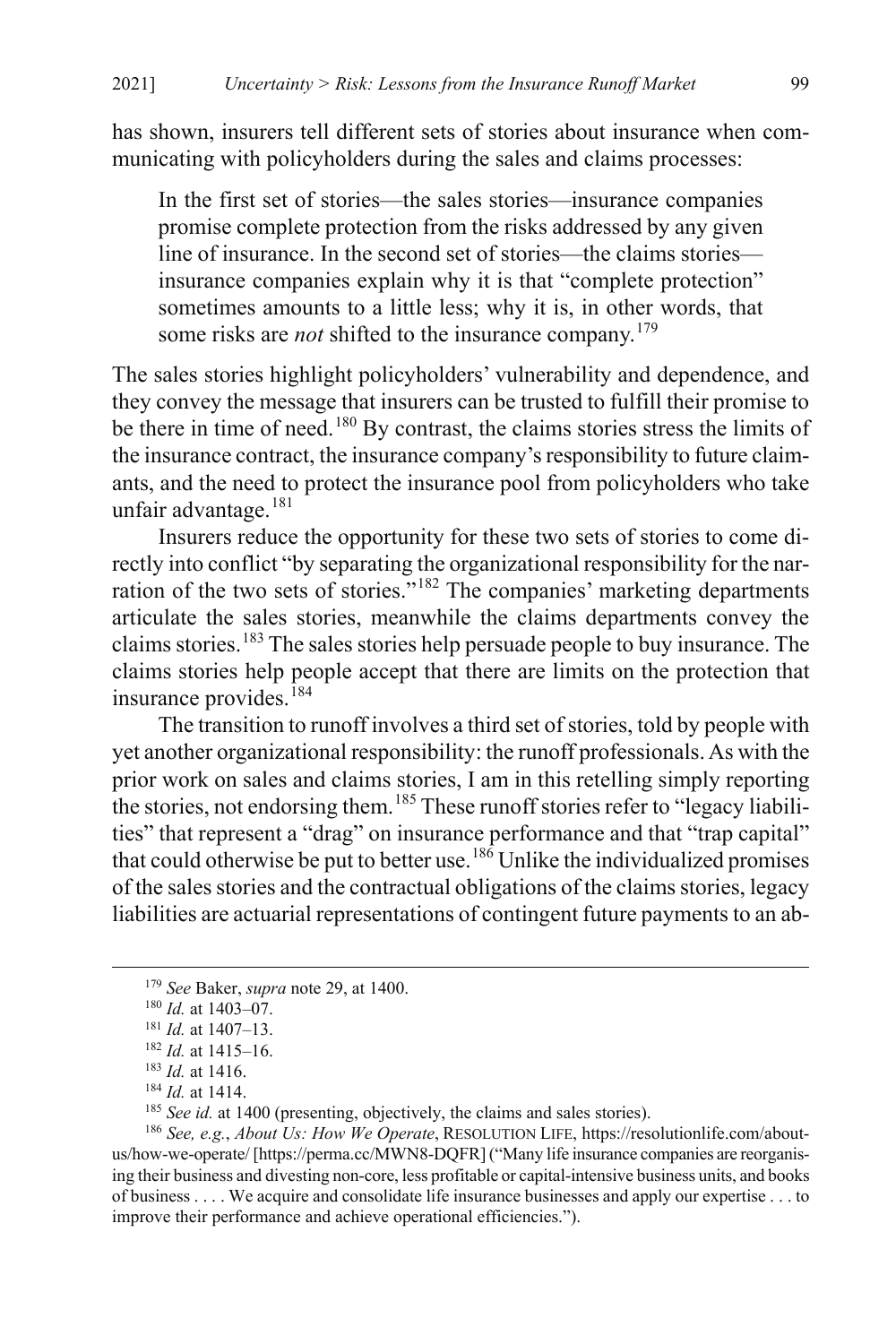stract collectivity. Unlike these promises and obligations, legacy liabilities can be accelerated and compromised, and, perhaps, delayed and denied.<sup>[187](#page-42-1)</sup> Compromising and accelerating those liabilities can be a fair thing to do, at least for large commercial policyholders and for reinsurance cedents (insurance companies that bought reinsurance), because, with the benefit of hindsight, it is clear that the policyholders/cedents who bought that (re)insurance got far more than they paid for.[188](#page-42-2) Although each individual policyholder or cedent retains the contractual right to insist on the payment of its claims as they become due, the runoff administrators also have the right to revisit the prior process for paying claims on this legacy book of business to search for previously unrecognized or unasserted coverage defenses and for other ways to "manage expenses." Thus, this process encourages policyholders/cedents to recognize that compromise should be the normal, accepted practice in the runoff context for them as well.<sup>[189](#page-42-3)</sup>

<span id="page-42-7"></span>The runoff stories posit several benefits that the runoff market provides to the broader insurance market. Runoff transactions unlock value by transferring legacy books of insurance policies to companies that value those books more highly, providing access to capital that the originating insurers can use to expand their core, active insurance business, allowing them to do business and write policies that they want to, thereby increasing the availability of (re)insurance.[190](#page-42-4) Because runoff specialists administer legacy (re)insurance policies more efficiently, the runoff market lowers the cost, and hence the price, of in-surance.<sup>[191](#page-42-5)</sup> Finally, the runoff market allows insurance groups to unwind their

<span id="page-42-3"></span><sup>189</sup> *E.g.*, Interview with anonymous runoff market participant in Phila., Pa., *supra* not[e 145 \(](#page-32-6)describing the following arguments made in a reinsurance runoff: "You're big enough to understand credit risk; you're not the guy in the street." "A bird in the hand is worth two in the bush." "We're in runoff; we're trying to downsize; we're willing to give you assets today; who knows what we'll be able to give you later." "You're a big company. You're supposed to know how the world works."); *see supra* note[s 98](#page-22-0)[–106](#page-24-7) and accompanying text (discussing that the legal rule is to allow for insured parties to retain their right to repayment from the original insurer).

<span id="page-42-4"></span><sup>190</sup> *See* Iacovides, *supra* not[e 176,](#page-40-4) at 17 (noting that runoff transactions allow insurers to explore more profitable business); *see also* E-mail from anonymous runoff market participant to author (Jan. 31, 2019) (on file with author) ("As bottom feeders (not a pleasant analogy) we serve a valid and vital purpose. We do indeed release capital back to the market.").

<span id="page-42-5"></span><sup>191</sup> *See* Iacovides, *supra* not[e 176,](#page-40-4) at 17 ("[Runoff transactions] release capital, allow the [original insurer] to achieve higher ROE [return on equity] by investing released capital in more profitable and/or core business, reduce the insurer's exposure to potentially long-tail and volatile business and reduce operational overheads. Employing these solutions also often receives support from the [origi-

<span id="page-42-6"></span><span id="page-42-1"></span><span id="page-42-0"></span> <sup>187</sup> *See supra* note[s 126](#page-29-7)[–152](#page-34-3) and accompanying text (discussing the policy management features unique to or heavily utilized in the runoff industry).

<span id="page-42-2"></span><sup>188</sup> *See* Fitzpatrick, *supra* note [18,](#page-7-5) at 272 (exemplifying that after years of claim payouts it becomes certain the company will lose money on all years of the policies issued). Note that the runoff trade literature and the runoff market participants that I interviewed exclusively employ this reasoning in relation to cedents and large commercial policyholders, not retail insurance customers, though my suspicion is that long-term-care insurers may be different.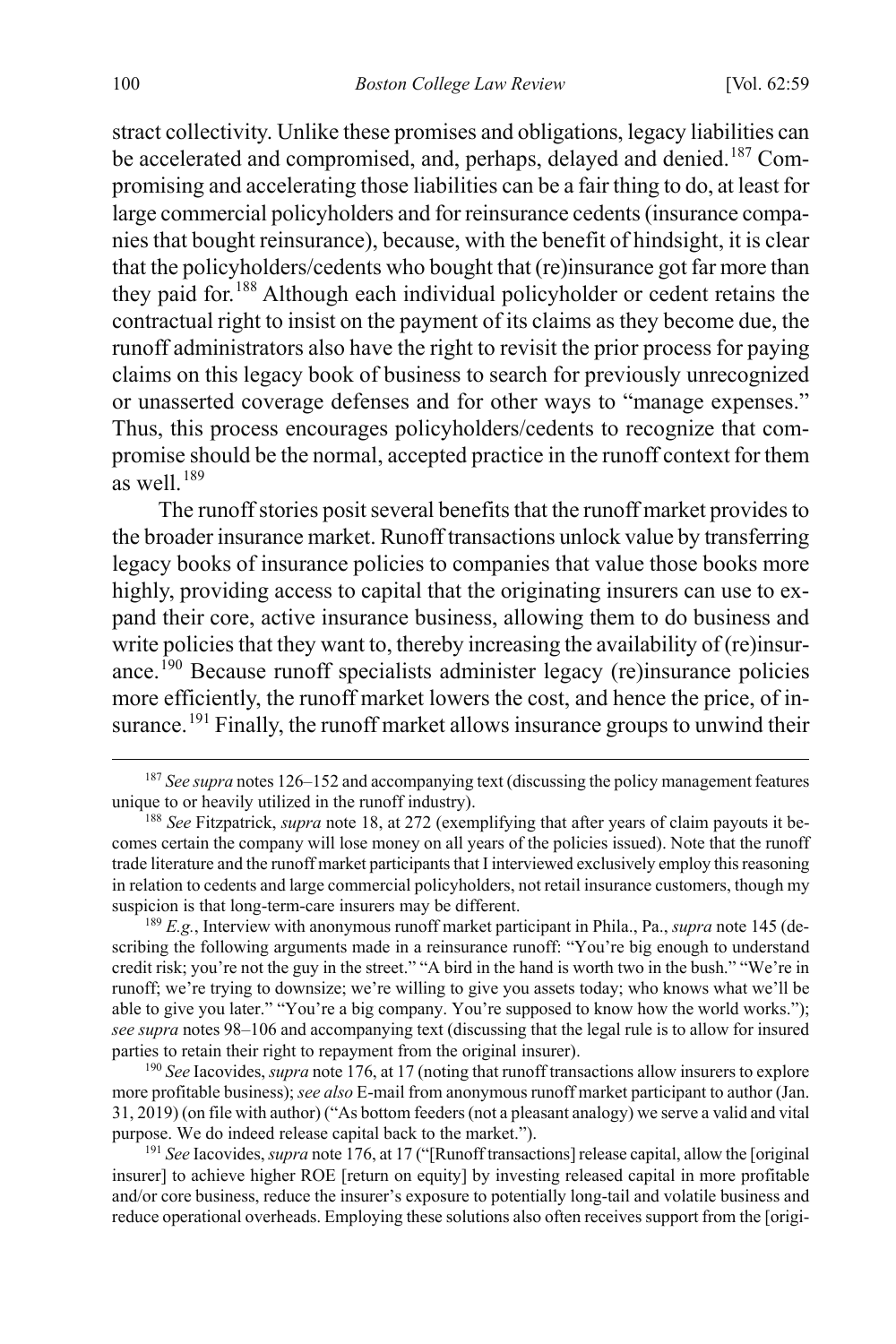struggling subsidiaries outside of the cumbersome and expensive insurance insolvency process, reducing the drain that insurance guaranty funds impose on the active insurance market.<sup>[192](#page-43-0)</sup>

There are several obvious countervailing concerns that can and should inform an evaluation of the merits of any runoff transaction and the runoff market's contribution to social welfare more generally. I describe those concerns, so as not to leave the misimpression that I am unaware of them or that I have uncritically accepted the view of the world that the runoff stories reflect, but the evaluation of the social welfare of runoff lies outside the scope of this Article. Such an evaluation would require different methods than those I have employed here.

The most obvious countervailing concerns include the following. First, runoff transactions could be used to move legacy obligations into, or leave those obligations in, entities without sufficient assets to support them.<sup>[193](#page-43-1)</sup> Second, even if the runoff entities are sufficiently capitalized, the runoff specialists may not have the same incentive as the originating (re)insurers to fulfill the underlying contractual obligations.<sup>[194](#page-43-2)</sup> Third, even if they do have, or can be made to have, the same incentives and capacity as the originating (re)insurers, those incentives do not necessarily favor policyholders and cedents, and the runoff specialists' expertise in commutations and other ways of managing expenses may mean that policyholders and cedents take larger haircuts from run-

 $\overline{a}$ 

nal insurer's] regulator as regulators are now more than ever, keen to support any steps taken by insurers which are likely to avoid failure.").

<span id="page-43-0"></span><sup>192</sup> *See, e.g.*, *id.* An insurance guaranty fund is the insurance market equivalent of the Federal Deposit Insurance Corporation, with the crucial difference that, unlike the FDIC, insurance guaranty funds do not accumulate a reserve in advance. Rather, they assess their members after the fact, whenever a member becomes insolvent. *See* TOM BAKER &KYLE D.LOGUE,INSURANCE LAW AND POLI-CY 665–71 (4th ed. 2017).<br><sup>193</sup> This is the insurance instantiation of the dynamic Lynn LoPucki described over twenty years

<span id="page-43-1"></span>ago. *See* Lynn M. LoPucki, *The Death of Liability*, 106 YALE. L.J. 1, 54 (1996) (warning that asset securitization will allow a company to sever financial accountability for liabilities without addressing them). The way to use a runoff transaction to leave legacy obligations in an underfunded entity is to structure the transaction to transfer the "good" business and the assets that support it into a newly formed entity, while leaving the "bad" business in the originating entity. The administrative law challenge to the New York Department of Financial Service's approval of the restructuring of MBIA during the Financial Crisis alleged that was the intended purpose of the restructuring. *See* ABN AMRO Bank, N.V. v. MBIA Inc., 952 N.E.2d 463, 466 (N.Y. 2011).

<span id="page-43-2"></span><sup>194</sup> *See, e.g.*, John M. Sylvester & Max Louik, *Policyholder Litigation Challenging the Claims-Handling Conduct of Resolute Management*, 28 ENV'T CLAIMS J. 97, 98 (2016) ("Once Resolute takes control of claims handling for the ceding insurer, Resolute has been known to pursue very aggressive strategies to reduce and delay the payout of coverage dollars to policyholders, the payment of attorneys fees to defense counsel, and the offering and payment of settlement amounts to underlying claimants.").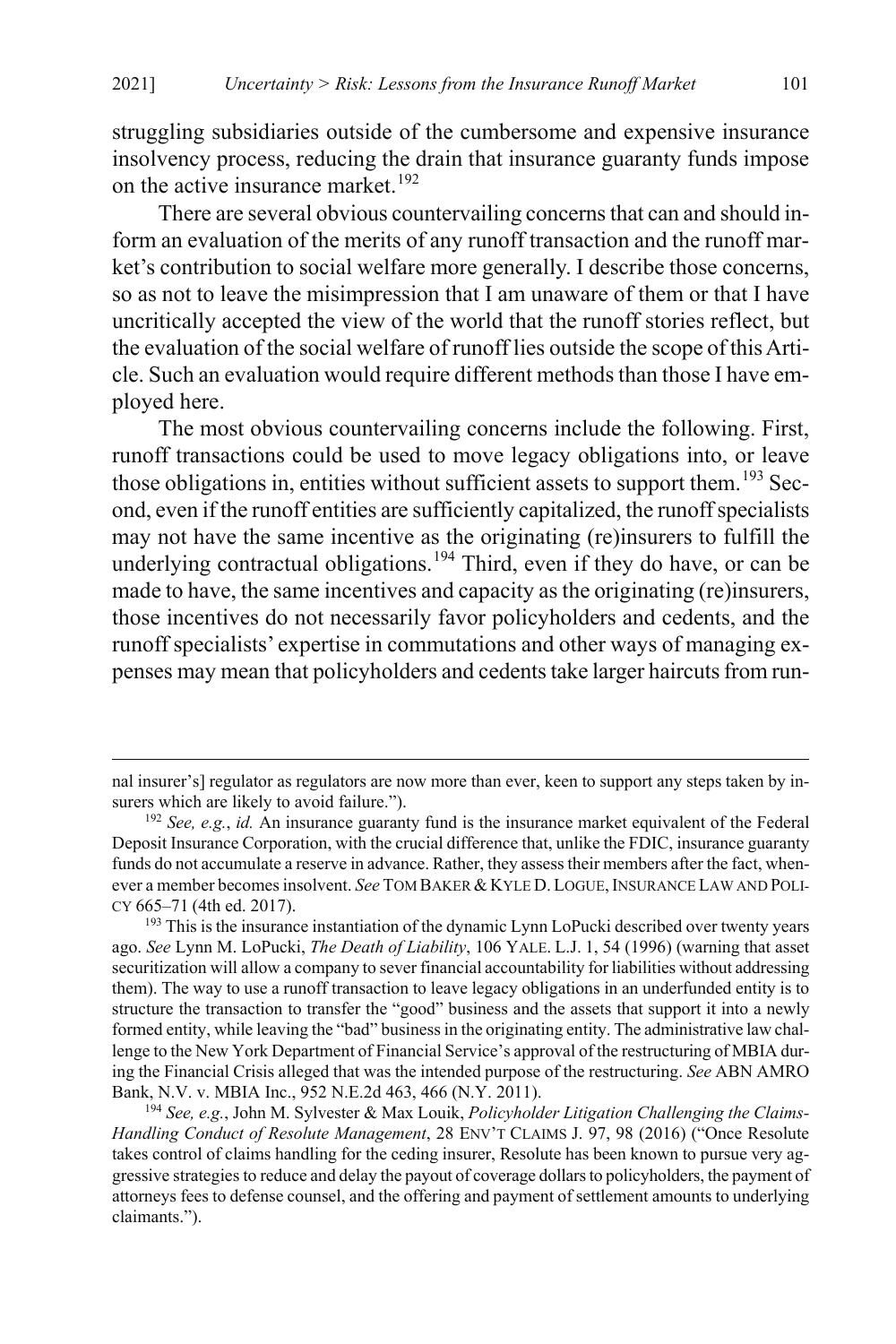off specialists than they would from (re)insurers running off their own risks.<sup>[195](#page-44-1)</sup> Fourth, even if most runoff specialists would like to pay claims responsibly, the existence of a few that are willing to flout customary insurance market norms places pressure on the others to do likewise.<sup>[196](#page-44-2)</sup> Finally, dividing or unwinding troubled (re)insurers outside of the insolvency process shifts risks to policyholders from shareholders, who are supposed to be the first to come up short when assets are insufficient to cover liabilities.<sup>[197](#page-44-3)</sup>

<span id="page-44-0"></span>Runoff boosters have answers to these concerns that I report here, once again without assessing their merits. Above all, the boosters point to contract law and insurance regulation. When a runoff transaction involves reinsurance, the originating insurers remain legally responsible for their policies, and, thus, the transaction should not affect the amount of assets available to honor the liabilities or the incentives of the originating insurer.<sup>[198](#page-44-4)</sup> When the transaction involves the sale of an entire entity in runoff, the transaction cannot take place unless the insurance regulator in the state of domicile approves, and regulators are not supposed to approve runoff transactions that put or leave insurance lia-bilities in entities without sufficient assets.<sup>[199](#page-44-5)</sup> Additionally, because runoff specialists need a constant supply of new transactions, they have an incentive to treat policyholders and cedents fairly on their old deals or they will not get new reinsurance deals, and regulators won't approve new acquisition deals.<sup>[200](#page-44-6)</sup> Further, the boosters assert that the focus and expertise of the runoff companies

<span id="page-44-1"></span> <sup>195</sup> *See supra* note[s 128](#page-29-6)[–159](#page-36-7) and accompanying text (discussing the advantages that specialization in runoff gives runoff companies, including but not limited to commutation practice). From my interviews I developed the distinct impression that this is a widely shared belief among insurance company personnel responsible for collecting reinsurance. Whether this is a selection effect or a causal explanation is not knowable absent the kind of well-designed empirical research that is highly unlikely ever to be done.

<span id="page-44-2"></span><sup>&</sup>lt;sup>196</sup> One industry insider described the claims payment strategy of a certain runoff specialist as, "Don't answer the phone or, even better, don't have a phone." Interview with anonymous runoff market participant in Hartford, *supra* not[e 138.](#page-31-8)<br><sup>197</sup> *See, e.g.*, Richard E. Stewart & Steven E. Sigalow, *How Lloyd's Saved Itself*, 37 INS. F. 9, 15–

<span id="page-44-3"></span><sup>16 (2010) (</sup>contrasting the situation of troubled banks, whose shareholders "have been severely penalized or wiped out entirely," with the treatment of Lloyd's Names, whom Equitas insulated from pre-1993 losses).

<span id="page-44-4"></span><sup>198</sup> *See supra* note[s 98](#page-22-0)[–116](#page-26-0) and accompanying text (discussing the legal mechanics and structure of runoff transactions and noting that most do not terminate the original insurer's obligation). Of course, if the transaction releases capital to the counterparty that is then paid out or used to fund ventures that don't work, then there are fewer assets.

<span id="page-44-5"></span><sup>199</sup> *See* Eleni Iacovides, *The Legacy Market*, AIRROC MATTERS, Winter 2017–2018, at 11, 13 (discussing that policyholder protection is the critical inquiry for approving regulators).

<span id="page-44-6"></span><sup>&</sup>lt;sup>200</sup> *Id.* at 11 (observing that a runoff acquirer is "keen to preserve its own reputation in order to gain more business from the same client, new clients, to grow"). One market participant described his company as follows: "[Company] is like a shark in the water. We have to get water over our gills via continually acquiring new portfolios." E-mail from anonymous runoff market participant to author (Jan. 30, 2019) (on file with author).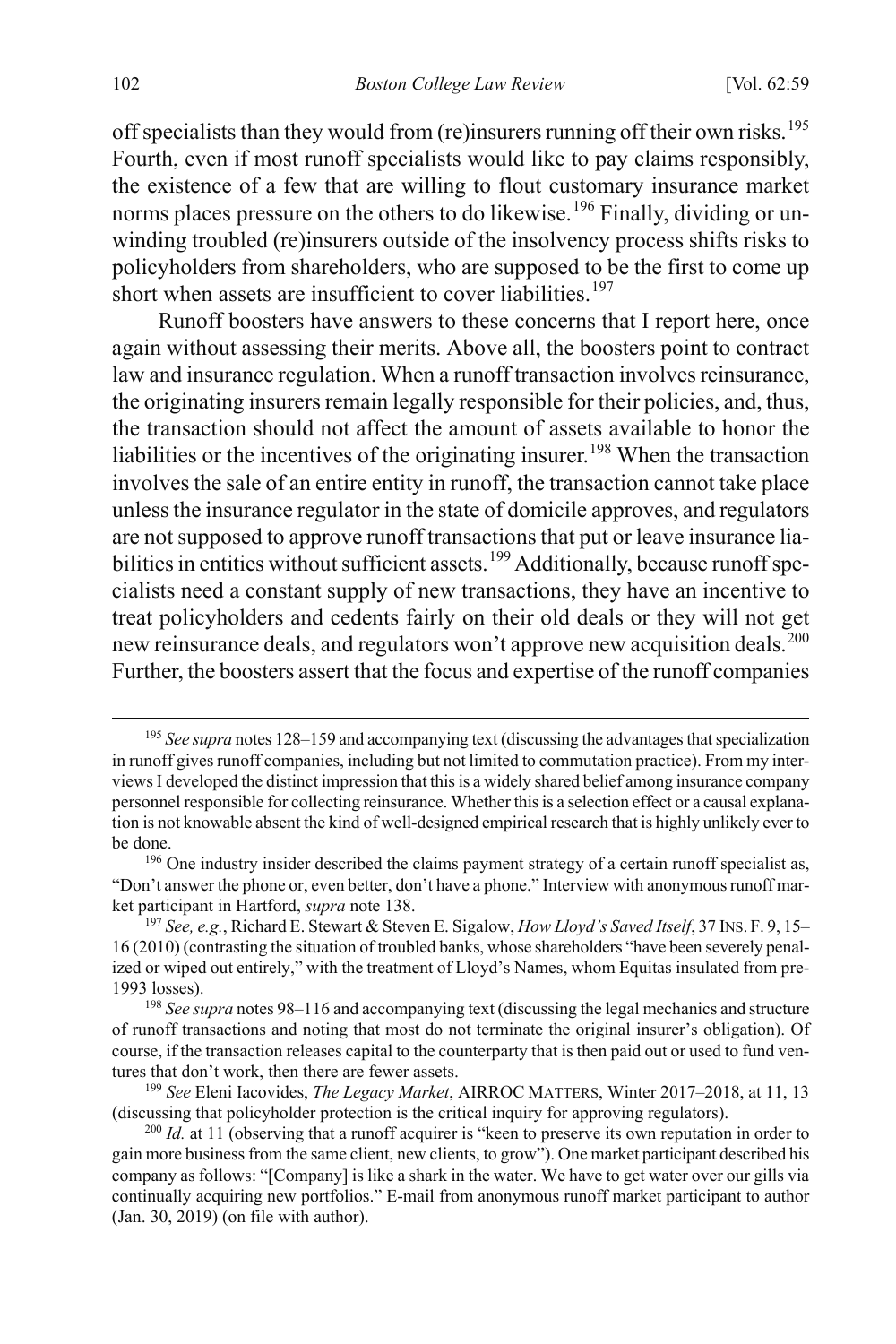helps policyholders more than it hurts them, particularly in the later stages of the runoff, when the originating insurer would have lost or redeployed the most competent claims handlers.<sup>[201](#page-45-2)</sup> Finally, insolvency is a long, drawn-out, inefficient, and expensive process (think *Bleak House*) that returns less to most policyholders than a private runoff, and policyholders who would receive more in receivership can always hold out for that result.<sup>[202](#page-45-3)</sup>

#### <span id="page-45-1"></span><span id="page-45-0"></span>CONCLUSION: LESSONS FOR LEGAL THOUGHT

The rise of the runoff market has expanded insurers' options for managing their legacy liabilities.<sup>[203](#page-45-4)</sup> Whether that development benefits policyholders and (re)insurance companies equally is an important question, but one that requires different research methods to answer with certainty than the qualitative methods I report in this Article. My conclusion is that the benefits to the insurance market are real, especially when it comes to the runoff of reinsurance obligations, but there also are real countervailing concerns, especially for consumer and small to medium enterprise policyholders.<sup>[204](#page-45-5)</sup>

The kind of empirical research needed to provide conclusive evidence regarding the social welfare benefits of the runoff market has not been done and most likely never will be done, among other reasons because of the limits of publicly available data.<sup>[205](#page-45-6)</sup> In my view, the benefits outweigh the costs for reinsurance treaty runoff. Additionally, the benefits may well outweigh the costs for large commercial policy runoff, if there remains a meaningful bad faith remedy to encourage responsible claim payment practices. Finally, there is even a case to be made that the benefits outweigh the costs for consumer and small business market runoff, if regulators remain vigilant and, even more importantly, there are private enforcement tools sufficient to motivate high quality lawyers to bring actions that discourage bad apples. That is, however, just

<span id="page-45-2"></span> <sup>201</sup> *See* Slide Deck from AIRROC Webinar Series: Introduction to Run-off 7 (Feb. 6, 2019) ("In the early 1970's . . . . [Run-off] was just an embarrassing reality of underwriting gone astray. Companies not only didn't highlight it, but in many cases tried to ignore it. Since the only real surviving function was claims handling, that would fall to either the newest or oldest claims associates within the company. It was perceived as a dead end opportunity.").

<span id="page-45-3"></span><sup>&</sup>lt;sup>202</sup> Interview with anonymous runoff market participant in Bryn Mawr, Pa. (May 7, 2019) (on file with author). See generally CHARLES DICKENS, BLEAK HOUSE (1853) (critiquing the legal profession through the tale of a long-lasting legal dispute surrounding a testator's conflicting wills).

<span id="page-45-4"></span><sup>203</sup> *See supra* note[s 81–](#page-19-7)[202](#page-45-0) and accompanying text (discussing the mechanics and structure of insurance runoff).

<span id="page-45-5"></span><sup>204</sup> *See supra* note[s 57](#page-14-9)[–80](#page-19-8) and accompanying text (describing some of the early runoff transactions and the benefits provided to the insurance industry dealing with rising environmental liabilities); *supra* note[s 190](#page-42-6)[–202](#page-45-0) and accompanying text (discussing the benefits and countervailing concerns of the runoff market).

<span id="page-45-6"></span><sup>205</sup> *See supra* notes [92](#page-21-7)[–93](#page-21-8) and accompanying text (noting the difficulty of accessing large amounts of data because of the tight knit nature of the runoff industry).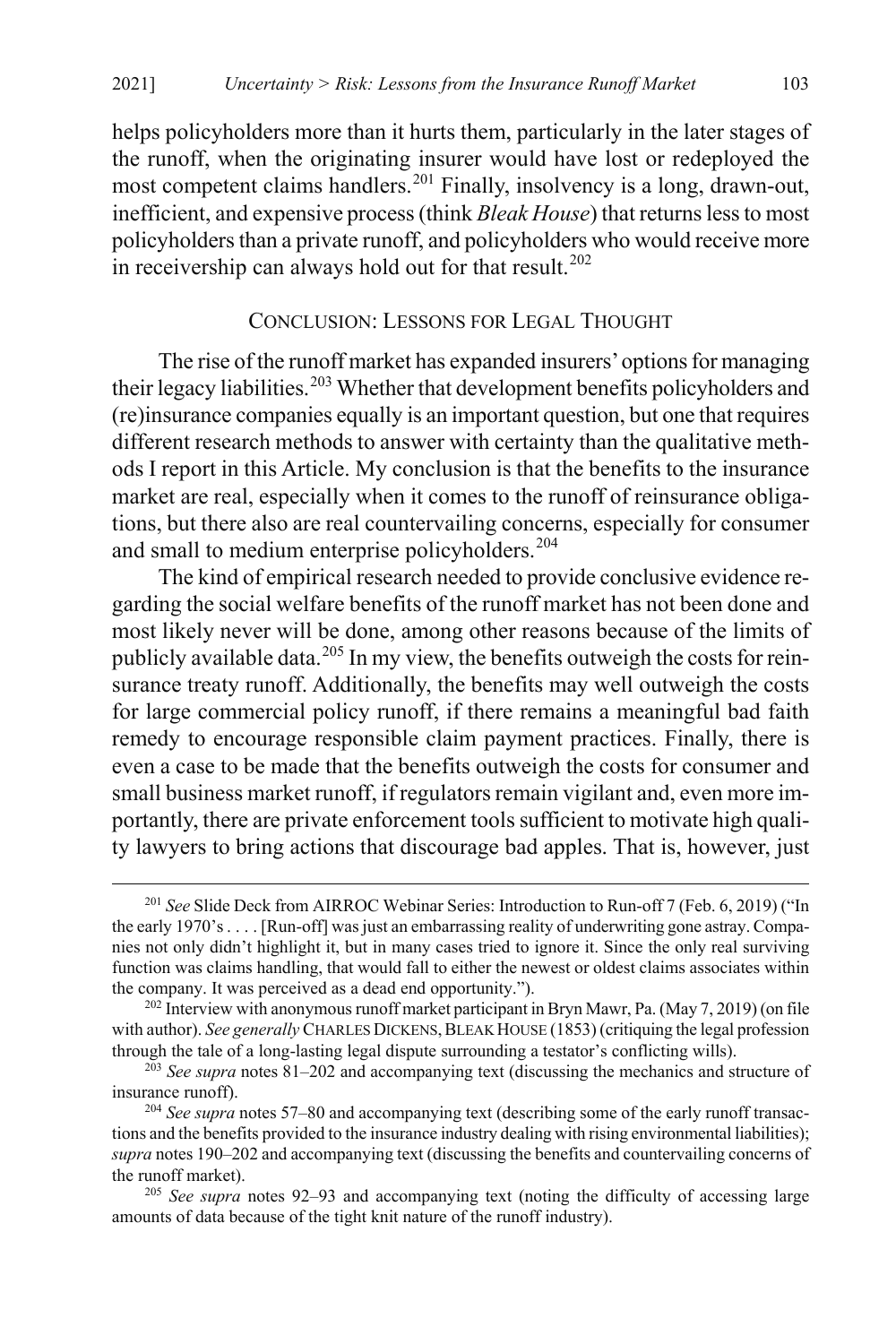my view. The outcome of a careful weighing of the pros and cons of the insurance runoff market remains uncertain.

All that is certain, and all that this Article aspires to use the runoff market to demonstrate to legal theory, are the following three points. First, insurers are more actively involved in managing uncertainty than the ideal type of the fixed-in-advance distribution of determinable risks would suggest.<sup>[206](#page-46-0)</sup> Second, insurance markets have the capacity to innovate in response to shocks: shocks from legal change, such as the asbestos and environmental liability experience that started the rise of runoff; shocks on the asset side of the balance sheet, such as the prolonged, extreme decline in interest rates that led to the rise of runoff in the life and pension business; and shocks from major changes in end of life care that, along with the decline in interest rates, may lead to a rise in the long-term-care runoff market, recognizing that careful analysis of long-term-care runoff awaits future work.<sup>[207](#page-46-1)</sup> Third, as a result of insurers' experience managing uncertainty and insurance markets' capacity to innovate, those markets are far more resilient in the face of legal change and other sources of uncertainty than the prevailing ideal type would suggest. $208$ 

Indeed, the rise of insurance runoff suggests that we may have learned exactly the wrong lesson from the insurance industry's harrowing asbestos and environmental liability experience.<sup>[209](#page-46-3)</sup> That experience involved retroactive, strict liability for activities undertaken on a widespread basis for decades. For asbestos miners and manufacturers, the unanticipated liabilities came from

<span id="page-46-0"></span> <sup>206</sup> *Compare, e.g.*, DWORKIN, *supra* not[e 1,](#page-3-3) at 78–79 (discussing the "value of insurance" in ways that imply a fixed-in-advance distribution of determinable risks), *and* Abraham, *supra* not[e 5,](#page-4-2) at 946– 47 ("Insurance operates most comfortably with stochastic events, in which the probability of the frequency and magnitude of insured losses that will be suffered by a group of policyholders is highly predictable."), *and* Priest, *supra* not[e 1,](#page-3-3) at 1539–40 ("Insurance . . . requires that the loss be probabilistic, either as to whether or not it occurs at all (for example, whether one's house burns down) or as to when the loss occurs (for example, whether one dies before or after full life expectancy)."), *and* Wade, *supra* not[e 5,](#page-4-2) at 755 ("How does one spread the potential loss of an unknowable hazard? How can insurance premiums be figured for this purpose? Indeed, will insurance be available at all?"), *with supra* note[s 51](#page-14-10)[–80](#page-19-8) and accompanying text (highlighting the Lloyd's Reconstruction and Renewal and how it jump-started the development of the modern day runoff market), *and supra* note[s 98](#page-22-0)[–116 a](#page-26-0)nd accompanying text (describing the mechanics and structures that are hallmarks of the runoff industry).

<span id="page-46-1"></span><sup>207</sup> *See supra* note[s 56](#page-14-11)[–80](#page-19-8) and accompanying text (discussing the rise of asbestos and other environmental liability and how it led to the Lloyd's Reconstruction and Renewal that helped start the rise of the runoff industry); *supra* notes [146–](#page-33-4)[151](#page-34-4) and accompanying text (noting that asset side shocks caused by interest rate adjustment and long-term healthcare generated the runoff market for life insurance). 208 *See supra* note[s 117](#page-26-1)[–168](#page-38-0) (exemplifying that the specific underwriting, claim management,

<span id="page-46-2"></span>finance, and asset management practices of runoff companies transforms policies that were once thought of as mere future uncertainties into market tradable risks).

<span id="page-46-3"></span><sup>209</sup> *Cf.* Stempel, *supra* not[e 153,](#page-35-1) at 464–66 (discussing the outcomes and lessons learned for insurers from the asbestos liability experience, particularly to be more alert and react swiftly to constrict coverage of budding mass torts).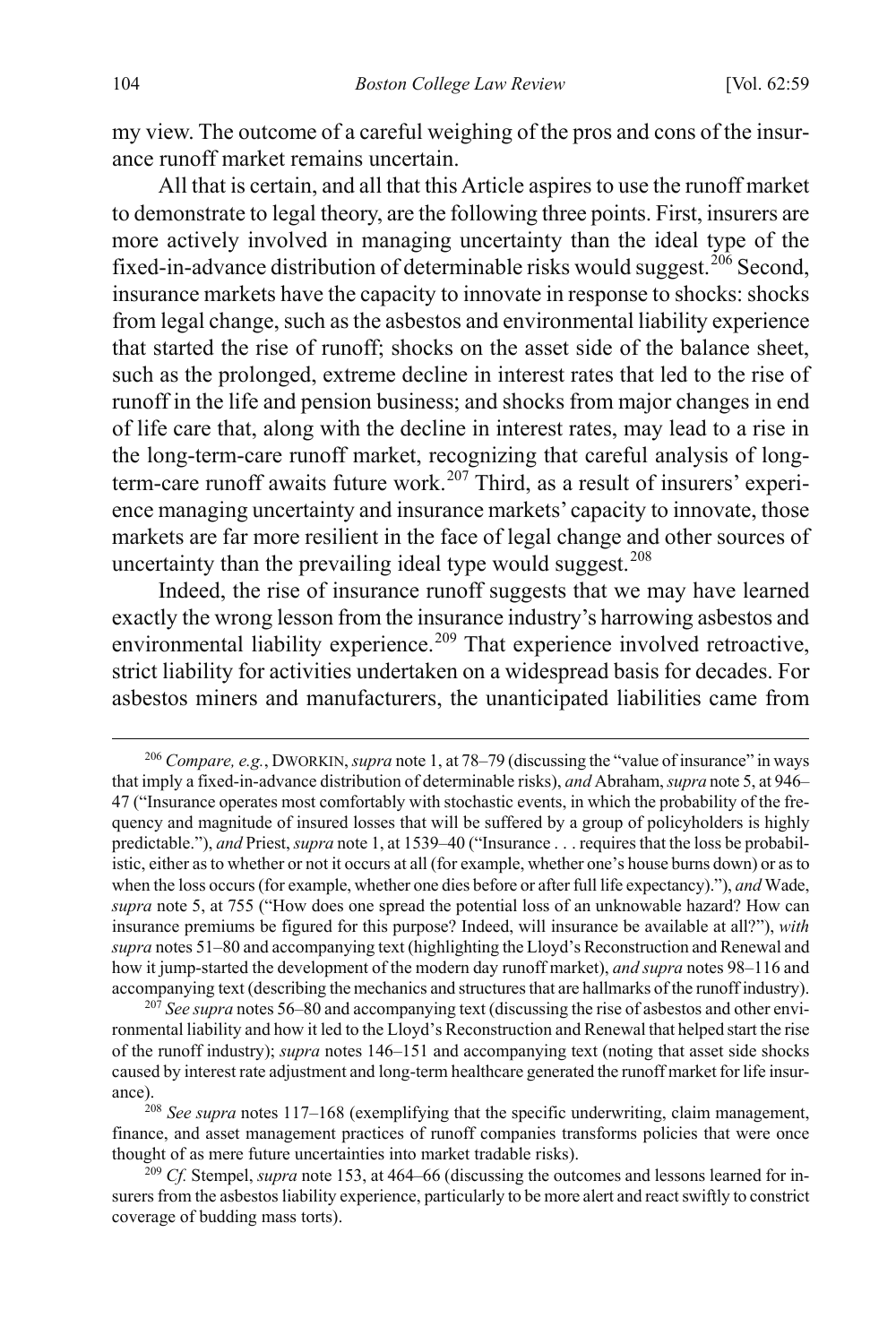common law innovations in the 1960s and 1970s.<sup>[210](#page-47-0)</sup> For hazardous waste producers and transporters and for the owners of hazardous waste sites, the unan-ticipated liabilities came from statutory liabilities adopted in the early 1980s.<sup>[211](#page-47-1)</sup> These liabilities landed on liability insurers through the promises they made in insurance policies they sold to asbestos miners and manufacturers, hazardous wastes producers and transporters, and property owners dating back to the 1940s—promises that could not be repriced and for which the insurance indus-try had not anticipated anything like the extensive losses that resulted.<sup>[212](#page-47-2)</sup> Those unanticipated insurance liabilities lead to massive losses for the leading liability insurance companies and, eventually, one of the most significant innovations in the liability insurance market in the 20th century: the rise of insurance runoff.[213](#page-47-3)

The right lesson to draw from this experience is not that insurance markets need legal certainty, but rather that insurance markets are resilient and in-novative enough to handle even extreme legal uncertainties.<sup>[214](#page-47-4)</sup> If the liability insurance market can absorb widespread, retroactive, and truly strict liability for asbestos injuries and the costs of cleaning up hazardous waste, then legal scholars, judges, and legislators can safely focus more on identifying the just distribution of legal rights and obligations and less on the destabilizing impact that moving toward that distribution might have on insurance markets. Perhaps ironically, this more realistic understanding of insurance markets may hold the greatest promise within legal thought for scholars whose ideas least take markets into account, because they already have discounted any concerns that adopting their ideas would destabilize insurance markets.<sup>[215](#page-47-5)</sup>

<span id="page-47-0"></span> <sup>210</sup> *See, e.g*., Borel v. Fibreboard Paper Prods. Corp., 493 F.2d 1076, 1103 (5th Cir. 1973) (recognizing a duty to warn of foreseeable dangers of products for manufacturers of those products and applying this duty to an asbestos manufacturer).

<span id="page-47-1"></span><sup>211</sup> *See Developments in the Law: Toxic Waste Litigation*, 99 HARV. L. REV. 1458, 1470–77, 1511–17 (1986).

<span id="page-47-2"></span><sup>212</sup> *See, e.g.*, Stempel, *supra* not[e 153,](#page-35-1) at 416–17 (describing some insolvencies and drag on earnings of insurers because of asbestos coverage).

<span id="page-47-3"></span><sup>&</sup>lt;sup>213</sup> *See id.* (discussing insolvencies, drags on earnings, and the most famous insurance runoff transaction, Lloyd's Reconstruction and Renewal).

<span id="page-47-4"></span><sup>214</sup> *Cf.* Abraham, *supra* not[e 5,](#page-4-2) at 946–47 ("Insurance operates most comfortably with stochastic events, in which the probability of the frequency and magnitude of insured losses that will be suffered by a group of policyholders is highly predictable."); Baker, *supra* not[e 22,](#page-8-4) at 130–42 (providing a context for understanding how uncertainty has impacted insurance markets through liability development risks); Geistfeld, *supra* not[e 22,](#page-8-4) at 549 (discussing how legal ambiguity within tort law increases uncertainty and intersects insurance and tort reform).

<span id="page-47-5"></span><sup>215</sup> *See, e.g*., John C.P. Goldberg & Benjamin C. Zipursky, *Tort Law and Responsibility*, *in* PHIL-OSOPHICAL FOUNDATIONS OF THE LAW OF TORTS 17, 17–18, 26–38 (John Oberdick ed., 2014) (arguing for the restoration of responsibility to tort law); ARTHUR RIPSTEIN, PRIVATE WRONGS 8–29 (2016) (deriving tort law rules from foundational moral principles); *cf*. Allison K. Hoffman, *Health Care's Market Bureaucracy*, 66 UCLA L. REV. 1926, 1926, 1951–67, 1972–89, 1992–2002 (2019)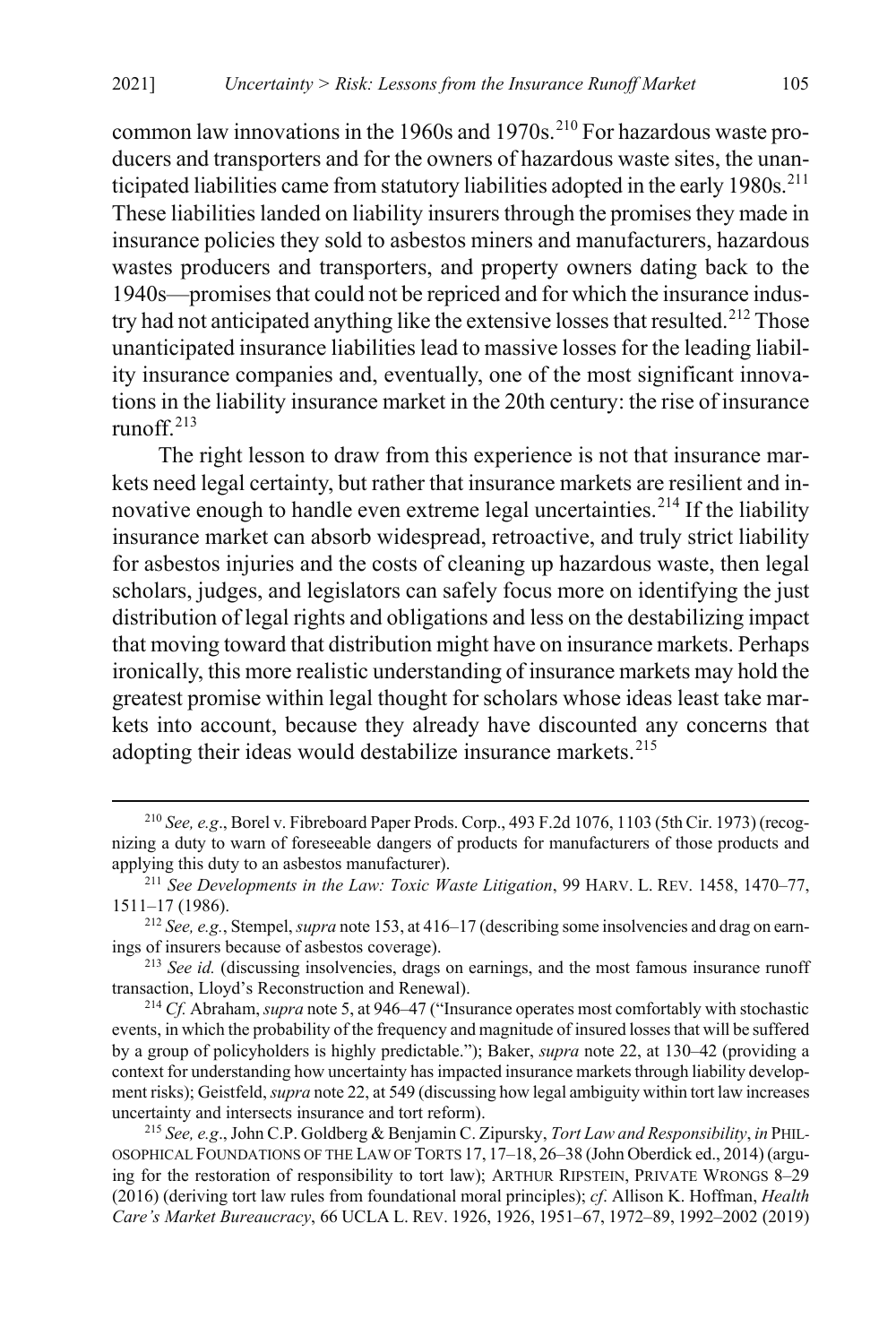Although no single qualitative study can prove that the prevailing insurance ideal type—the fixed-in-advance distribution of determinable risks—fails to capture the real-life operation of the insurance business, even one such study can demonstrate that insurance operates outside this ideal type. The accumulating weight of studies, to which the research on runoff reported in this Article contributes, suggests that the insurance industry so regularly operates in the realm of uncertainty that this ideal type should be abandoned as the model of how insurance generally works, even if it might continue to have some validity in some sectors of the insurance market and significant value in theoretical work $216$ 

In that regard, as I emphasized at the outset, it is important not to exoticize the insurance runoff transactions explored in this Article. The rise of runoff did not create insurers' need or capacity to manage uncertainty. It simply helps bring that need into clearer view and provides another demonstration of that capacity to manage it. Every insurance policy goes into a kind of runoff the moment it is sold. The promises made in all insurance policies get bundled and reconceptualized into sets of liabilities that are valued and revalued, further combined and recombined over time. Some sets of liabilities perform better than expected; others perform worse. Insurers use profits earned on the better performing sets to offset losses on the worse performing sets, and if too many sets perform too badly, insurers must raise prices on their new policies. Insurers back the promises and contractual obligations featured in their sales and claims stories with large, general accounts precisely so that they can make these kinds of adjustments across sets of liabilities and assets over time. Cross subsidies abound.<sup>[217](#page-48-1)</sup>

These post-underwriting adjustments take place not just for the long term, legacy insurance obligations traded in the runoff insurance market. Even shortterm insurance obligations like private passenger auto and homeowners policies face significant uncertainties from factors such as changes in underwriting and risk classification technologies, new entries into the insurance market (think insuretech today), changes in legal rules regarding residual markets, changes in the mix or risk appetite of reinsurers in a market, changes in auto

 $\overline{a}$ 

<sup>(</sup>documenting ways in which market-based approaches to health care "fail to capture what people want."). 216 *See* Stapleton, *supra* not[e 10,](#page-6-0) at 842 (noting that the typical insurance model does not extend

<span id="page-48-0"></span>to auto torts because the pool of policyholders and their risk of injuring are not measurable). *But see supra* note[s 1](#page-3-3)[–6](#page-5-3) and accompanying text (recognizing that many fields use this prevailing idea of insurance and conceding that at least in some areas there is normative value to its use); *infra* note[s 222–](#page-49-0) [224](#page-50-1) and accompanying text (discussing the benefits of using this simplified view of insurance). *See generally* ERICSON & DOYLE, *supra* not[e 17](#page-7-4) (noting uncertainty in multiple areas of insurance).

<span id="page-48-1"></span><sup>217</sup> *See supra* notes [173–](#page-39-4)[189](#page-42-7) and accompanying text (discussing this process of actuarial reconceptualization and how this affects insurers' business models).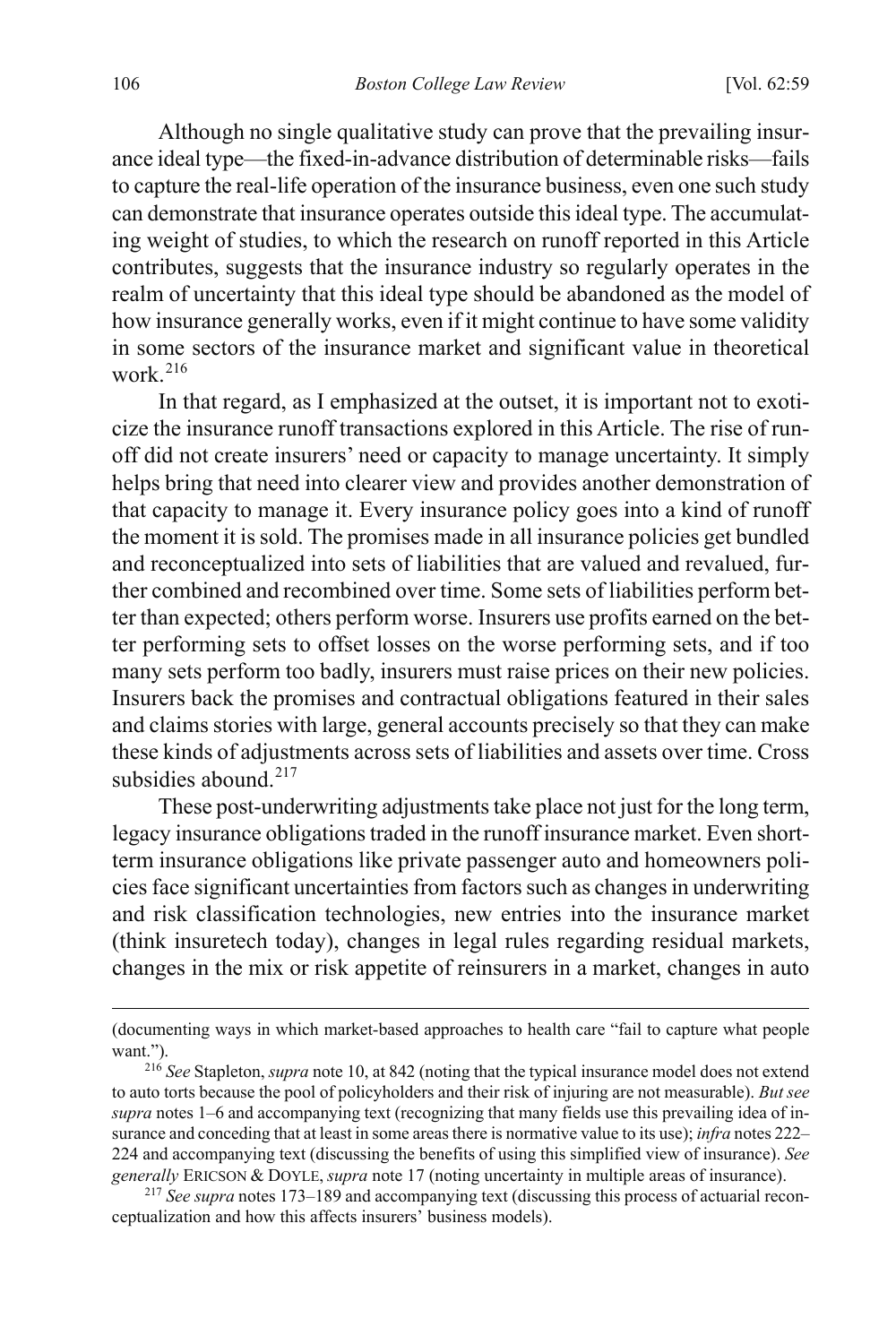and home construction technology, and, of course, changes in the legal rules regarding liability or insurance.<sup>[218](#page-49-1)</sup> The runoff market targets longer term obligations, not because they are uniquely uncertain, but rather because their longer duration provides greater opportunities for specialists to earn a return through financial engineering or liability management.<sup>[219](#page-49-2)</sup>

Industry leaders understand that a precise match between the price charged for one set of insurance policies and the losses incurred in that set is rare. A precise match is the goal, however, and, thus, achieving it is not an accident. Nevertheless, there are too many moving parts to almost any insurance business and too much uncertainty for that goal to be achieved very often.<sup>[220](#page-49-3)</sup> There is no such thing in real-world insurance markets as the fixed-in-advance distribution of fully determinable risks. There is always some uncertainty, and the accumulating weight of research suggests that the extent of that uncertainty is quite substantial. $^{221}$  $^{221}$  $^{221}$ 

Nevertheless, that ideal type can be useful for insurers: as an aspiration for underwriters and actuaries, as an explanation for why claims managers should not make exceptions in needy cases, and as a justification for resisting or promoting legal change. Because of this utility, industry leaders use the ideal type to describe how insurance markets work, in some cases almost certainly (and unfortunately) to an extent that diverges from their private understanding.

<span id="page-49-0"></span>That ideal type also can be useful in legal thought, for example, to explore such important topics as the potential impact of liability insurance on deterrence,<sup>[222](#page-49-5)</sup> the comparative advantages of public and private systems of compensation,<sup>[223](#page-49-6)</sup> and the consequences for health insurance markets of outlaw-

<span id="page-49-1"></span> <sup>218</sup> *See generally* Baker, *supra* note [22](#page-8-4) (surveying different risk factors that contribute to the overall uncertainty of insurance).

<span id="page-49-2"></span><sup>&</sup>lt;sup>219</sup> *See id.* at 142–43 (noting that the length of liability does not create uncertainty, but rather, it magnifies it); *supra* note[s 117](#page-26-1)[–168](#page-38-0) (discussing how specialization in runoff allows runoff companies to utilize methods of underwriting, claim management and asset management that allow for a return on their investment and thus incentivize them to acquire these legacy obligations). 220 *See* ERICSON ET AL., *supra* not[e 14,](#page-6-7) at 158 (paraphrasing and quoting an actuary as follows:

<span id="page-49-3"></span><sup>&</sup>quot;while actuarial science has all the trappings of science . . . it is best seen as providing a framework for a 'guessing game' . . . . 'You know you're going to be wrong from the start.'"); Fitzpatrick, *supra* note [18,](#page-7-5) at 260 ("[T]he bottom line is that pricing uncertainty . . . [is] built into the very nature of insurance."); *supra* note[s 21](#page-8-6)[–22](#page-8-4) and accompanying text (discussing that although insurance professionals strive for this precise match it is ultimately a hopeless hypothetical endeavor).

<span id="page-49-4"></span><sup>&</sup>lt;sup>221</sup> *See supra* notes [10–](#page-6-0)[18](#page-7-5) (describing scholarship and findings that push against this traditional and simplified view of insurance).

<span id="page-49-5"></span><sup>222</sup> *See* Shavell, *supra* not[e 16](#page-7-6) (noting that liability insurers can view prevention measures and make insurance terms depend on that level of activity).

<span id="page-49-6"></span><sup>223</sup> *See* Dwight Jaffee, *Catastrophe Insurance*, *in* RESEARCH HANDBOOK ON THE ECONOMICS OF INSURANCE LAW 160, 161–64 (Daniel Schwarcz & Peter Siegelman eds., 2015) (remarking that in catastrophe insurance private insurers are generally not well-capitalized enough to fully transfer the risk, which explains why the government has stepped in as a backstop).